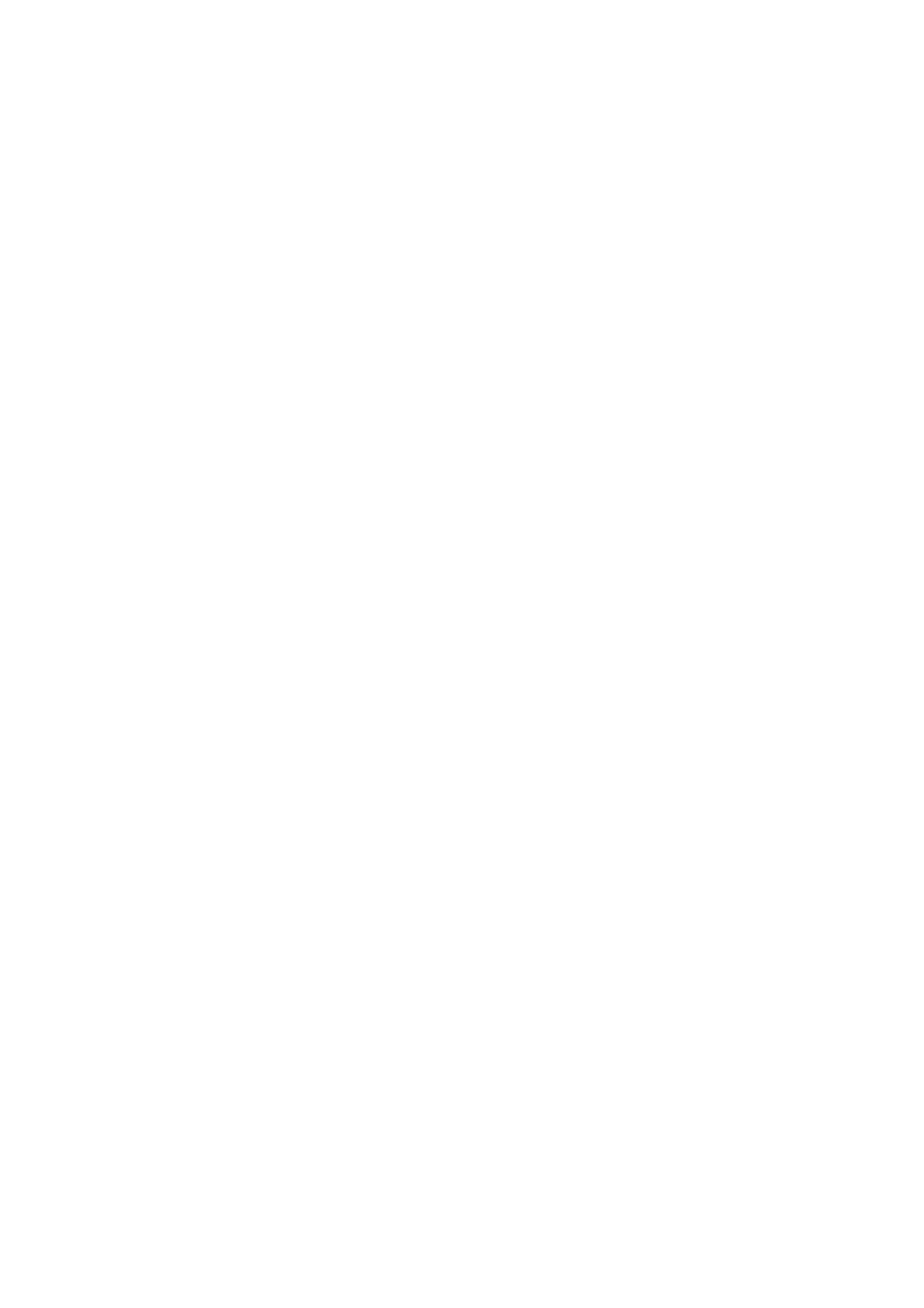### **Contents**

| $\mathbf{1}$   | Introduction                                                 | $\overline{2}$ |
|----------------|--------------------------------------------------------------|----------------|
|                | Definitive maps                                              |                |
| $\overline{2}$ | What is a definitive map?                                    | 4              |
| $\overline{3}$ | What makes a way a public right of way?                      | $\overline{z}$ |
| $\overline{4}$ | Getting the definitive map and statement changed             | 9              |
|                | Changes to public rights of way                              |                |
| 5              | Making changes to public rights of way                       | 14             |
| 6              | The main types of public path order                          | 17             |
| $\overline{z}$ | Other ways of changing or restricting use of rights of way   | 20             |
|                | <b>Procedures</b>                                            |                |
| 8              | The stages of an Order                                       | 24             |
| 9              | Costs and compensation                                       | 29             |
|                | 10 Complaints procedures                                     | 31             |
|                | Definitions and references                                   |                |
|                | 11 Definitions                                               | 33             |
|                | 12 References                                                | 36             |
|                | 13 Useful addresses                                          | 40             |
|                | The Countryside Code                                         | 41             |
|                | Flowchart: Applications for modification orders              | 42             |
|                | Flowchart: Procedure for modification and public path orders | 43             |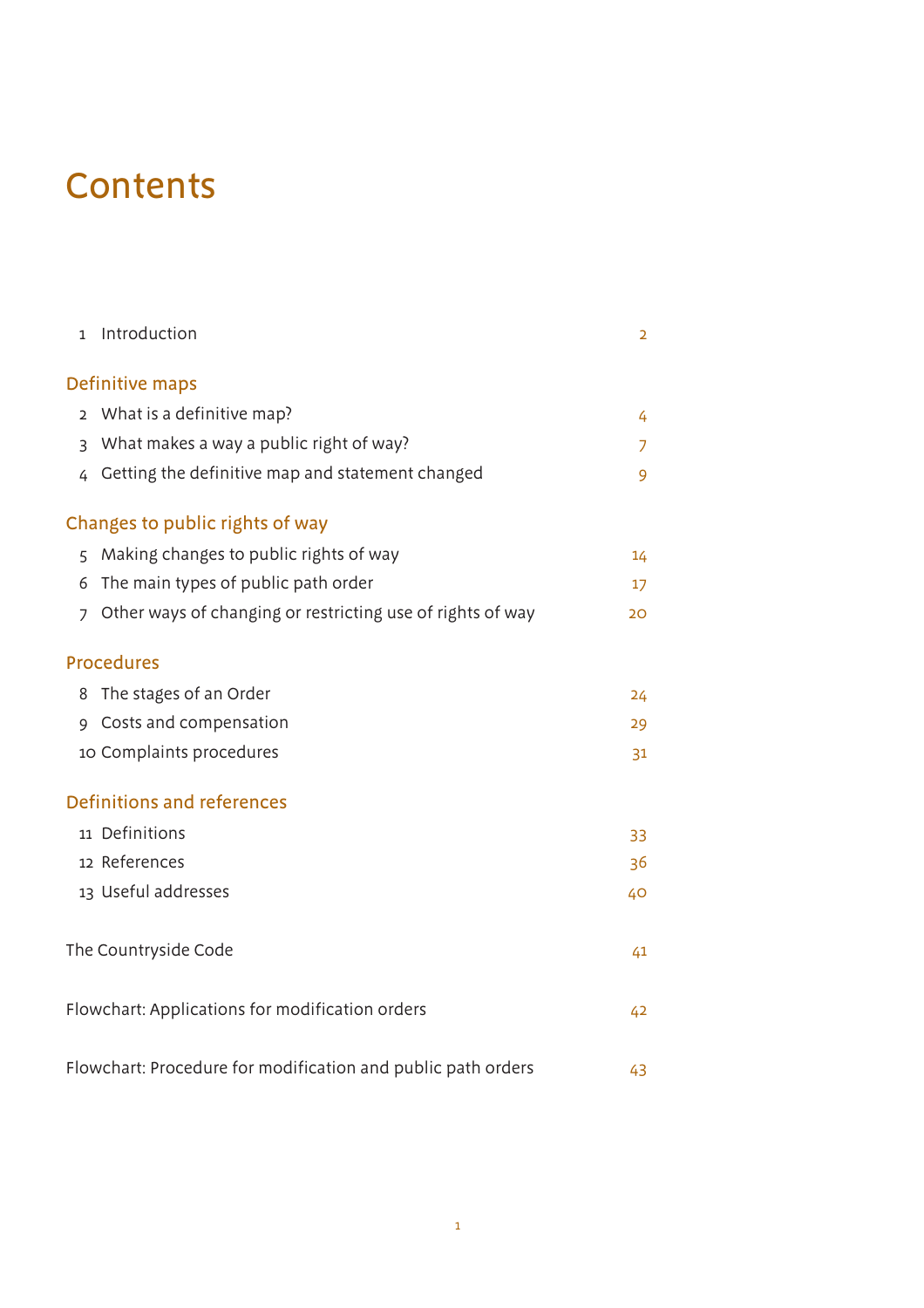### 1 Introduction

#### About this booklet

This booklet gives guidance and information about definitive maps - the legal record of public rights of way - and the ways in which both those maps and individual rights of way can be changed. It is written for everyone who may have an interest, whether they are a landowner or farmer, a member of a local council, a group representing users of public rights of way or simply an interested member of the public. In particular it explains the tests that have to be satisfied - and the procedures that have to be gone through - before a way can be said to be a public right of way or before a right of way can be created, diverted or closed.

The booklet has no formal legal status but aims to provide a simple and clear explanation. The

subject is a complex one and some matters have, inevitably, had to be simplified. If you have a concern or question about a particular route the relevant local authority (the county council where there is more than one authority) should be able to provide you with further information.

This booklet applies only to England. The law is similar in Wales, but you should ask for guidance from the Welsh Assembly Government, which is responsible for its administration or from the Countryside Council for Wales, or the relevant local authority for matters relating to a particular route. Scotland and Northern Ireland have different legal systems and this booklet is not applicable.

Every effort has been made to ensure the accuracy of the information given. However it is not intended to be a definitive statement of the law, nor can responsibility be accepted for errors or omissions. There are some prospective changes to the procedures described and these are referred to in the text.

This is the second edition of *A guide to definitive maps and changes to public rights of way (NE 112),* which supersedes the first edition published by the Countryside Agency in 2002 (CA 142). Natural England welcomes any suggestions you have for future editions.

#### Definitive maps

Our countryside has a priceless heritage of public rights of way. The public have a right to walk on all of them. On about a quarter there is also a right to ride horses or bicycles. On a smaller number there is also a right to drive horse-drawn carriages or other non mechanically-propelled vehicles. On a small proportion there is also a right to ride or drive any type of vehicle, including motor cycles and four-wheel drive motor vehicles.

So that everyone - walker, rider, farmer and landowner alike - may know which paths are public rights of way, Parliament has required certain local authorities, known as surveying authorities to record those rights on special maps and statements, known as definitive maps and statements. The recording of a right of way on the definitive map is a legal record of its existence at the date of the map. This legal protection has both helped to preserve rights of way and also provided the backing for action by local authorities to ensure that they are usable.

Since the requirement to record began in 1949 over 117,000 miles of rights of way have been recorded on definitive maps in England. This information is used by the Ordnance Survey to show rights of way on its Explorer (1:25,000 scale) and Landranger (1:50,000 scale) maps.

#### Changes to public rights of way

There is a legal principle "Once a highway, always a highway". All public rights of way are highways, so that once a right of way exists it remains in existence unless and until it is lawfully closed or diverted. Such a closure or diversion can arise only out of legal action by either a local authority, a magistrates' court or a government department, or through an Act of Parliament. Acts of Parliament may make changes either for individual rights of way (eg. where the Act authorises a new transport link such as the Channel Tunnel Rail Link) or for all rights of way of a given type, as happened with the extinguishment of rights for mechanicallypropelled vehicles over certain routes in the NERC Act 2006 (see p3).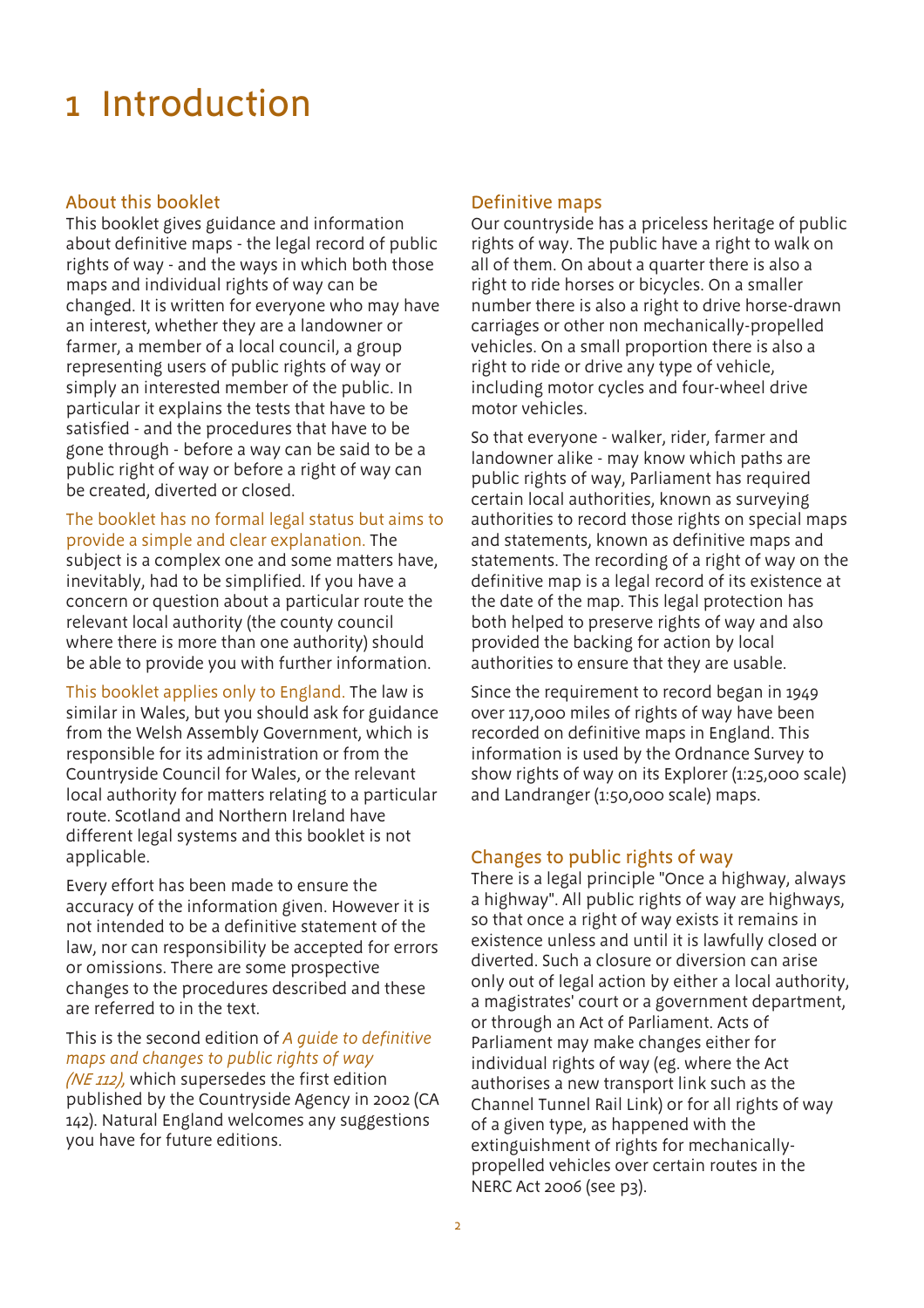These are the main ways to create new public rights of way:

- dedication by the landowner (called express dedication);
- public use which has been unchallenged by the landowner (called presumed dedication);
- agreement between the landowner and the local authority;
- order made by the local authority.

#### Prospective change in legislation

Extinguishment of unrecorded rights at the 'cut-off date'

A 'cut-off date' will be specified as either 1st January 2026 or a date up to five years later, when all rights of way over footpaths and bridleways outside Inner London which existed before 1949 and which have not been recorded on definitive maps will be extinguished.

There will be exemptions for paths in certain circumstances, and there is power for the Secretary of State to make exceptions for ways which are the subject of modification orders or applications at the 'cut-off date'. There is also power to extend the date indefinitely in areas where the definitive map provisions did not apply when the legislation was first introduced in 1949 (mainly areas which were county boroughs prior to 1974).

After the 'cut-off date' it will no longer be possible to record additional historic ways on definitive maps as byways open to all traffic, although unrecorded vehicular rights will not be extinguished.

Natural England initiated a 'Discovering Lost Ways' project intended to identify the extent of unrecorded rights, and to encourage their recording. The project established an Archive Research Unit which undertook documentary research in three counties and reported its findings to Natural England. In 2008, following a review of the project, Natural England decided not to undertake any further archive research. Instead it initiated a review of the legislation and associated process, and Defra announced that it would defer a decision on whether to implement the 'cut-off' provisions until that review was complete.

Please note: Natural England acknowledges and encourages that all or any part of this publication may be freely reproduced.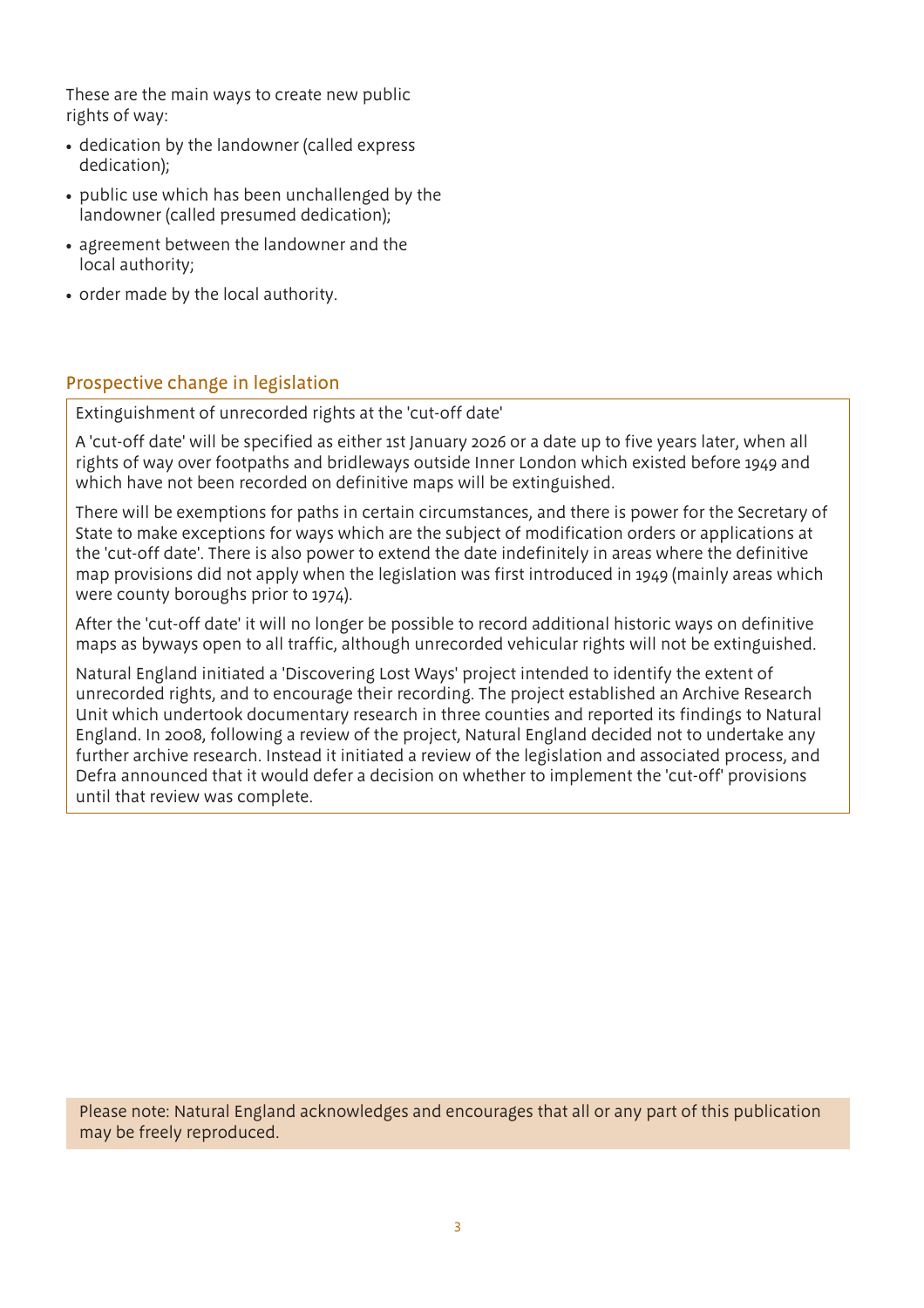# Definitive maps

## 2 What is a definitive map

#### Introduction

A definitive map is a map prepared by a surveying authority which is a legal record of the public's rights of way in one of four categories (footpath, bridleway, restricted byway or byway open to all traffic). If a way is shown on the map, then that is legal, or conclusive, evidence that the public had those rights along the way at the relevant date of the map (and has them still, unless there has been a legally authorised change). But the reverse is not true. So the showing of a way as a footpath does not prove that there are not, for example, additional unrecorded rights for horse-riders to use the way. Nor is the fact that a way is omitted from the definitive map proof that the public has no rights over it.

The definitive map is therefore useful in providing evidence of the public's rights, but may not tell the whole story. A check should be made with the surveying authority to see if it has reason to believe that there are additional rights, as yet unrecorded, over any particular area of land. This can be especially important if the land is for sale or is the subject of a planning application for development.

Definitive maps have to be compiled for all of England (and Wales) except the 12 inner London boroughs, where the borough council can choose whether or not to adopt the procedures and produce a map.

Surveying authorities are under a duty to keep the definitive map and statement under continuous review, and to make modification orders (see p26) as necessary to keep the map and statement up-to-date as an accurate record of the public's rights. Modification orders have to be kept with the map where it is available for public inspection, but to make the map itself more complete, surveying authorities can 'consolidate' it from time to time by incorporating the effects of modification orders on to the map.

When this is done, the map is given a new relevant date.

Surveying authorities which have separate definitive maps for different parts of their area (eg. because of local government reorganisation) have been given powers to merge those maps into one map covering the whole area when they consolidate the definitive map and statement.

#### The definitive statement

The definitive map is accompanied by a statement which describes each right of way in greater or lesser detail. If the statement defines the position or width of a right of way shown on the map, then that information is conclusive evidence of the position or width of the public's right of way at the relevant date. Similarly, if the statement contains a record of any limitation or condition attached to the public's rights, then that too is conclusive evidence of the existence of such a limitation or condition at the relevant date. An example would be where the statement records as a limitation the right of the landowner to erect and maintain a stile at a particular field boundary on a footpath. As with the definitive map, there may be additional limitations or conditions on the public's rights, as yet unrecorded.

#### The 'relevant date'

Each definitive map and statement, and each subsequent modification order, has a 'relevant date'. This means that the map provides evidence that public rights existed at that date. It is possible that a legal change, eg. the diversion of a way, has happened since the relevant date and that has not been recorded on the map. However, details of the change should be available for public inspection with the map and statement. If you are in doubt about whether, or how, the map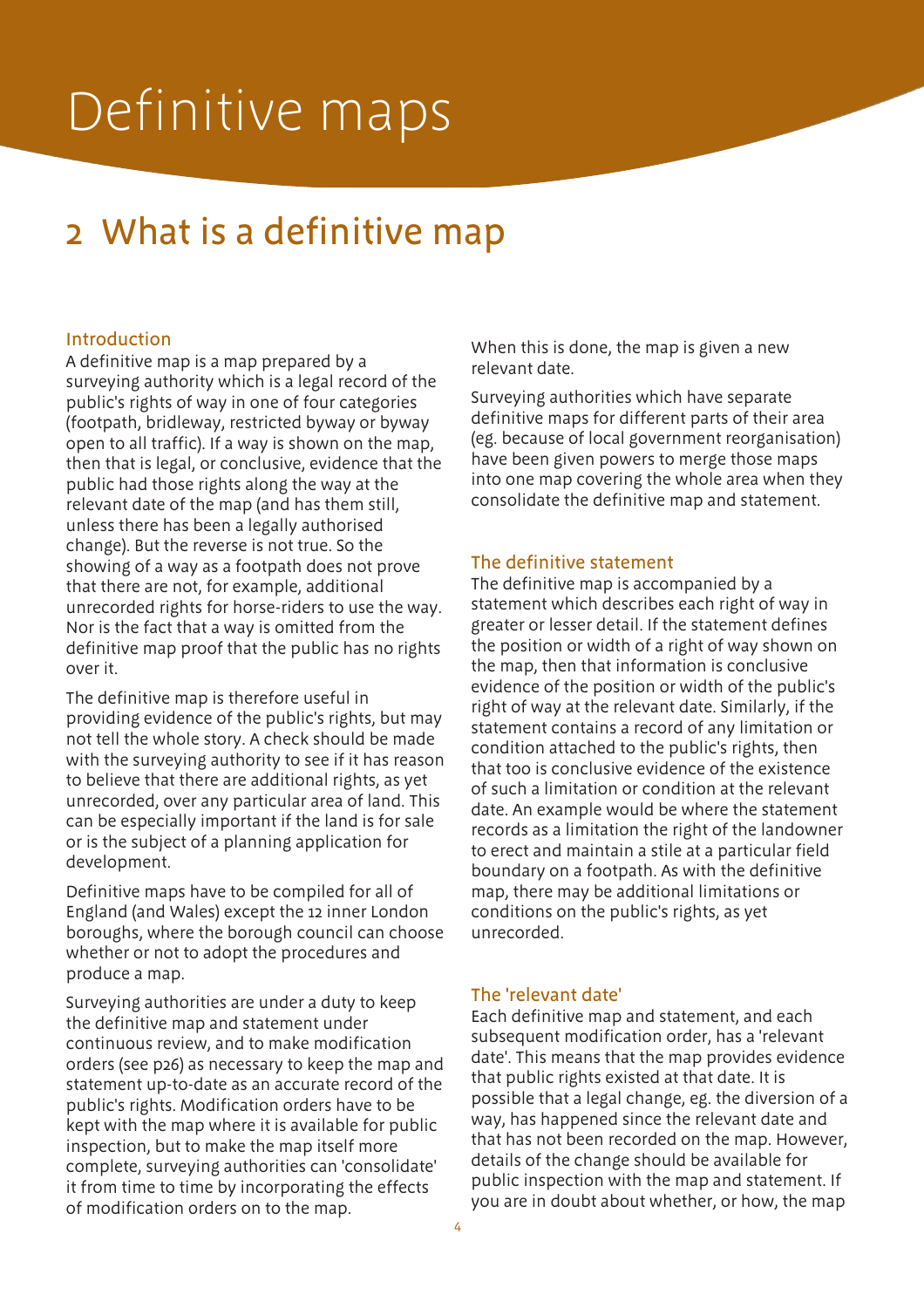and statement have been changed in this way, please ask the surveying authority for further information.

The map and statement can be consolidated to incorporate all the changes made by modification orders: a consolidated map has a new relevant date for all the rights of way shown on it.

#### How can I find out which ways are included on the definitive map?

The definitive map and statement and amending modification orders must be available for the public to inspect free of charge at all reasonable hours. A telephone call to the surveying authority will tell you in which office you will find the map. In addition, in each district in a county there must be available for inspection a copy of at least that part of the map and statement which covers the district, and the modification orders which have amended it: this will often be available at the district council offices. Furthermore, local councils normally have a copy of that part of the map and statement which covers their parish or town, and some libraries have copies of definitive maps and statements for inspection. Some surveying authorities make definitive map information available on their websites.

The Ordnance Survey receives copies of definitive maps and modification and public path orders which have come into operation and uses them to provide the rights of way information that is shown on Explorer (1:25,000 scale) maps (in green) and Landranger (1:50,000 scale) maps (in red). Each map shows the date which Ordnance Survey used as its deadline for rights of way information. However, in case of dispute about the status of a right of way, reference should be made to the definitive map and amending orders, or the surveying authority, rather than the Ordnance Survey map, which cannot in itself provide conclusive evidence.

#### The four categories of rights of way

As mentioned above, public rights of way are shown on definitive maps in four categories. If a way is shown as a:

- footpath: then that is conclusive evidence that the public had a right of way on foot at the relevant date;
- bridleway: then that is conclusive evidence that the public had a right of way on foot, on pedal cycle, on horseback and leading a horse at the relevant date;
- restricted byway: then that is conclusive evidence that the public had a right of way on foot, on horseback and leading a horse and in or on any vehicle other than a mechanicallypropelled vehicle at either 2 May 2006 (where the restricted byway is a former road used as a public path - see p12) or the relevant date of the modification order that caused the way to be shown as a restricted byway;
- byway open to all traffic: then that is conclusive evidence that the public had a right of way on foot, on horseback and in or on vehicles, including motor vehicles and pedal cycles, at the relevant date. Before a way can be shown as a byway, its use by the public must be shown to be mainly on foot or on horseback - the definitive map is not intended to be a map of all of the roads you can drive along

As noted on p4, the public may have rights additional to those shown on definitive maps but as yet unrecorded.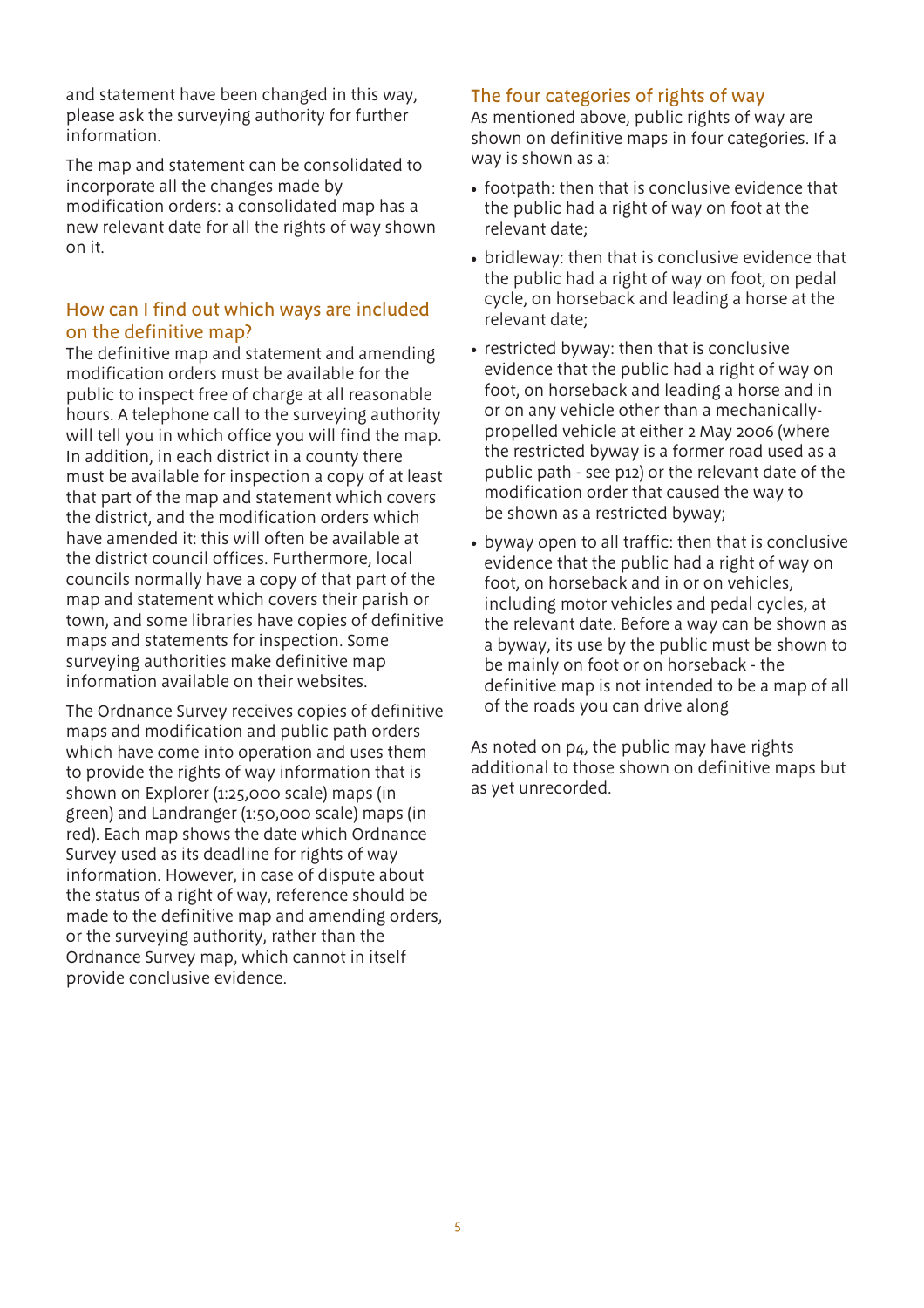#### Prospective change in legislation

Extinguishment of unrecorded rights at the 'cut-off date'

A 'cut-off date' will be specified as either 1st January 2026 or a date up to five years later, when all rights of way over footpaths and bridleways outside Inner London which existed before 1949 and which have not been recorded on definitive maps will be extinguished.

There will be exemptions for paths in certain circumstances, and there is power for the Secretary of State to make exceptions for ways which are the subject of modification orders or applications at the 'cut-off date'. There is also power to extend the date indefinitely in areas where the definitive map provisions did not apply when the legislation was first introduced in 1949 (mainly areas which were county boroughs prior to 1974).

After the 'cut-off date' it will no longer be possible to record additional historic ways on definitive maps as byways open to all traffic, although unrecorded vehicular rights will not be extinguished.

Natural England initiated a 'Discovering Lost Ways' project intended to identify the extent of unrecorded rights, and to encourage their recording. The project established an Archive Research Unit which undertook documentary research in three counties and reported its findings to Natural England. In 2008, following a review of the project, Natural England decided not to undertake any further archive research. Instead it initiated a review of the legislation and associated process, and Defra announced that it would defer a decision on whether to implement the 'cut-off' provisions until that review was complete.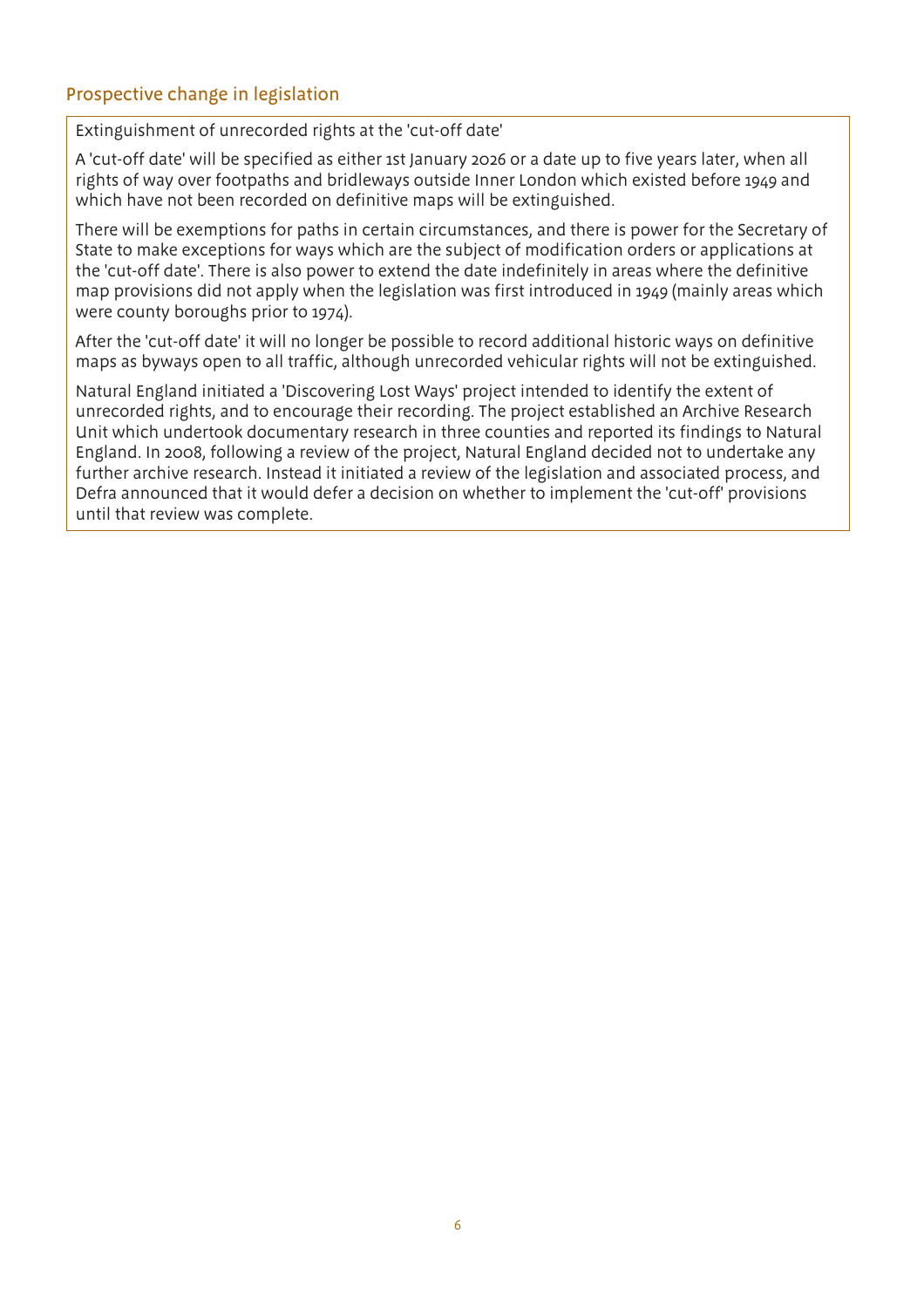### 3 What makes a way a public right of way?

Apart from the cases where a new right of way has been specifically created, for example, by means of a public path creation order under the Highways Act 1980 or through an Inclosure Award, ways become public rights of way through dedication of the right to the public by the landowner. In a few cases, the dedication is express - the landowner consciously and deliberately makes a way a public right of way. But in the great majority of cases the dedication is presumed from evidence of :

- the use of the way made by the public;
- the actions or inactions of the landowner (see below);
- references to the way in historical documents, eg. old maps.

#### Documentary evidence

Documentary evidence from, or before, the relevant period can be important in helping to decide the question whether public rights exist. Although, for example, old maps, estate documents, tithe maps, or Inclosure Awards can provide supporting evidence, it may also appear contradictory. Evidence contained in such documents is sometimes open to more than one interpretation claimed, and the strength of that evidence may be contested.

The local record office may be able to tell you which documents it has that may be relevant to a particular way. Some documentary evidence may be sufficient on its own to establish the existence of public rights and, however old the document, the rights will still exist unless there is evidence of a subsequent legally authorised change.

#### Presumed dedication

The legal principles about presumed dedication go back several centuries, and form part of what is known as common law. But because it was not always clear or easy to apply, Parliament passed new rules, now in section 31 of the Highways Act 1980. However the common law rules still also

apply, so both are described here. Following changes made by the Natural Environment and Rural Communities Act in 2006, it is no longer possible to acquire a right of way for mechanically-propelled vehicles by presumed dedication.

#### a) Under section 31 of the Highways Act 1980

To establish that a way has become a right of way by means of presumed dedication it is necessary to show firstly that there has been uninterrupted use as of right by the public (not necessarily the same people all the time) over a period of 20 years. Deciding who 'the public' are can sometimes be difficult and may depend on the facts of the case. But in general it should be people other than those working for the landowner concerned, and use as of right excludes use which was known to be with the permission or licence of the landowner. The period of 20 years is counted back from the date on which the public's right was first brought into question, for example through the erection of a fence or locking of a gate across the way, however long ago that date was. Once the date that ended the 20-year period has been determined, evidence of use, or of interruptions of use, after that date is not relevant in deciding whether a public right of way exists. If the public's use has not been brought into question, the date of an application for a modification order can be taken as the end-date for the 20-year period.

#### b) At Common Law

Dedication may also be presumed to have taken place at common law. Again use must be made as of right, by the public, but the period of use is not fixed and, depending on the facts, can range from a few years to several decades. The burden of proof is on the person claiming the right to show that the owner of the land intended to dedicate a public right of way.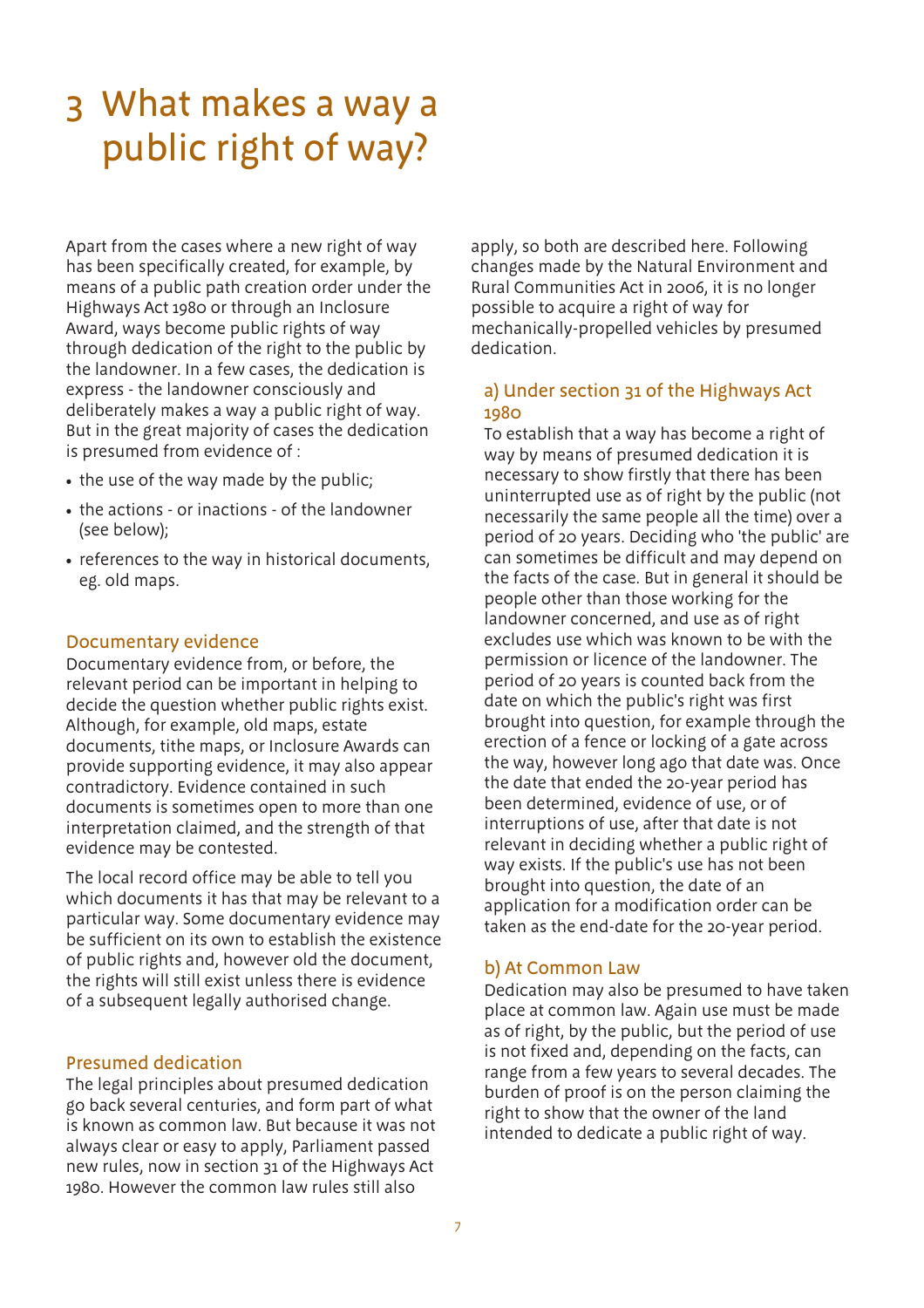#### No intention to dedicate

Uninterrupted use by the public over a 20-year period establishes a presumption that the way has been dedicated to the public. But this presumption can be contradicted by evidence to show that the landowner had never intended to dedicate the way. This evidence could be of:

- an interruption of the public's use of the way, or other action by the landowner that made it clear to users at the time that the owner had no intention to dedicate;
- notices clearly displayed on the way, indicating that it was private;
- plans and statutory declarations deposited with the surveying authority or its predecessors - the surveying authority must maintain a register, open to public inspection, of plans and declarations that are currently valid;
- reports from people who can give evidence that a way was private and that no public right of way existed during the relevant period.

#### Extinguishment of rights for mechanicallypropelled vehicles

The Natural Environment and Rural Communities Act 2006 (the 'NERC Act') extinguished rights of way for mechanically-propelled vehicles over routes not shown on the definitive map as byways open to all traffic, subject to various exceptions. These include routes that were shown on a highway authority's list of streets (highways maintainable at public expense) at the date the Act came into effect (2nd May 2006). Where there is historic evidence of rights for vehicles over a way the surveying authority, and the Secretary of State if an order is opposed, will consider whether the NERC Act extinguished rights for mechanically-propelled vehicles or whether any of the exceptions applied. If it is concluded that those rights had been extinguished the way will be recorded as a restricted byway: people will still be entitled to use it in or on vehicles that are not mechanically propelled.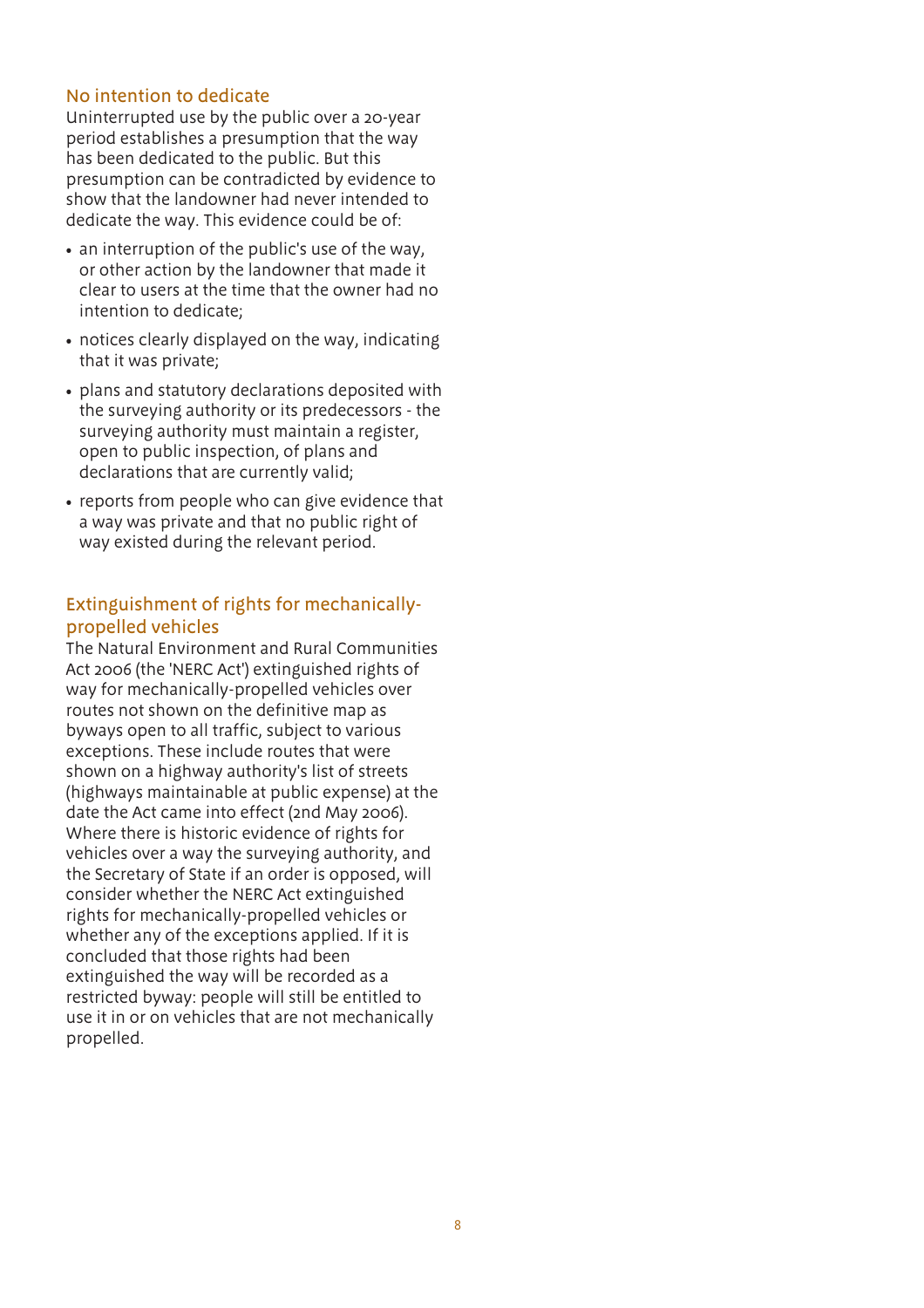### 4 Getting the definitive map and statement changed

#### Definitive map modification orders

As noted above, rights may exist over a way not shown on the map at all, or additional rights may exist over a way shown on the definitive map, even though they are not recorded there. Where such rights are alleged to exist, there are procedures to enable the allegations to be tested. These are set out in the Wildlife and Countryside Act 1981. They allow for a surveying authority to make an order, known as a definitive map modification order, to amend the map and statement to ensure that it is a correct record of the public's rights.

#### Grounds for making an order and the tests to be satisfied

Section 53 of the Wildlife and Countryside Act 1981 provides for six types of modification order:

#### Modification order to add a way to the definitive map : section  $53(3)(b)$

Before making an order the surveying authority must have evidence which shows that the right of way has come into being through presumed dedication following use over a period of time which has ended before the making of the order. An example would be evidence of use by the public over a period of 20 years not offset by any evidence that the landowner during that time had no intention to dedicate the way.

Before confirming the order, the authority or the Secretary of State must be satisfied that the right of way has been shown to exist.

#### Modification order to add a way to the definitive map : section 53(3)(c)(i)

Before making an order the surveying authority must have discovered evidence which (when considered with all other relevant evidence available to the authority) shows that the right of way exists, or has been reasonably alleged to exist. An example would be evidence from documents that showed the way as a public right of way, possibly supplemented by evidence of use.

Before confirming the order, the authority or the Secretary of State must be satisfied that the right of way has been shown to exist.

#### Modification order to record additional rights over a way already shown on the definitive map : section  $53(3)(c)(ii)$

Before making an order the surveying authority must have discovered evidence which (when considered with all other relevant evidence available to the authority) shows that the additional rights exist.

Before confirming the order, the authority or the Secretary of State must be satisfied that the additional rights exist.

#### Modification order to remove some recorded rights from a way shown on the definitive map : section  $53(3)(c)(ii)$

Before making an order the surveying authority must have discovered evidence which (when considered with all other relevant evidence available to the authority) shows that the recorded rights in question were wrongly recorded.

Before confirming the order, the authority or the Secretary of State must be satisfied that the recorded rights in question were wrongly recorded.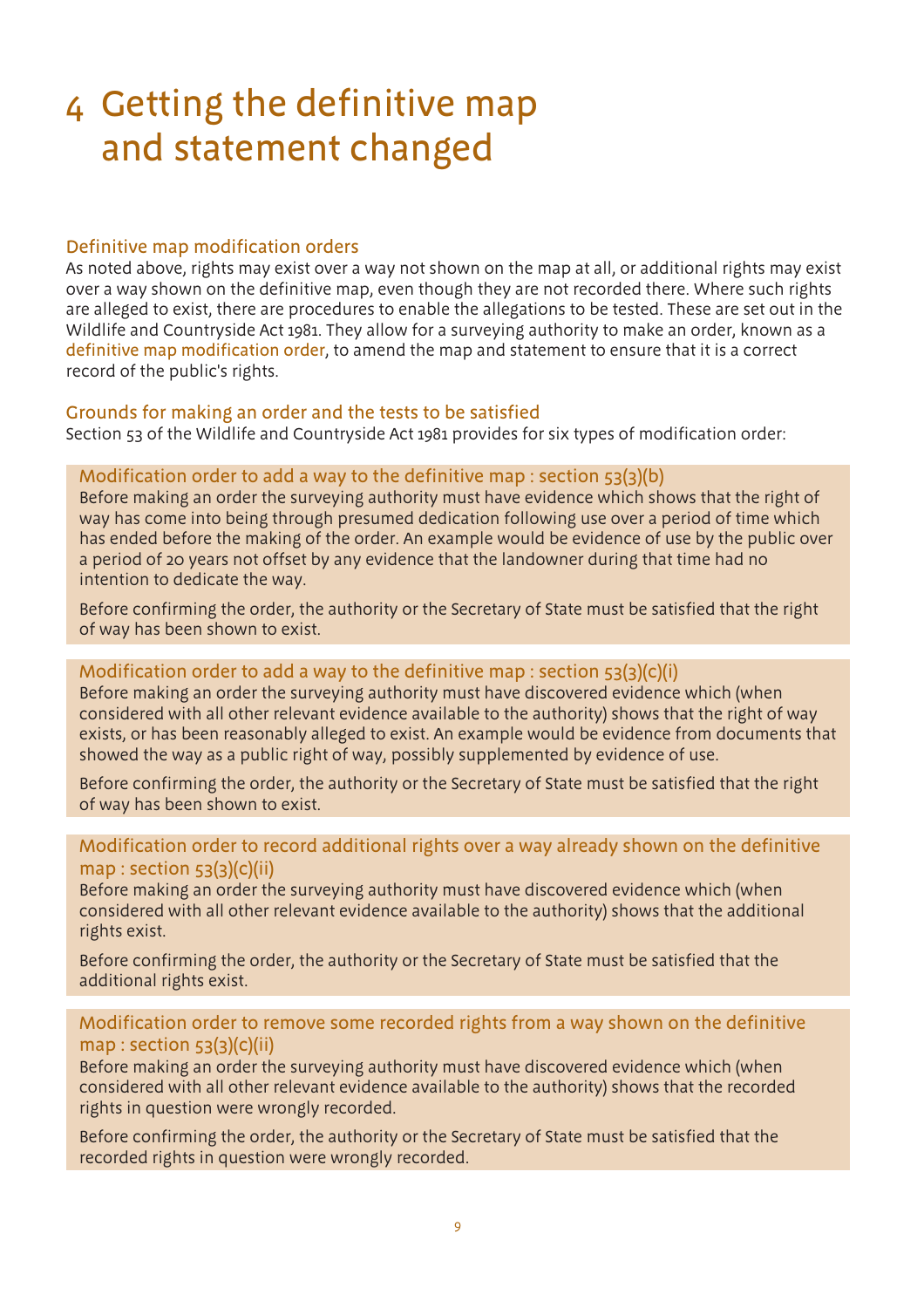#### Modification order to delete a way to the definitive map : section  $53(3)(c)(iii)$

Before making an order the surveying authority must have discovered evidence which (when considered with all other relevant evidence available to the authority) shows that the right of way was wrongly recorded.

Before confirming the order, the authority or the Secretary of State must be satisfied that the right of way was wrongly recorded.

#### Modification order to amend the particulars contained in the map or statement (without changing the recorded status of the way) : section 53(3)(c)(iii)

Before making an order the surveying authority must have discovered evidence which (when considered with all other relevant evidence available to the authority) shows that the particulars as proposed to be amended will be a correct record of the public's rights.

Before confirming the order, the authority or the Secretary of State must be satisfied that the particulars as proposed to be amended will be a correct record of the public's rights.

Definitive map modification orders are about whether rights already exist, not about whether they should be created or taken away. The suitability of a way for users who have a right to use it, or the nuisance that they are alleged to cause, or to be likely to cause, are therefore irrelevant. So also is the need for public access, locally, if the order alleges that public rights do not exist. See Section 5 for the powers available to make changes to the rights of way network.

#### Evidence is the key

The definitive map is a legal recognition of existing public rights to walk, ride and use vehicles. As such, any proposal to modify it by means of a definitive map modification order to add a right of way has to be judged by the legal test: "Do the rights set out in the order already exist?". If they do, then the map must be modified, regardless of any effect on anyone's property interests, or whether or not the routes physically exist at the present time on the ground. Similarly, if the evidence in support of the order proves to be insufficient, and the test is not satisfied, then the map remains as it is, however desirable it may seem for the public to have those additional rights.

Evidence is also the key where the proposal is to remove some or all of the rights recorded on a way already shown on the map. In this case it must demonstrate clearly that a right of way, of that status, did not exist when it was first shown on the definitive map, and that an error was made.

The Planning Inspectorate has produced a set of Consistency Guidelines and a series of Advice Notes which are given to inspectors considering opposed definitive map modification orders (see p38).

#### Applying for a modification order

A surveying authority can make a modification order without receiving an application. The authority has a duty to keep the map under continuous review, and it may find new evidence which suggests the map needs to be amended. But in addition to this, anyone can apply to a surveying authority for a modification order to be made. There is a procedure for doing this which is set out in a flow diagram "Applications for modification orders" on p42. It involves completing:

- an application form and sending it to the surveying authority;
- a 'notice' which must be sent to every landowner or occupier affected by the application; and
- a 'certificate of service of notice' which has to be sent to the surveying authority to say the notice of application has been sent to all who own or occupy land affected.

If the landowners or occupiers cannot be located, the surveying authority has a power to say that the notice can be placed on the land which would usually mean attaching it to a fence or a tree for example.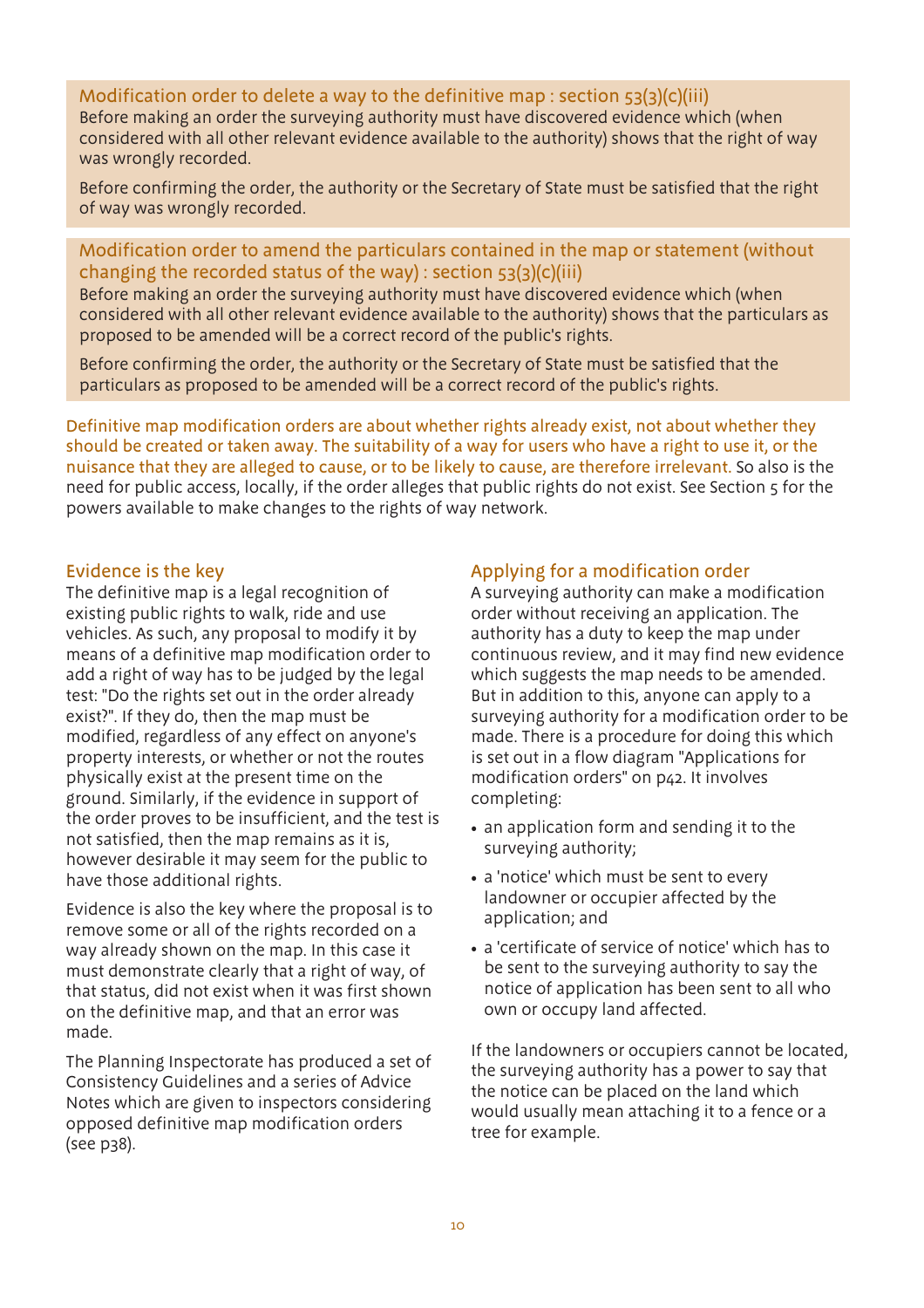#### After the application is made

Entering details on the register of applications When the authority receives an application it has to enter relevant details in a register, which is available for public inspection at the authority's offices, and via its website. The register has to contain details of applications outstanding on 31 December 2005 or made since, and their progress, except that details can be deleted if an application results in an order coming into effect.

#### Investigating the application

Once the authority has received the certificate of service of notice, it must investigate the matters in the application. If there is a local or district council or national park authority for the area concerned, it must consult them. The authority must then decide whether to make the order that has been applied for.

If no decision is made within 12 months If an authority fails to make a decision on an application within 12 months of receiving the certificate, then the applicant may apply to the Secretary of State (via the National Rights of Way Casework Team - see p40 for contact details) for the authority to be given a deadline for its determination of the application. This is an application under Schedule 14 to the Wildlife and Countryside Act 1981. If you use this procedure, it is helpful to provide a copy of the application form, and give any reasons why you consider it should be determined quickly although it is expected that any cases that are over two years old will receive priority status. The Secretary of State has to consult the authority before deciding whether to set a deadline.

If the authority decides not to make an order When the authority has made its decision, it must tell the applicant and also everyone on whom notice of the application was served by the applicant. If the authority decides not to make the order, the applicant may, within 28 days of the service of the notice of that decision, appeal to the Secretary of State under Schedule 14 to the Wildlife and Countryside Act. The notice of appeal should be addressed to the National Rights of Way Casework Team. It should be made in writing, giving the grounds for the appeal, and be accompanied by copies of the application, the map showing the way concerned, the supporting documentation, and the authority's decision. A copy of the notice of appeal only must also be served on the surveying authority at the same time.

Once the appeal is received the Secretary of State will ask the authority to submit a statement explaining their decision not to make the order. This will be copied to the applicant for comments and these will, in turn, be copied to the authority. In operating the appeal system the applicant is given every opportunity to comment on all submissions relating to the appeal and a decision is only made once both parties have nothing further to add. There may be a site visit by an officer from the National Rights of Way Casework Team but there is no specific provision for a public inquiry to be held at appeal stage. Once the exchange of representations has been completed, the Secretary of State will re-examine the evidence submitted with the application and contained in the representations, to decide whether there is a case for the making of the order, and if so direct the authority accordingly. A direction to an authority to make an order can include a deadline by which the order must be made. The Secretary of State is not empowered to authorise the modification of the definitive map and statement, nor to make the order. There is no charge to apply for a modification order, a direction or an appeal against a surveying authority's decision.

*Once the applicant has submitted an appeal under Schedule 14 of the Wildlife and Countryside Act 1981 it is likely that they will be referred to as the appellant for matters relating to that appeal, but remaining as the applicant for matters referring to the original application.*

#### Objecting to a modification order

The procedure for definitive map modification orders is set out in section 8 and in the flowchart entitled "Procedures for modification and public path orders" on p43. In particular there is a requirement to publicise the making of an order by putting a notice in a local newspaper and by placing notices on site at both ends of the way in the order. A period of 42 days is allowed for objections.

An objection must be about whether the order correctly reflects existing public rights. The grounds for objecting must be specified in the objection: the Secretary of State has power to disregard irrelevant objections. It is not necessary to submit evidence at this stage, but a short outline may be useful. The evidence may be expanded upon at a public inquiry or hearing if one is held, and you may call witnesses to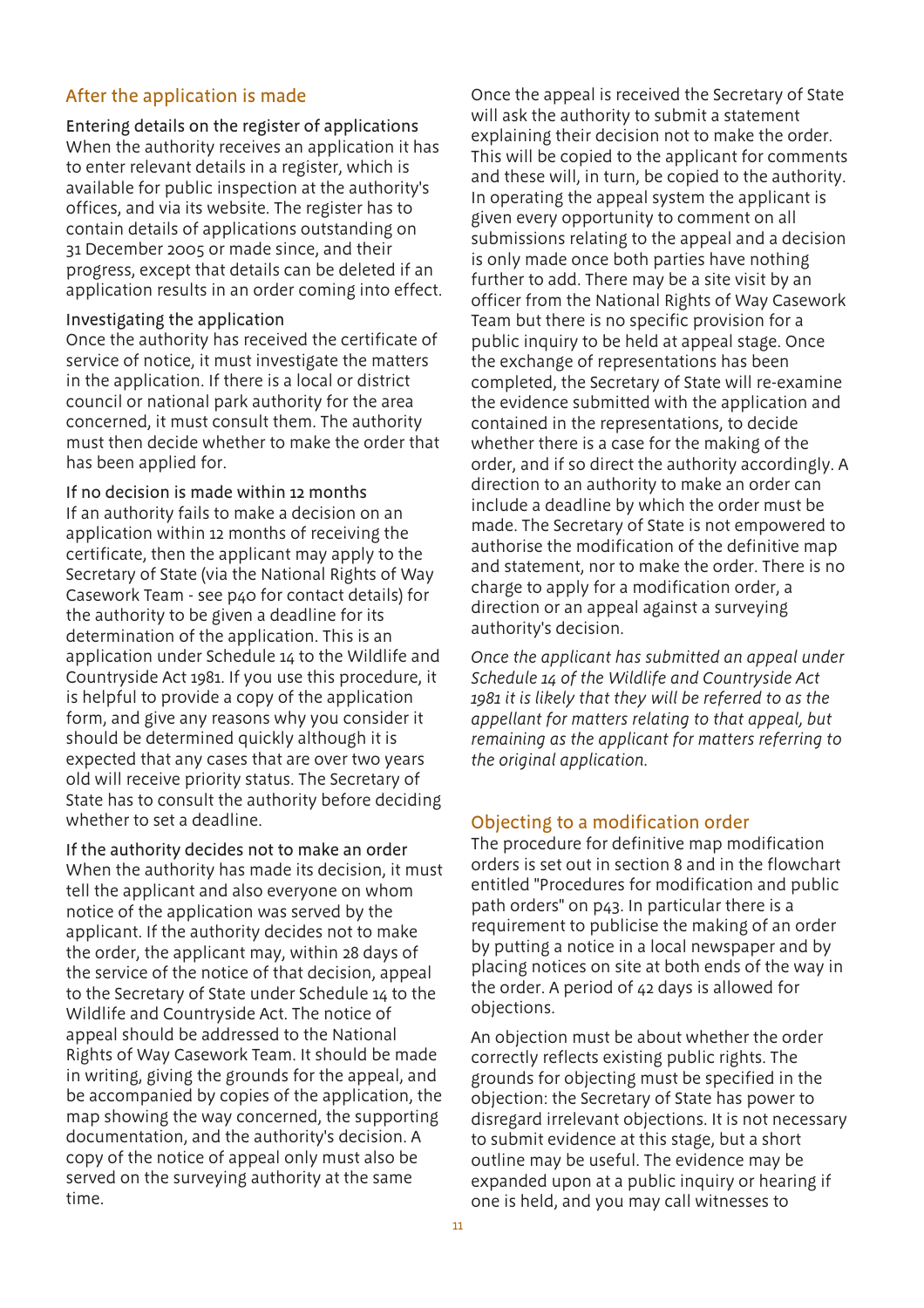support your case. Their names do not have to be given to the authority before the inquiry. Suggestions that the route in the order could be improved by changing its line cannot be considered at an inquiry into a modification order. See section 5 for the procedures for changing rights of way under the Highways Act 1980.

During the period allowed for objections anyone has the right to ask the surveying authority to tell them what documents, including forms testifying to use of the way, it took into account in deciding to make the order and either to allow them to inspect and copy them if it has them in its possession, or to tell them where they can be inspected. The authority must comply with this duty within 14 days of being asked. However, the authority may still bring forward other evidence at any subsequent inquiry or hearing.

The surveying authority has to send any opposed modification order to the Secretary of State for determination, although in practice the decision is normally delegated to an Inspector from the Planning Inspectorate. See Section 8 for more on how opposed orders are dealt with. It is possible for a surveying authority to make a modification order that affects more than one right of way: for example an order to add three alleged rights of way to the definitive map. It may be that only part of such an 'omnibus' order may be opposed. In such a case, the authority is allowed to split the order into opposed and unopposed parts, and then to confirm the part containing the unopposed proposals, whilst sending the opposed part to the Secretary of State for determination.

#### Amending a modification order

An Inspector considering an opposed modification order may conclude that the evidence demonstrates that the public's rights are different from those shown in the order. For example, an authority may make an order to add a way to the definitive map as a footpath. Horseriders object to the order, and bring evidence of use to a public inquiry, sufficient to convince the Inspector that the correct status of the way is bridleway. The Inspector then has power to modify the order so that it adds a bridleway to the map, but must advertise the proposed modification so that objections can be lodged to the proposed amendment, for example by someone who has evidence that horse-riders

used the way only by permission or that their use was interrupted. However, as with modification orders generally, objections can only be on the basis of the evidence (or otherwise) of the existence of public rights - a desire for the way in question to be a footpath rather than a bridleway would not be a valid objection.

#### 'Legal event' modification orders

'Legal event' modification orders are orders under section 53(3)(a) of the 1981 Act made, as their name implies, simply to record on the definitive map legal changes that have already taken place under some other legislation. An example would be to record the fact that a way has been diverted or extinguished. They follow a simpler procedure to that set out in section 8. They do not have to be advertised, are not subject to objections, and take effect as soon as they are made. Orders have to be on display for public inspection, together with the definitive map and statement, in exactly the same way as all other modification and reclassification orders. If you know a case where a 'legal event' modification order might be appropriate, but has not been made, you should discuss it with the surveying authority.

Since April 2008 authorities that are surveying authorities have been able to include in orders that they make to change rights of way provisions that have the effect of modifying the definitive map and statement. In such cases there is no need for the authority to make a separate 'legal event' modification order.

#### Roads used as public paths, byways open to all traffic and restricted byways

Historically highways were classified in three ways : footpath, bridleway and carriageway, with carriageways being what we now refer to as 'roads'. However, some ancient carriageways have not been given hard surfaces suitable for ordinary modern motor traffic, and these ways are sometimes referred as to 'green lanes' (p33) (although this term has no legal meaning). In order to protect these ways for public use the category of 'road used as a public path' (RUPP) (p35) was introduced when legislation in 1949 first required definitive maps to be compiled. In practice, this was not successful, as there was confusion both about which ways to record as RUPPs, and also about what rights the public had when ways were recorded as RUPPs. Attempts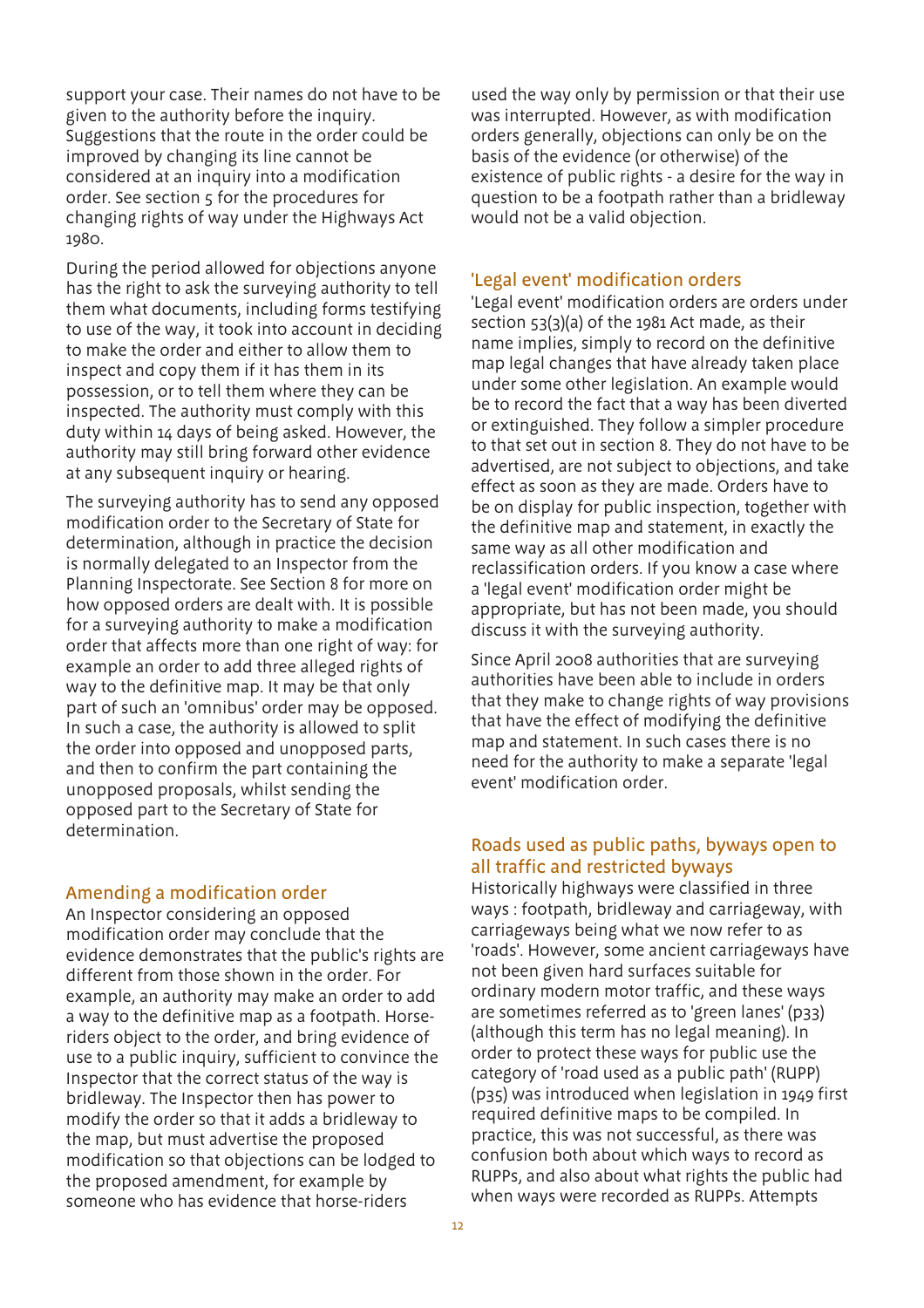were made in legislation in 1968 and 1981 to deal with the problem by reclassification, but until recently there were still RUPPs in many parts of Wales. The Wildlife and Countryside Act 1981 required surveying authorities to make definitive map reclassification orders to reclassify those ways shown on the map as a RUPP.

The Countryside and Rights of Way Act 2000 has now reclassified, as restricted byways (p34), ways previously shown on definitive maps as RUPPs. This change took effect on 2nd May 2006. However the Act also required that any reclassification order made before then, or a definitive map modification order to change the recorded status of a way shown as a RUPP (or an application for such an order) made before then, has to be processed to a conclusion. There may therefore still be outstanding a number of such orders and applications relating to RUPPs.

The procedure for these orders is described in section 8. The condition of the way and its suitability, or otherwise, for motor traffic are not relevant factors that the authority should consider. The procedure is concerned solely with recording the rights that exist (and can therefore be exercised) already.

#### Grounds and tests : RUPP reclassification orders

A way formerly shown on the definitive map as a RUPP had to be reclassified as follows:

- as a byway open to all traffic if the public can be shown to have a right of way for vehicles;
- as a bridleway if no rights for vehicles can be shown to exist and bridleway rights have not been shown not to exist;
- as a footpath only if neither of the other options applies.

In whichever category a RUPP was reclassified as a consequence of a reclassification order, its surface has to be maintained by the authority. However, reclassification as a byway open to all traffic does not place the authority under any extra obligation to surface the way so as to make it suitable for vehicles; nor does reclassification as a byway limit the ability of the authority to make a traffic regulation order to restrict or prohibit the use of the way by all or certain types of user.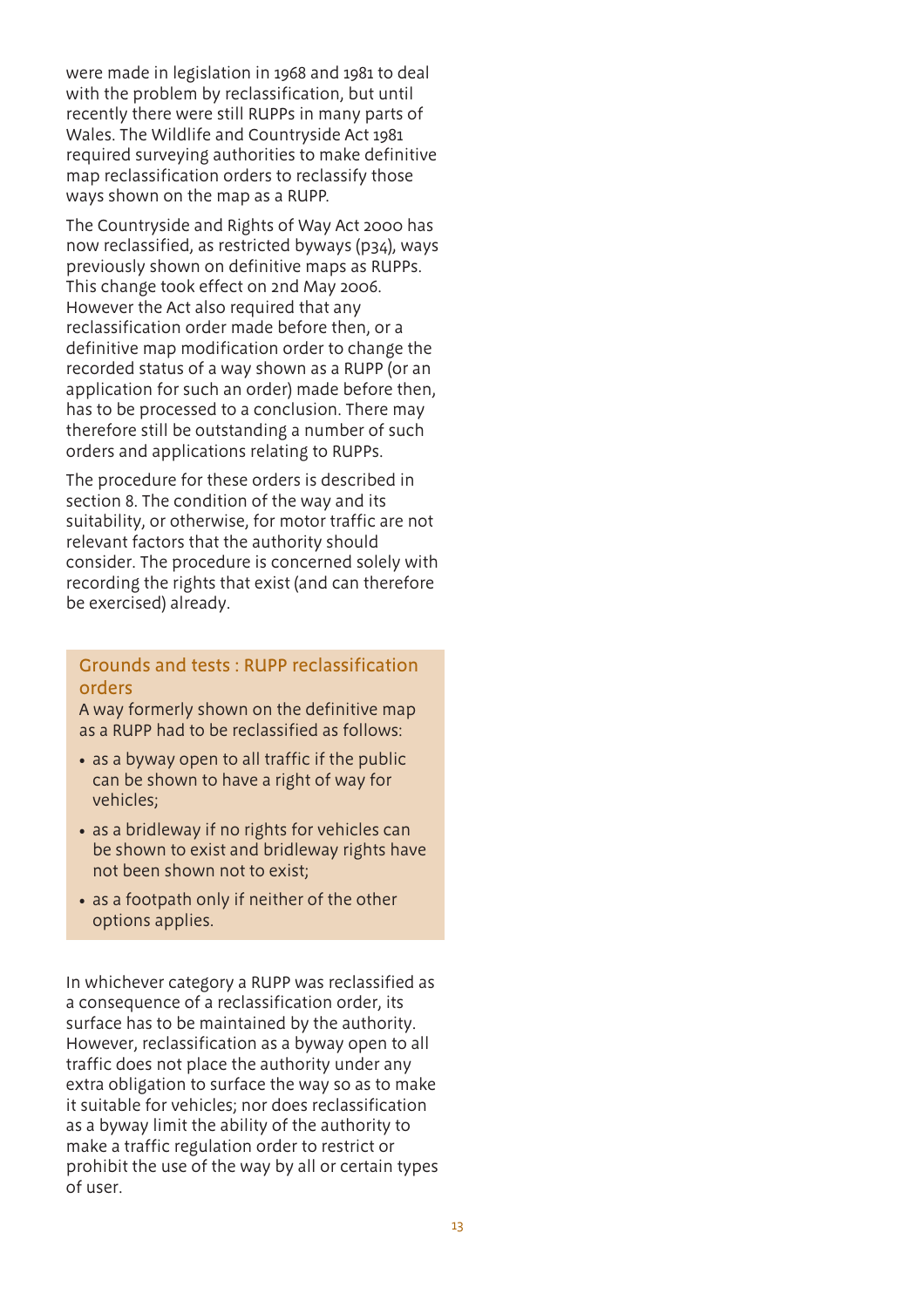# Changes to public rights of way

## 5 Making changes to public rights of way

#### Introduction

The closure or diversion of a right of way can only be achieved by a proper legal process. This is normally done by a local authority making a public path order. A public path order can also create a new footpath, bridleway or restricted byway. Although a new path can also be established in other ways, eg. by agreement, an order has the advantage of being a public process. Anyone who has an opinion (not just the owner of the land) can have their views taken into account eg.. whether the path is needed or where it should run.

Public path orders follow the procedure set out in Section 8, and illustrated in the flow diagram entitled "Procedures for modification and public path orders" on p43. There are additional methods, mostly used only occasionally, for making changes to rights of way. Some of these follow quite different procedures, and are explained in Section 7.

The process for deciding whether and how any footpath, bridleway or restricted byway should be diverted or closed is a public one. The procedures that have to be followed are designed to ensure that the public are made aware of the change that is proposed, and that anyone who wishes to do so has the opportunity to state their views and have them taken into account before a final decision is made.

It is an offence physically to divert or close a path, even temporarily, without lawful authority and anyone who does so runs the risk of action being taken against them. He or she may be prosecuted, for example, or have to pay the local authority's costs in removing the obstruction. The only course of action that is open to anyone who wants to change a right of way, therefore, is to try to persuade one of the authorities with the necessary power to make a public path order.

#### Who might want to change the rights of way network?

Proposals to change the rights of way network can arise from applications or requests made to the local authority (eg. from local residents, path users, farmers or landowners) or the authority itself may propose to make a change.

Path users might want a change that gives them access to a new area, or one that gives them more interesting views, a more direct route or a better surface to walk or ride on. A farmer might want a change to reduce interference with agricultural operations. A landowner might want a change to increase privacy. A developer might want a change so that the path fits in better with development proposals. The highway authority might want a change because of difficult maintenance problems such as permanently boggy ground or natural erosion, to improve the amenities in the area, or increase path users' safety and enjoyment by avoiding the need to walk or ride on roads.

#### Rights of way improvement plans

Change s may also be proposed as a result of policies in a highway authority's rights of way improvement plan. Authorities had to prepare these plans by November 2007, although not all complied with that duty. An authority's plan has to be available for public inspection at its offices, and on its website. In considering the confirmation of a public path order, the ordermaking authority and the Secretary of State are obliged to have regard to extent of any 'material provision' in such an improvement plan.

#### 'Access land'

The rights of way improvement plan may improve proposals to improve the connection between the rights of way network and the areas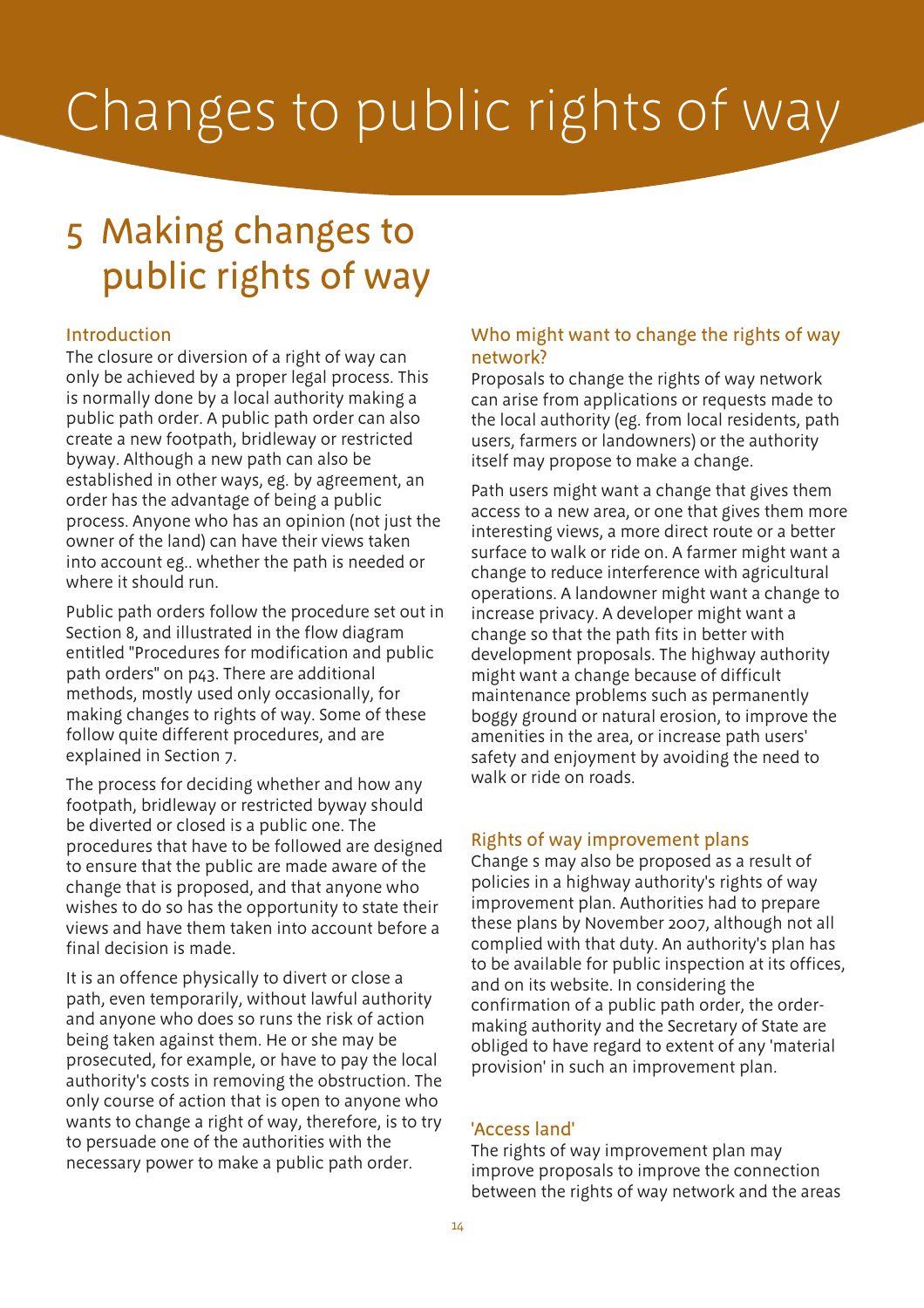of open country and registered common land over which a right of access on foot has been created under Part I of the Countryside and Rights of Way Act 2000. Natural England has power to apply to the Secretary of State for a public path creation order to be made to improve access to that land. But the existence of the right of access to open country or common land is not to be taken into account when considering proposed changes to rights of way. For more information about 'access land' and the public's rights see Managing Public Access and Out in the Country (p38).

#### What reactions might they get?

Other people's reaction to a proposed change will often depend on how they see their own interests being affected. If the change is one that they might have sought themselves or which gives them benefits they are likely to agree to it. If they see it as harming their interests, they are likely to oppose it.

Peoples' attitudes may also be coloured by past events on the path or elsewhere on the same land-holding. If previous attempts have been made to obstruct the path, to divert it unofficially or discourage people from using it, or if there is a history of trespass, misuse or vandalism on the land, it is likely to be more difficult to achieve agreement to any formal proposal to change the path or to create a new one.

#### Who decides whether the change should take place?

It is for the local authority to decide if it wishes to make a public path order. Before it decides to do so, it must be satisfied that the tests relevant to the particular type of order have been satisfied. However, the authority is not obliged to make an order.

Once the order is made, however, it must be advertised and anyone can object to the proposal. Unresolved objections are considered not by the authority, but by an Inspector appointed by the Secretary of State for the Environment. It is only after the order has been finally approved that the changes can legally take effect, either on a specified date or when any necessary works have been carried out on the ground. See Section 8 for more detail of these procedures.

In areas where there is both a county council and a district council, an applicant may ask either (or both) of the authorities to make an order. If no authority is prepared to make an order the applicant can ask the Secretary of State to do so. However the Secretary of State exercises his power to make orders only very rarely and in exceptional cases.

#### Deciding whether to apply for a public path order

Going through the steps laid down by Parliament to change a footpath or bridleway inevitably takes time. They are also likely to involve both the applicant and the local authority in considerable expense. Proposals may give rise to local controversy, and if someone's interests in a property are adversely affected by a confirmed order the local authority may be required to pay them compensation. The authority also has to be satisfied that its other legal obligations are met, for example its duties as a service provider under the Disability Discrimination Act.

Careful consideration is therefore needed before deciding whether to apply for a public path order. The Rights of Way Review Committee has published a Practice Guidance Note *Securing agreement to public path orders* (see p38) from which the following is taken:

"Applicants for orders should bear in mind that there must be good reasons for wanting to make any changes to the existing network. Public rights of way and private rights of ownership should not be interfered with lightly. The 'do nothing' option should always be evaluated alongside any proposals for change. It may prove to be the best option even though the existing situation may be inconvenient for the owner or inadequate for the user."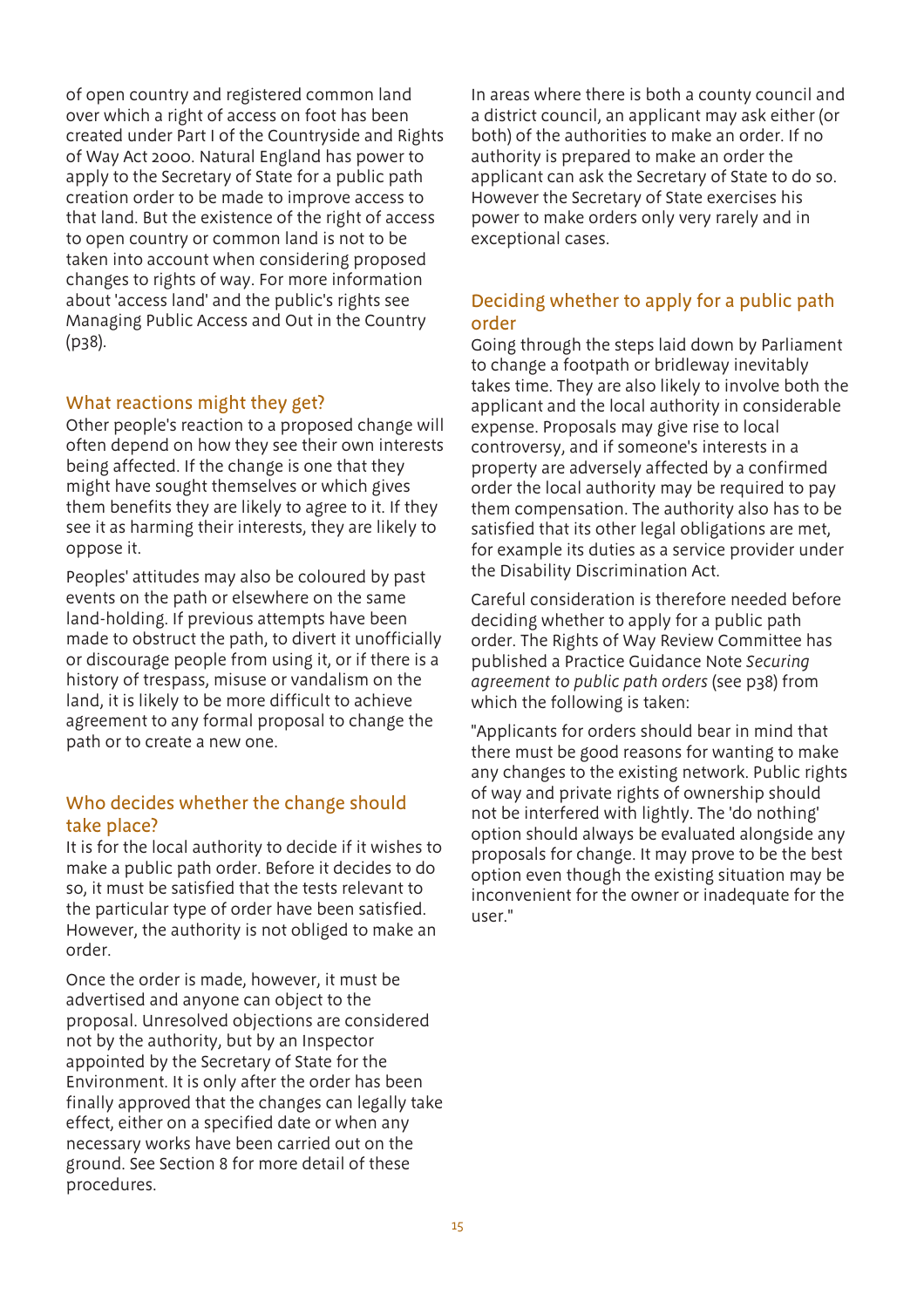#### Prospective change in legislation

#### Temporary diversion orders

New powers will be given to occupiers of land over which paths run to divert them for a limited period to allow specified dangerous activities to take place on the land. The highway authority will have a duty to ensure that the rules governing such diversions are adhered to by occupiers.

#### Power to apply for certain orders

Those who own lease or occupy land used for agriculture, forestry or the breeding or keeping of horses will be given a formal right to apply for diversion and extinguishment of footpaths and bridleways across their land. There will also be formal rights of application for school proprietors to apply for special diversion and extinguishment order for school security and for English Nature to apply for SSSI diversion orders. Natural England will be given power to apply to the Secretary of State for the making of public path creation orders to provide access to access land.

#### Register of applications for public path orders

Order-making authorities will be required to keep, and make available for public inspection, a register of the applications which they have received under the new powers to apply for orders (except for SSSI diversion orders).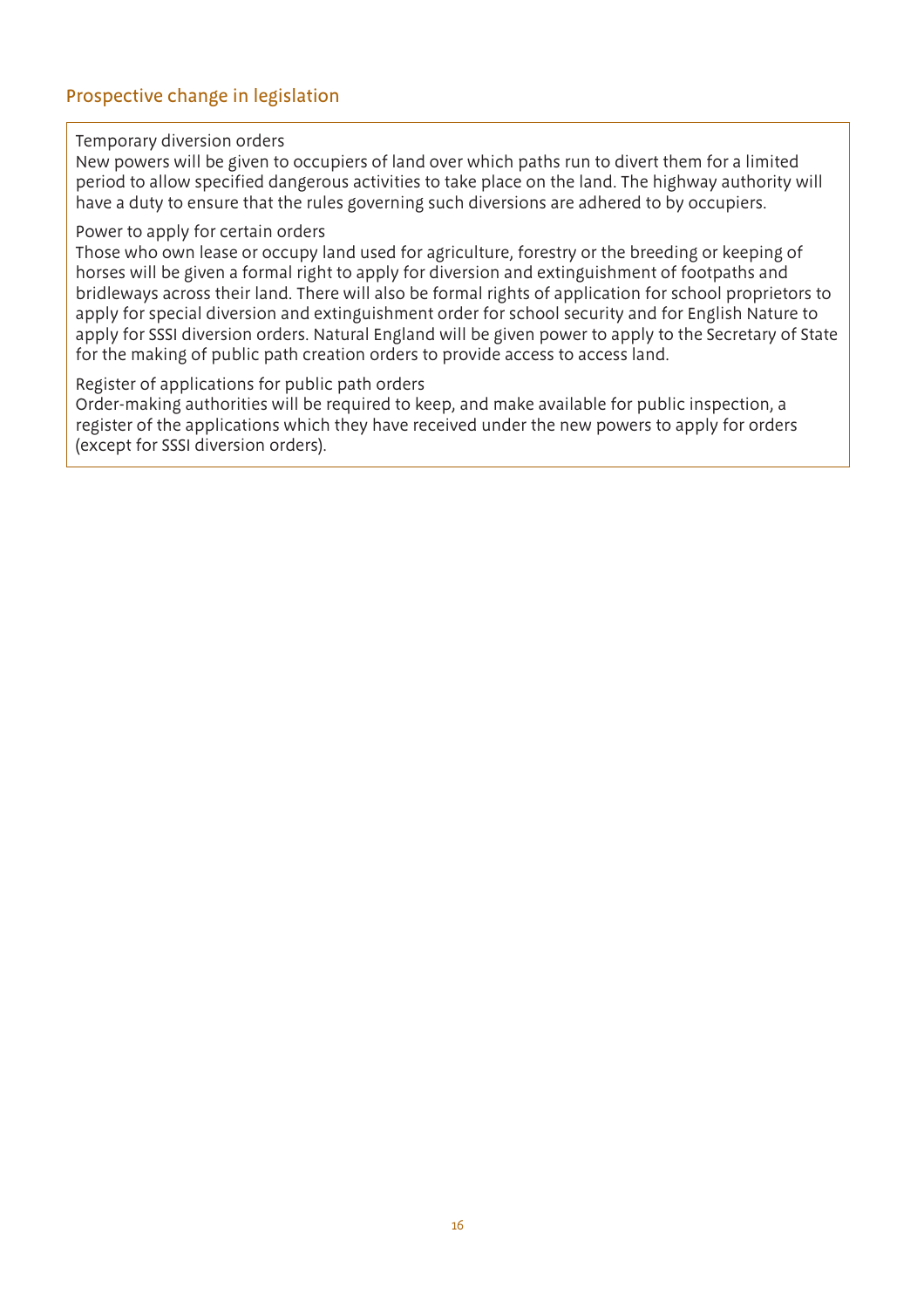## 6 The main types of public path order

#### Under the Highways Act 1980

The orders most commonly made to change rights of way are those made under the Highways Act 1980 : sections 26 (public path creation order), 118 (public path extinguishment order) and 119 (public path diversion order).

Before making such an order the authority has to consult any other local authority (including a national park authority, if there is one) for the area, but not local councils. If the right of way is in a National Park it also has to consult Natural England. However these bodies cannot veto the making of an order.

If the authority wishes to make an order for a path outside its area it has to obtain the consent of every authority for the area concerned: this normally arises only when there is a proposal to change a right of way that crosses the local authority's boundary.

#### Grounds for making an order and the tests to be satisfied

Public path creation order : creation of a new footpath, bridleway or restricted byway or creation of a bridleway or restricted byway over an existing public footpath or of a restricted byway over an existing bridleway

It must appear to the authority that there is a need for the new path or way and they must be satisfied that it is expedient to create it having regard to:

- the extent to which it would add to the convenience or enjoyment of a substantial section of the public or of local residents;
- the effect that the creation would have on the rights of those with an interest in the land, taking into account the provisions for compensation.

#### Public path extinguishment order : extinguishment of an existing footpath, bridleway or restricted byway

Before making an extinguishment order, it must appear to the authority that it is expedient to stop up (extinguish) the path or way on the ground that it is not needed for public use.

Before confirming an extinguishment order the authority or the Secretary of State must be satisfied that, it is expedient to confirm it having regard to the extent to which the path or way is likely to be used and the effect which closure would have on land served by it, taking into account the provisions for compensation.

Both in making and confirming an extinguishment order, the authority and the Secretary of State must disregard any temporary circumstances (such as obstructions) preventing or diminishing the use of the path or way by the public.

#### Public path diversion order : diversion of an existing footpath, bridleway or restricted byway

Before making a diversion order the authority must be satisfied that it is expedient to divert the path or way in the interests either of the public or of the owner, lessee or occupier of the land crossed by the path or way.

The authority must also be satisfied that the diversion order does not alter any point of termination of the path or way, other than to another point on the same path or way, or another highway connected with it, and which is substantially as convenient to the public. Nor can the termination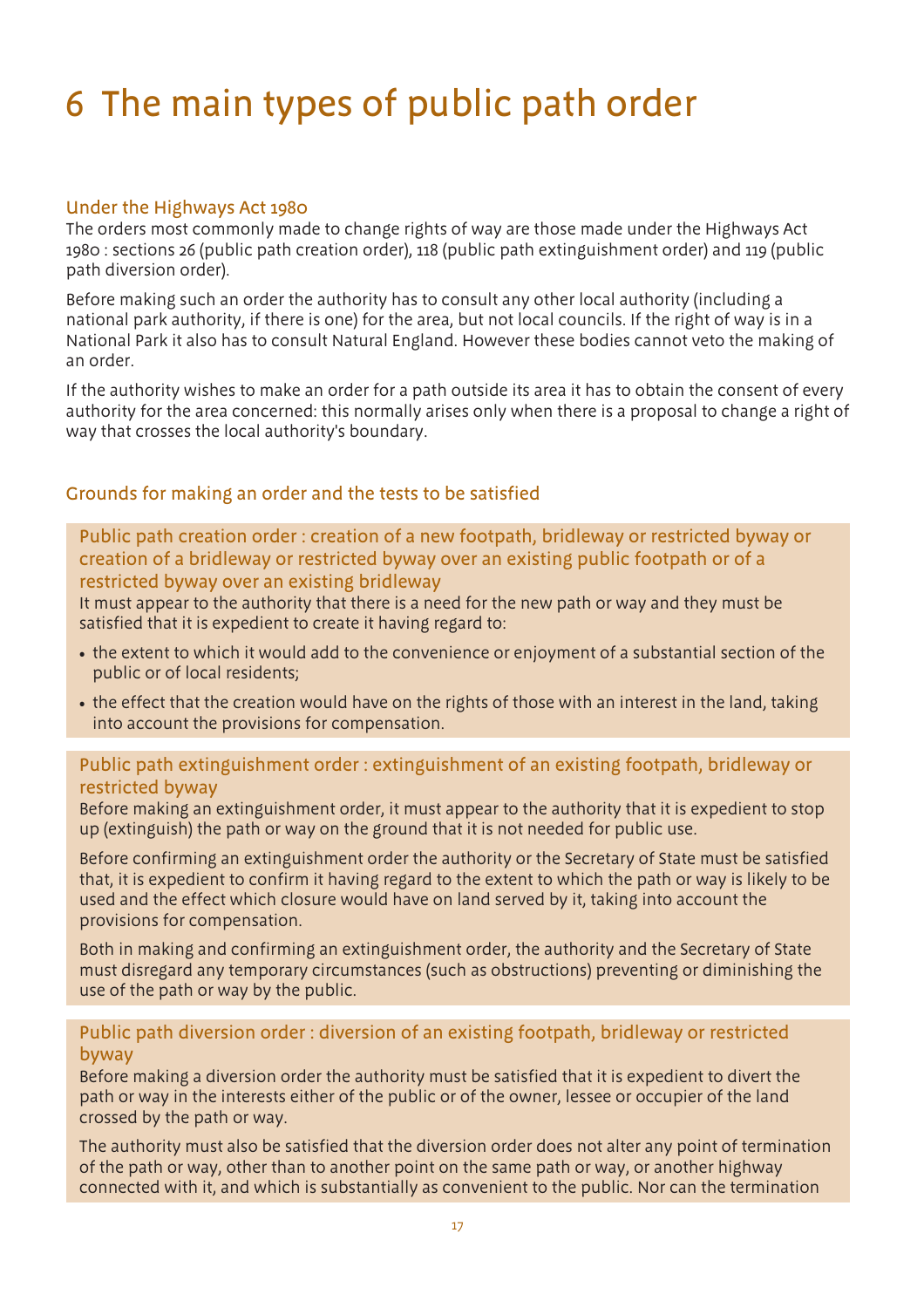be altered where this is not on a highway, ie. a cul-de-sac.

Before confirming a diversion order the authority or the Secretary of State must be satisfied that:

- the diversion is expedient in the interests of the person(s) stated in the order;
- the path or way will not be substantially less convenient to the public as a consequence of the diversion;
- it is expedient to confirm the order having regard to the effect it will have on public enjoyment of the path or way as a whole, on other land served by the existing path or way and on land affected by any proposed new path or way, taking into account the provisions for compensation.

In practice the Secretary of State disregards any temporary circumstances (such as obstructions) preventing or diminishing the use of the path or way by the public when considering an opposed diversion order.

#### Concurrent orders

An authority may sometimes make two or more orders that it wishes to be considered concurrently. For example, a creation order may be made in association with an extinguishment order. It is still necessary, however, to ensure that each order meets the appropriate tests and criteria laid down in the legislation. So in the example above, the creation order has to be considered on its own merits. If it is decided to confirm the creation order the extent to which the newly-created path or way would provide an alternative path or way to that proposed for closure can then be taken into account in considering the extinguishment order.

The Department of Environment, Food and Rural Affairs has advised authorities that if objections are made to one of the concurrent orders but not the other, both orders should be submitted to the Secretary of State for determination.

#### The needs of agriculture, forestry and nature conservation

In making any public path or rail crossing order under the Highways Act 1980, the authority must also have due regard to the needs of nature conservation, agriculture and forestry. The term 'agriculture' is defined as including the breeding or keeping of horses.

#### Code of practice for the creation of new rights of way

A guide to the creation of new rights of way and the compensation that might be payable has been published jointly by the former Countryside Agency (now part of Natural England) and the Countryside Council for Wales (see p38).

#### Paths affected by development

The other commonly-used power is that contained in section 257 of the Town and Country Planning Act 1990, under which an order can be made for a footpath, bridleway or restricted byway to be closed or diverted to enable development to take place. Development in this context includes buildings or works for which planning permission has been granted and development that is proposed by a government department.

Orders are made by the planning authority that granted the planning permission, or which in normal circumstances would have granted the permission. The authority does not have to consult any other authority before making an order.

Because the need for the closure or diversion arises from the granting of planning permission, it is important that the authority takes the existence of the path into account when considering the planning application and consider what effect the development will have on the path. The authority must publicise any planning application it receives which affects a right of way, by putting an advertisement in a local newspaper and by placing a notice on site. It must then consider any representations it receives in response to this publicity.

The granting of the planning permission inevitably constrains the scope for debate about an order under section 257. But while it is not open to question the merits of a planning permission when considering such an order, it should not be assumed that the order has to be made or confirmed simply because planning permission exists. The courts have held that there is a need to consider the merits of the proposed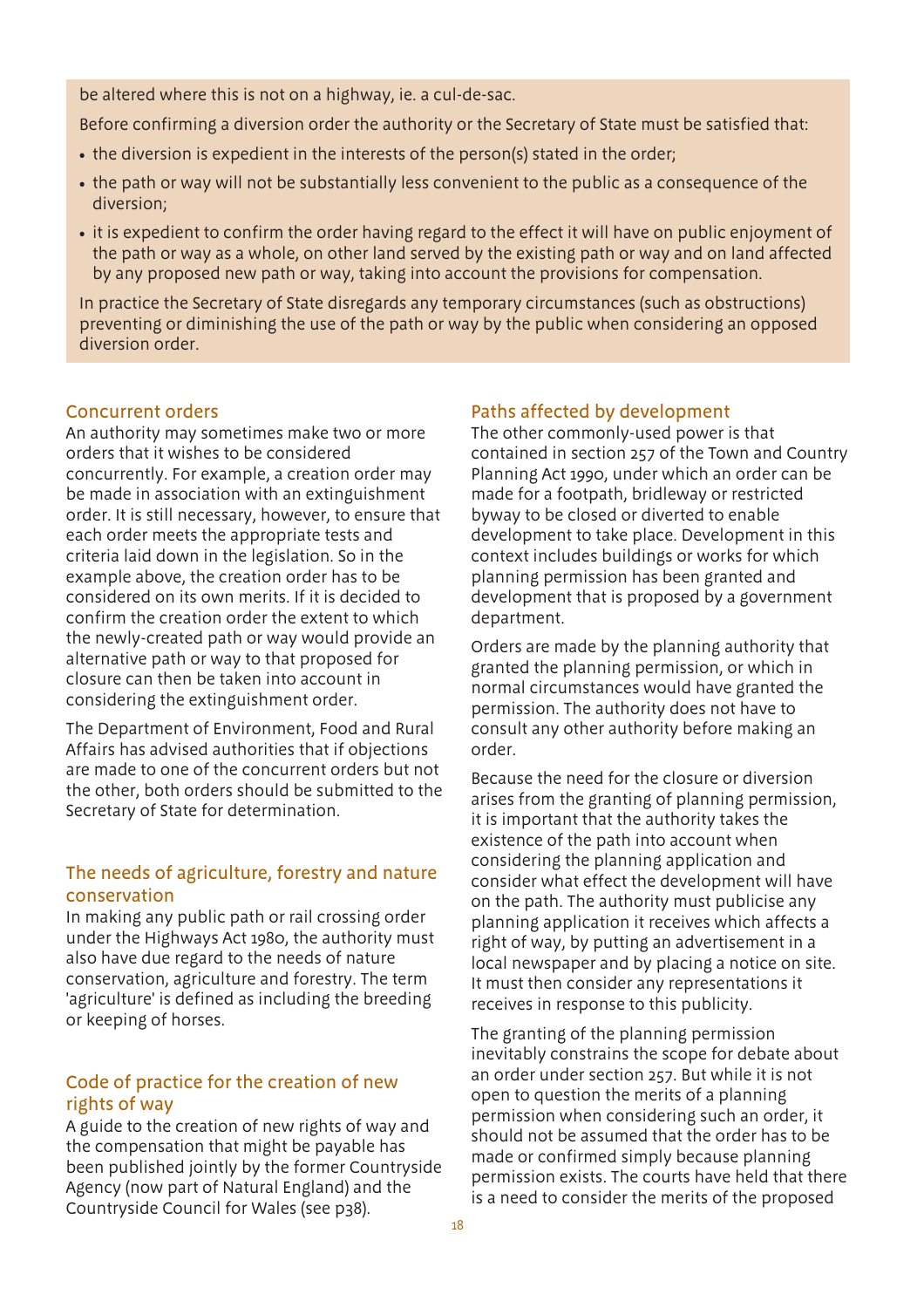change and the effect that it will have on the rights of those affected by it, especially as there is no provision for compensation.

The powers under this section are for an order to be made to enable development to be carried out. An order cannot be made or confirmed, therefore, if the development has already been completed, or is substantially complete; some other way will have to be found of resolving the problem.

Orders under section 257 may be made only for footpaths, bridleways and restricted byways. Where development affects other highways, including ways recorded on definitive maps as byways open to all traffic, similar powers under section 247 can be used: in these cases the order is made by the Secretary of State, except in Greater London, where the order is made by the London borough council.

#### Grounds for making an order and the tests to be satisfied

Diversion or extinguishment of footpaths, bridleways and restricted byways affected by development

Before making an order the authority must be satisfied that it is necessary to do so to enable development to be carried out:

- in accordance with a planning permission that has been granted; or
- by a government department.

Before confirming an opposed order the Secretary of State must also be satisfied that the above criteria have been met.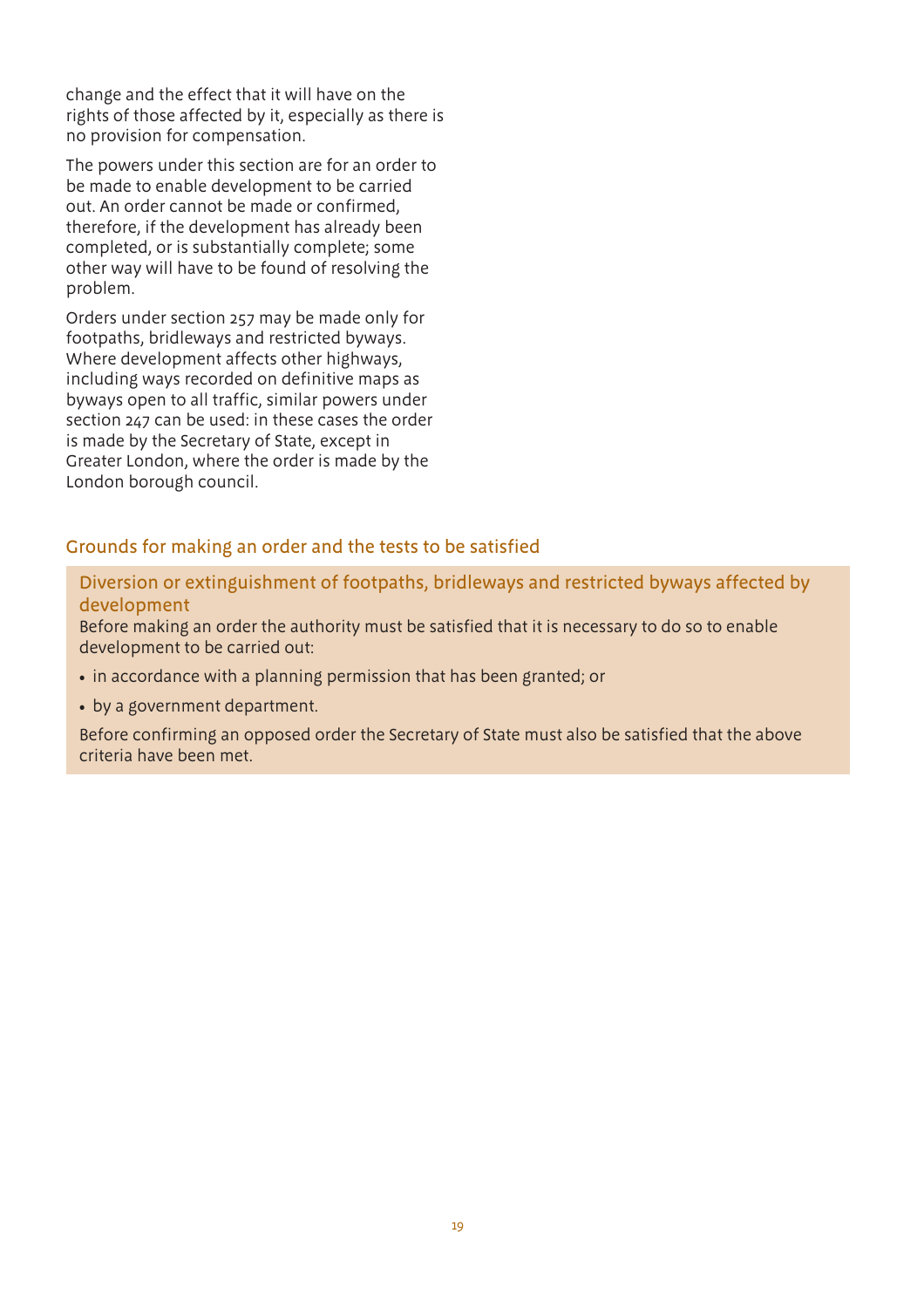### 7 Other ways of changing or restricting use of rights of way

This booklet deals only with the most common types of order made in relation to footpaths and bridleways. Several other types of order can be made, which may, or may not, follow similar procedures. In addition to the powers to create new rights of way by order, it is open to any landowner to agree the creation of a footpath, bridleway or restricted byway either with the local authority or local council.

#### Other types of order

Orders to divert or extinguish byways and other highways with vehicular rights are normally made under section 116 of the Highways Act and do not follow the procedures set out above. Important differences include the fact that such orders are made not by the authority but by a magistrates' court (on application by the highway authority); that it is the magistrates who also determine any objections; and that the local council have the power to veto an order by refusing to consent to the authority's application. The limits on the recovery of the authority's costs set out above similarly do not apply to section 116 orders; anyone who asks the authority to apply for an order may be asked to meet the whole of the authority's costs.

It is occasionally necessary to use these powers in connection with a footpath, bridleway or restricted byway, for example where the path is being dealt with simultaneously with a vehicular right of way. However, the Secretary of State has advised authorities that they should not use these powers in respect of footpaths, bridleways and restricted byways unless there are good reasons for doing so.

#### Special diversion and extinguishment orders for school security

Highway authorities have been given powers to make diversion or extinguishment orders for the purposes of school security. These powers apply not only to footpaths, bridleways and restricted byways, but to all ways shown on definitive maps. The powers apply to all school sites.

#### Grounds for making an order and the tests to be satisfied

#### Special extinguishment order for school security

- Before making an extinguishment order, it must appear to the authority that it is expedient to stop up (extinguish) the path or way for the purpose of protecting the pupils or staff from violence or the threat of violence, harassment, alarm or distress arising from unlawful activity, or any other risk to their health or safety arising from such activity. The authority must also consult the Police Authority.
- Before confirming an order, the authority or the Secretary of State has to be satisfied that the extinguishment is expedient for the reasons given above for making an order and that it is expedient to confirm the order having regard to all the circumstances and in particular to:
	- any other measures that have been or could be taken for improving or maintaining the security of the school;
	- whether it is likely that the coming into operation of the order will result in a substantial improvement in that security;
	- the availability of a reasonably convenient alternative route or, if no reasonably convenient alternative route is available, whether it would be reasonably practicable to divert the path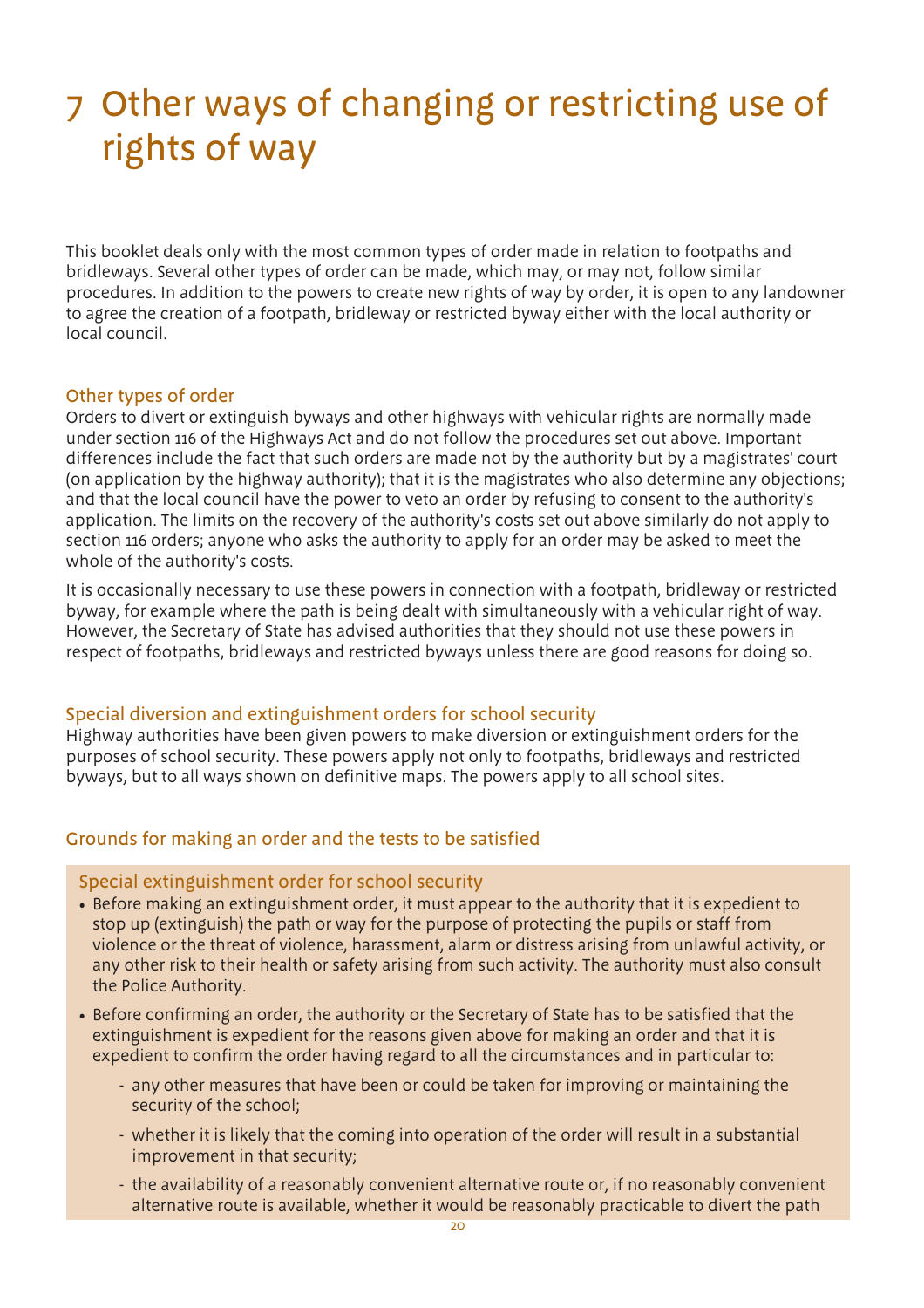or way rather than stopping it up;

- the effect of extinguishment on land served by the way taking into account any compensation payable under section 28 of the Highways Act 1980.

#### Special diversion order for school security

- Before making a diversion order, it must appear to the authority that it is expedient to divert the path or way for the purpose of protecting the pupils or staff from violence or the threat of violence, harassment, alarm or distress arising from unlawful activity, or any other risk to their health or safety arising from such activity. The authority must also consult the Police Authority.
- Before confirming a diversion order the authority or the Secretary of State has to be satisfied that the diversion is expedient for the reasons given above for making an order and that it is expedient to confirm the order having regard to all the circumstances and in particular to:
	- any other measures that have been or could be taken for improving or maintaining the security of the school;
	- whether it is likely that the coming into operation of the order will result in a substantial improvement in that security;
	- the effect that the order would have over land served by the existing right of way and land over which the new right of way would be created.

#### Special diversion and extinguishment orders for crime prevention

Highway authorities have been given powers to make diversion or extinguishment orders for the purposes of crime prevention, but only in those parts of their areas designated by the Secretary of State after an application by the authority. These powers apply not only to footpaths, bridleways and restricted byways, but to all ways shown on definitive maps.

#### Grounds for making an order and the tests to be satisfied

#### Special extinguishment order for crime prevention

- Before making an extinguishment order, it must appear to the authority that it is expedient to stop up (extinguish) the path or way for the purpose of preventing or reducing crime which would otherwise disrupt the life of the community, that premises adjoining or adjacent to the path or way are affected by high levels of crime, and that the existence of the path or way is facilitating the persistent commission of criminal offences. The authority must also consult the Police Authority.
- Before confirming an order, the authority or the Secretary of State has to be satisfied that the extinguishment is expedient for the reasons given above for making an order and that it is expedient to confirm the order having regard to all the circumstances and in particular to:
	- whether, and if so, to what extent the order is consistent with any strategy for the reduction of crime and disorder prepared under the Crime and Disorder Act 1998;
	- the availability of a reasonably convenient alternative route or, if no reasonably convenient alternative route is available, whether it would be reasonably practicable to divert the path or way rather than stopping it up;
	- the effect of extinguishment on land served by the way taking into account any compensation payable under section 28 of the Highways Act 1980.

#### Special diversion order for crime prevention

• Before making a diversion order, it must appear to the authority that it is expedient to divert the path or way for the purpose of for the purpose of preventing or reducing crime which would otherwise disrupt the life of the community, that premises adjoining or adjacent to the path or way are affected by high levels of crime, and that the existence of the path or way is facilitating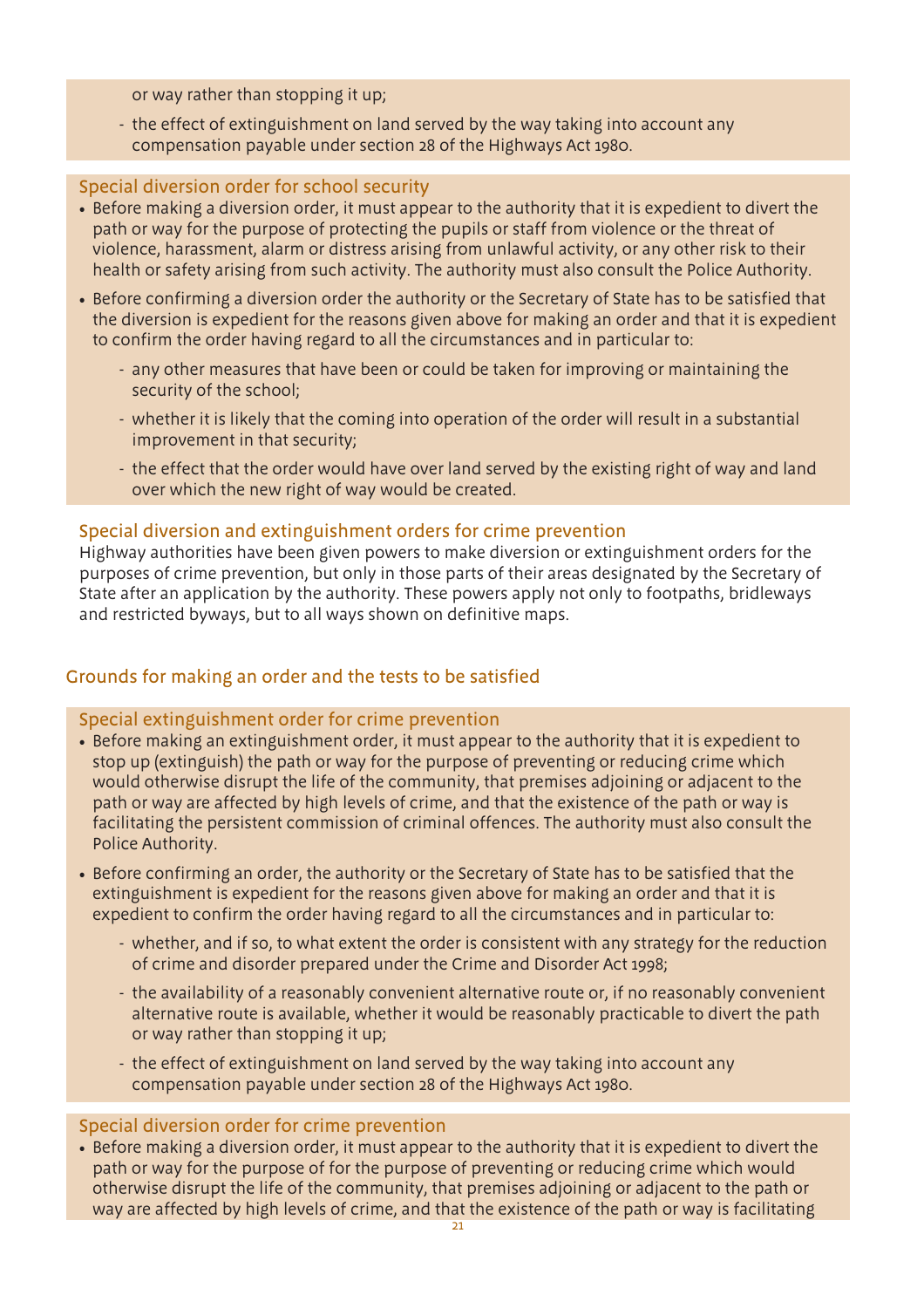the persistent commission of criminal offences. The authority must also consult the Police Authority.

- Before confirming a diversion order the authority or the Secretary of State has to be satisfied that the diversion is expedient for the reasons given above for making an order and that it is expedient to confirm the order having regard to all the circumstances and in particular to:
	- whether, and if so, to what extent the order is consistent with any strategy for the reduction of crime and disorder prepared under the Crime and Disorder Act 1998;
	- the effect that the order would have over land served by the existing right of way and land over which the new right of way would be created.

#### Rail crossing orders

Special powers to close or divert footpaths and bridleways that cross railway lines on the level were introduced into the Highways Act 1980 by the Transport and Works Act 1992. The powers are in Sections 118A and 119A and operate in a similar way to the powers in Sections 118 and 119, but are directed primarily at improving public safety. So as to avoid creating a cul-de-sac that might encourage people to trespass onto the railway, an order may also provide for the extinguishment or diversion of any sections of path that lead up to the level crossing.

An application for such an order must be made by the railway operator and must be in the form as prescribed in regulations. These require the applicant to provide information on the need for the order and the opportunity for alternative action, such as safety improvements to the existing crossing. The 'railway operator' is whoever is responsible for maintaining the railway track; if a separate body operates the trains they have no right to apply. Since these orders are concerned with public safety and may need to be dealt with quickly, the Secretary of State has special reserve powers; if the authority has not made and confirmed an order (or submitted an opposed order for confirmation) within six months of receiving a valid application, he may intervene and make an order himself. Guidelines about the safety requirement for footpaths and bridleways at level crossings orginally produced by the Health and Safety Executive are now available from the Office of Rail Regulation (see p39).

#### Grounds for making an order and the tests to be satisfied

#### Rail crossing diversion or extinguishment orders

Before making an order, the authority must be satisfied that it is expedient to do so in the interests of the safety of members of the public who use, or are likely to use, the crossing.

Before confirming an order the authority or the Secretary of State must be satisfied that it is expedient to do so in all the circumstances and particularly:

- whether it is reasonably practicable to make the crossing safe;
- the arrangements that have been made (if the order is confirmed) for barriers and signs to be erected and maintained.

In considering the objections to an order, the Secretary of State may consult the Secretary of State for Transport on whether a bridge or tunnel should be provided at or reasonably near to the crossing as an alternative measure.

A rail crossing diversion order shall only alter the point of termination of a path:

- if that point is on a highway over which there is at least a similar right of way; and
- to another point on the same highway or a highway connected to it.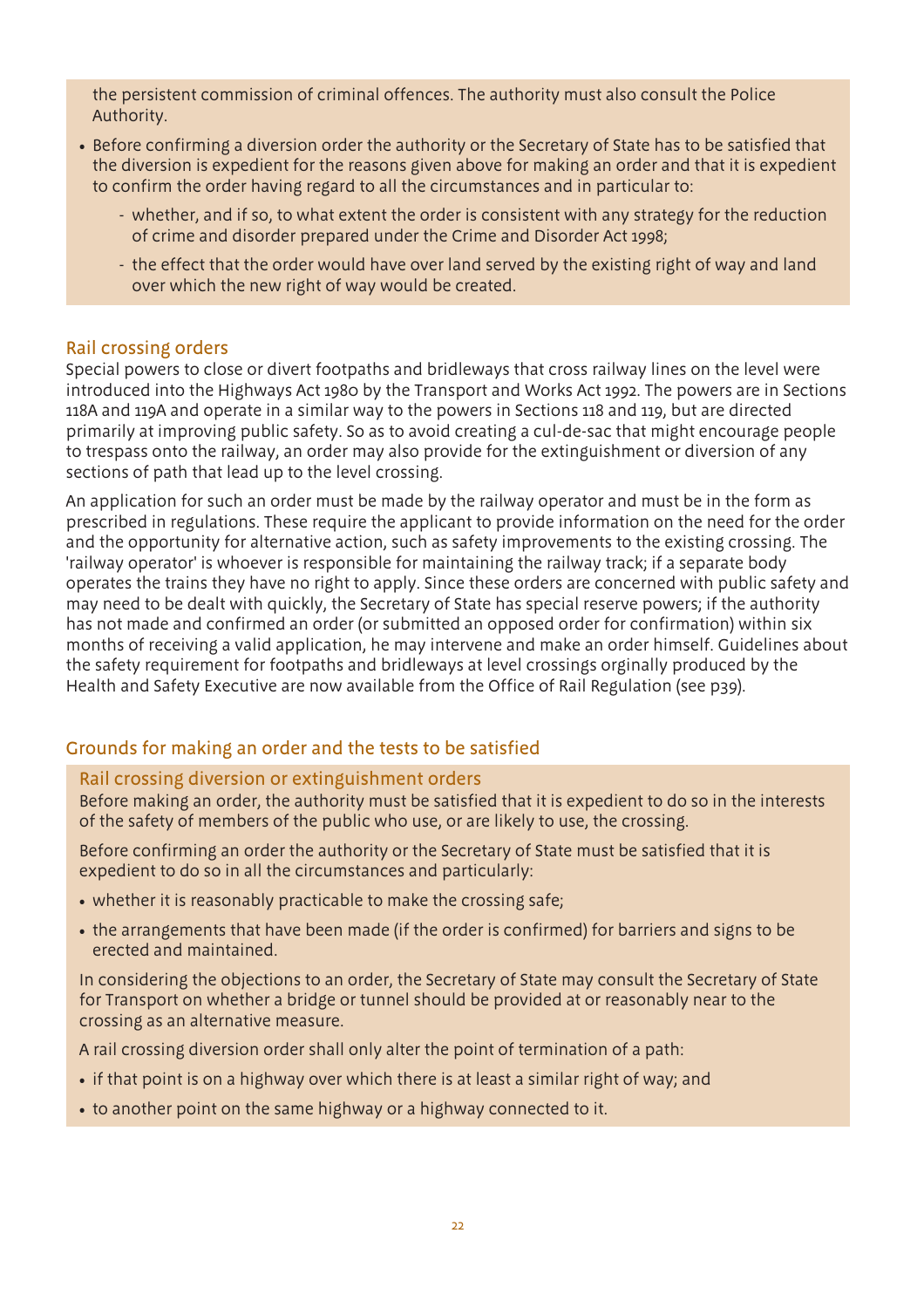#### SSSI diversion orders

Highway authorities have powers to divert all footpaths and bridleways, and any restricted byways and byways open to all traffic shown on definitive maps, in order to prevent damage to the nature conservation features of sites of special scientific interest (SSSIs). The powers are exercisable when an application has been made to the authority by Natural England.

#### Creation agreement made by a local authority

Under section 25 of the Highways Act 1980, a local authority may enter into an agreement with anyone having the capacity to dedicate a footpath, bridleway or restricted byway in its area. Before making such an agreement the authority must consult any other local authority or any National Park authority for the area, but it does not have to consult a local council or the public. The authority must have regard to the needs of agriculture (including the breeding or keeping of horses), forestry and nature conservation.

The agreement may provide for payments to be made, and for the new path to be subject to limitations and conditions. When an agreement is made, the authority must ensure that the path is physically created and must also publish a notice in a local newspaper informing the public. A path created by agreement under section 25 automatically becomes maintainable at public expense.

#### Code of practice for the creation of new rights of way

A guide to the creation of new rights of way and the compensation that might be payable has been published jointly by the former Countryside Agency (now part of Natural England) and the Countryside Council for Wales (see p38).

#### Creation agreement made by a local council

Under section 30 of the Highways Act 1980 a local council may enter into an agreement with anyone having the capacity to dedicate a highway (including a footpath, bridleway or restricted byway) in its area. It has to be satisfied that the highway would be beneficial to the inhabitants of all or part of the parish or town, and can only enter into an agreement in respect of land in its own parish or an adjoining one.

Unlike the local authority, a local council is under no obligation to take into account the needs of agriculture, forestry or nature conservation when agreeing to create a highway; to see that the path is created physically; or to publicise its existence. The council may carry out works in connection with the path or way including maintenance and improvement, or may contribute to such expenses, but it has no power to pay compensation. Nor is the path or way automatically maintainable at public expense. However the duties of the highway authority to signpost and waymark the path or way and record it on the definitive map still apply.

#### Restrictions on use of rights of way

#### Traffic regulation orders

There are powers that can be used in certain circumstances to restrict access to rights of way. Traffic authorities can make traffic regulation orders (TROs) on all highways, including footpaths and bridleways. These are normally used only temporarily, for example to avoid danger when works are taking place in the highway or on adjoining land, but they can be permanent, for example to ban all or some motor vehicles from an unsurfaced road. National Park authorities have power to make TROs on rights of way in their area.

#### Gating orders

Highway authorities also has power to make orders similar to traffic regulation orders that allow highways to be 'gated' through the erection of gates or other barriers that can be locked to some or all users at all or certain times.

#### Prevention of animal disease

Defra has power to restrict access to rights of way to prevent the spread of animal disease: these powers were used extensively in 2001 when there was an outbreak of foot-and-mouth disease.

#### Prospective changes in legislation

#### Temporary diversion orders

New powers will be given to occupiers of land over which paths run to divert them for a limited period to allow specified dangerous activities to take place on the land. The highway authority will have a duty to ensure that the rules governing such diversions are adhered to by occupiers.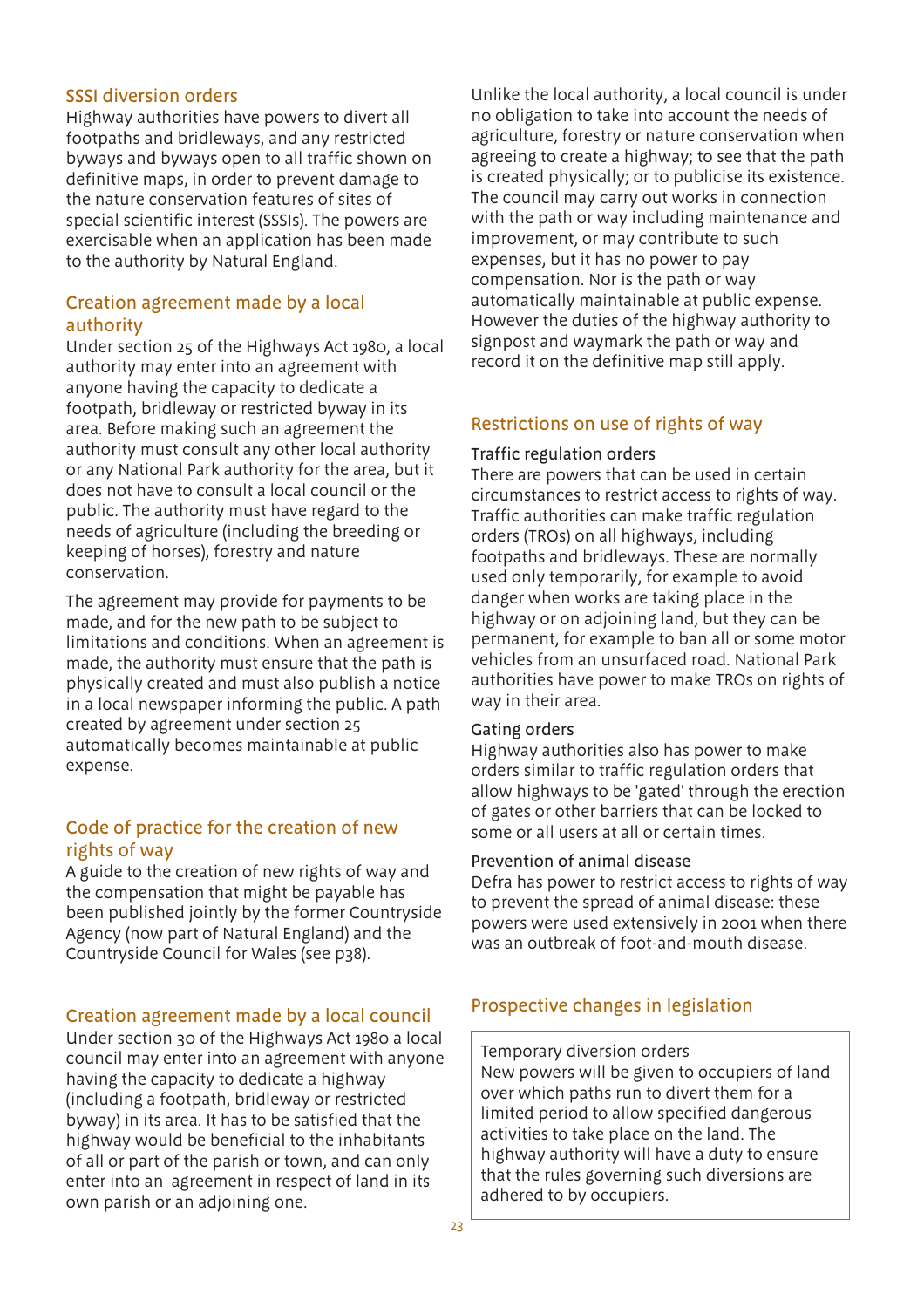## Procedures

### 8 The stages of an order

The terms used in connection with orders can be confusing. An authority makes an order, but this is the initial stage, not the end of the process. The right to object comes when the order is made and advertised. The conclusion of the process comes when a decision is made to confirm the order (with or without modifications) or not to confirm it.

There are some differences between modification orders and public path orders and these are identified in the text below, in the respective sections on the different types of orders and in the flow diagram on order procedures on p43.

#### Applications

There is a formal application procedure for modification orders although it is possible for a surveying authority to make an order without having received an application. A surveying authority has to keep a public register of any applications for modification orders. For public path orders there is no formal application procedure but the legislation envisages that applications will be made, as it empowers local authorities to charge applicants and to require them to enter into agreements to defray certain costs. For rail crossing orders the application is made by the railway operator, and for SSSI diversion orders the application is made by Natural England.

#### Consultation

The requirement to consult varies according to the type of order being sought. For modification and public path orders the other local authority for the area (if there is one) has to be consulted. For modification orders only, the local council or parish meeting also has to be consulted. There is no legal requirement to consult the owner and occupier of any of the affected land or any organisations representing users of rights of way. In practice many authorities do find it helpful to carry out such consultations. They are encouraged to do so by the Department of Environment, Food and Rural Affairs (in circular 1/08) and by the Rights of Way Review Committee.

#### Deciding whether to make an order

Orders are not made automatically each time someone applies but are at the discretion of the local authority. In taking a decision the authority will need to make a judgment on any conflicting points of view about the application or proposal.

Changes can only be made for one or other of the reasons provided for in the legislation. Before making an order the authority has also, therefore, to be certain that the various tests imposed by the Acts can be satisfied . There is no right of appeal against a local authority's refusal to make a public path order, but there is a right to ask the other authority (where there is one) or the Secretary of State to make the order. There is a right of appeal against a surveying authority's refusal to make a definitive map modification order which has been the subject of a formal application.

#### Making the order

The order has to be made in the form set out in the relevant regulations. It must contain a plan. There also has to be a notice that briefly describes what effect the order will have; states where the order and plan can be inspected free of charge and where a copy can be purchased; and gives the address to which any objections should be sent and the date by which they must be received. A period starting on the date the notice is first published must be allowed for objections (this is at least 28 days for public path orders, and 42 days for definitive map modification orders).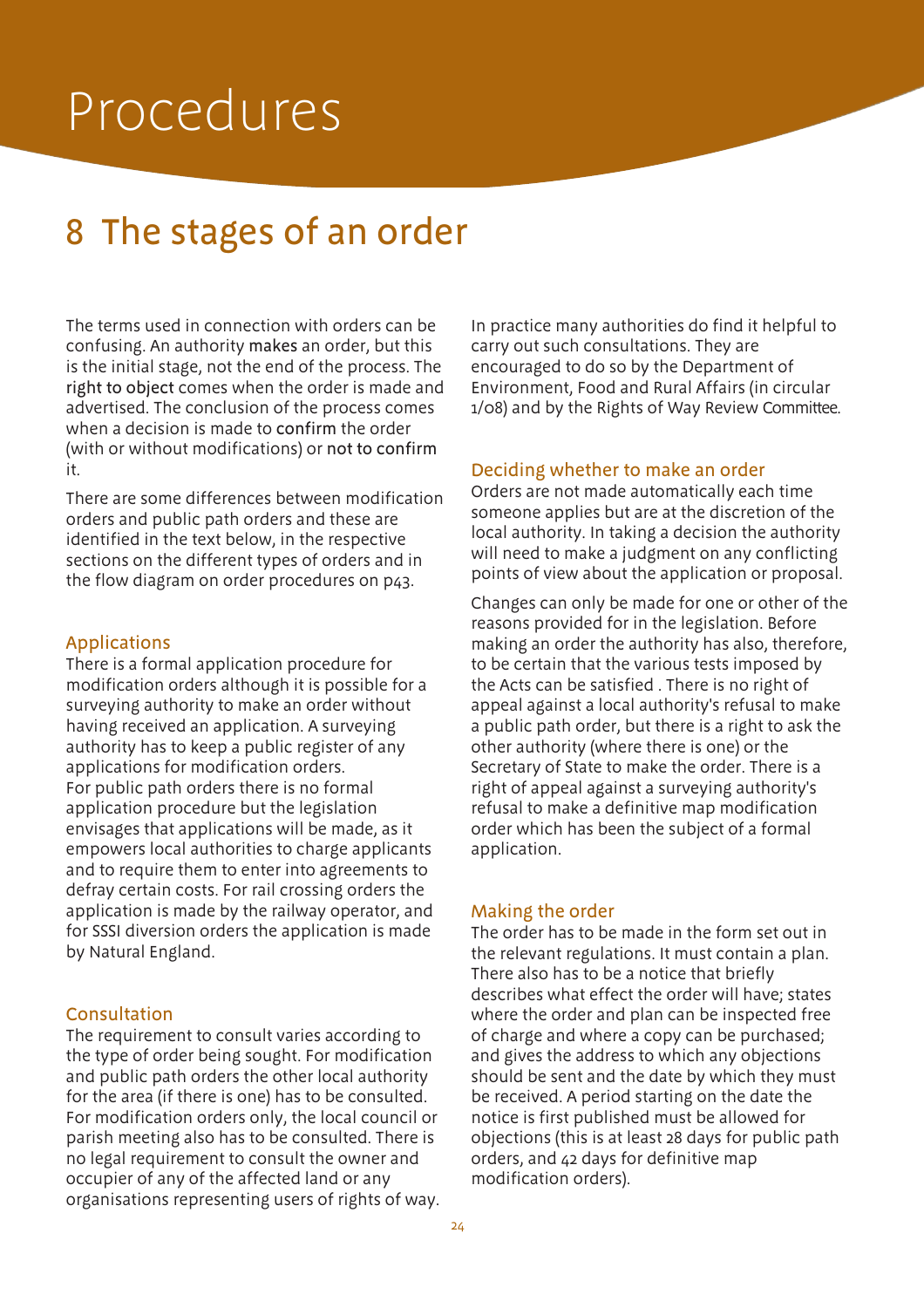#### Giving notice

Not less than 28 days before the closing date for objections to a public path order (42 days for a definitive map modification order) the authority must do everything set out below.

#### The notice must be:

- Published in a local newspaper;
- Sent to anyone who has formally requested, and paid for, notice of such an order;
- Prominently displayed at council offices in the locality, and at any other places the authority considers are appropriate.

#### The notice and a plan must be:

- Prominently displayed at the ends of the part of a path affected by the order;
- This plan must show, as a minimum, the effect of the order on that path.

#### The notice, order and the plan that forms part of the order must be:

- Sent to any other local authorities in the area, including the local council or parish meeting;
- Sent to the owners, occupiers and lessees of any land affected by the order;
- Sent to the prescribed bodies (see p28).

#### Statement of reasons

There is no formal requirement which obliges an authority to set out its reasons for making an order. It is, however, often helpful if it does so and this has been recommended by the Rights of Way Review Committee in Practice Guidance Note 3 (see p38).

#### **Objections**

Objections must be in writing and reach the authority by the closing date set out in the notice. They should state clearly the objector's reasons for opposing the order, and those reasons must relate to the grounds and tests which apply to that particular type of order.

For example, objections can be made to a public path order, on the grounds that the tests set out in the Act have not been satisfied eg. that a path proposed for closure is, in fact, needed for public use; to the principle of what is in the order eg. that a path should not be diverted at all, or should not be diverted to the particular new line;

or to the details of the order, eg. that the proposed new path is not wide enough. All are valid objections.

For a modification order, the tests are solely about whether the evidence does or does not justify the change to the definitive map contained in the order, eg. whether there is sufficient evidence of use by the public to justify the addition of a way to the map. The Secretary of State has power to disregard objections which do not specify the grounds for objection or where the grounds put forward are irrelevant.

#### Unopposed orders

If no objections are made within the objection period, or any objections that are made are later withdrawn, the authority may confirm the order itself as an unopposed order. But it can only confirm the order as it was made.

If the authority wants to change the order in any way it must submit the order to the Secretary of State (even if there are no objections) with a request that the order be confirmed with appropriate modifications.

#### Opposed orders

If there are objections to an order the ordermaking authority cannot determine the objections itself or confirm the order. In the case of a public path order the authority can decide not to proceed with the order, in which case it has to make, and publicise, a decision not to confirm the order. However for a modification order the surveying authority has to submit the order for determination, although it can, if it wishes, submit it with a request that the order be not confirmed (for example, if it has discovered an error in the order, or if the objections have contained new evidence which has caused the authority to change its conclusion about the correct status of the way).

Determination of opposed orders is by the Secretary of State, but there is a power to transfer the decision-making to an inspector from the Planning Inspectorate and this is normally used. In a few special cases the decision will be made not by the Inspector, but by the Secretary of State, to whom the Inspector will report. In such cases the Secretary of State has to tell the objectors the reason.

The Inspector can deal with the order either by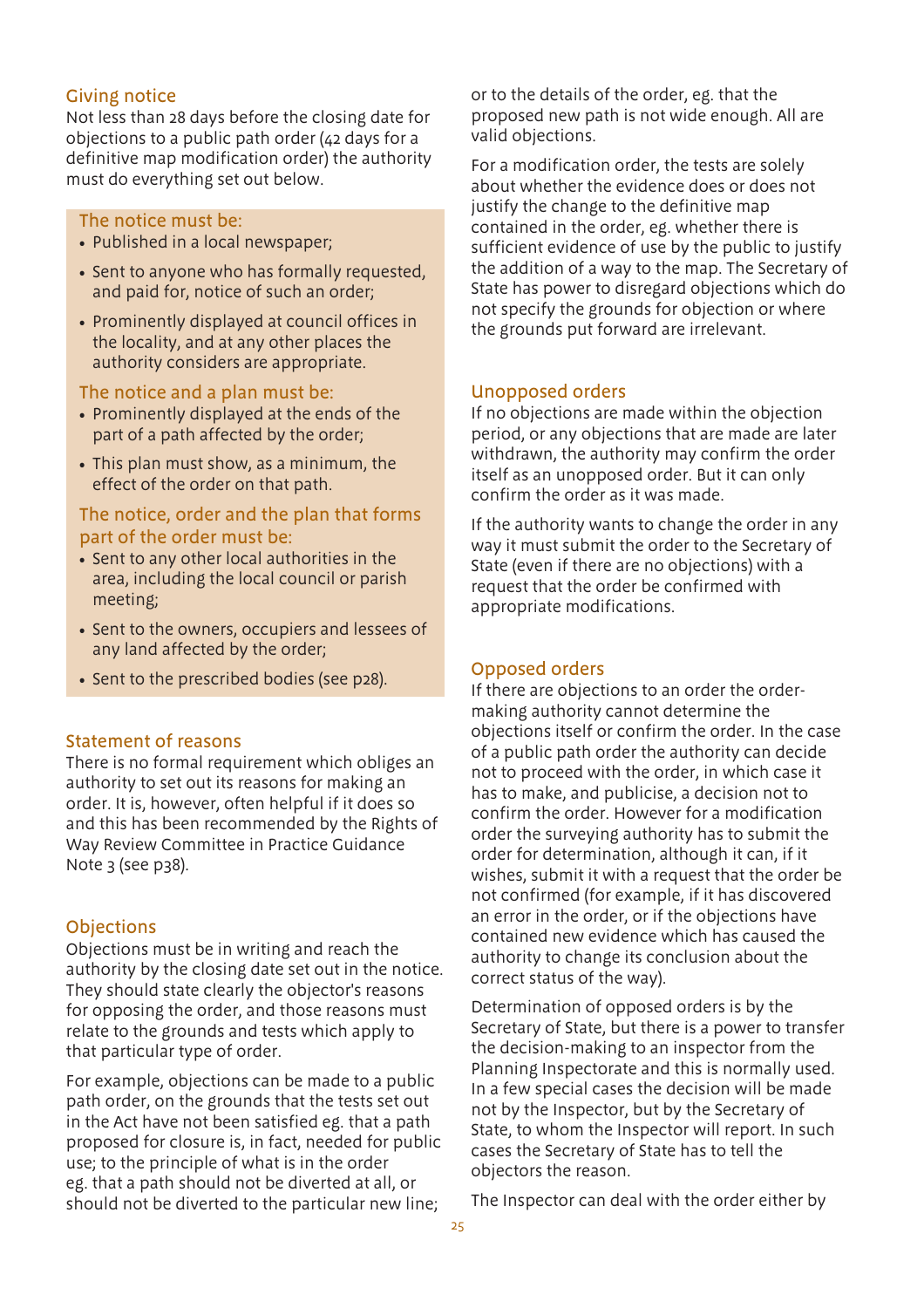holding a public local inquiry, or by holding a hearing, or by an exchange of correspondence the 'written representations' procedure. The Planning Inspectorate will correspond with all objectors to an order about the procedure that will be followed. It will also send its publication on the handling of public path and definitive map orders. This explains the rules that now apply when orders are considered at a public inquiry or hearing, and the similar procedure that the Inspectorate applies when the written representations procedure is used. The rules, and the procedure for written representations, set a timetable for the submission of statements of case and evidence which have to be followed by all the parties concerned.

#### At a public inquiry

A public inquiry is held in the locality, for example in the local village hall, to hear the arguments and evidence for or against the order. The Planning Inspectorate notifies each objector of the details of the inquiry and also asks the authority to put up notices and place an advertisement in a local paper. Anyone can attend an inquiry but only those who have made formal objections have a right to speak. Others may do so at the discretion of the Inspector.

Once the inquiry has opened, the Inspector has full jurisdiction over the proceedings. It may very occasionally be possible to make special arrangements for those who cannot get time off work. This should be raised with the Inspector at the start of the inquiry. At the inquiry the Inspector will ask for the names of those who wish to speak and, where appropriate, the organisations they represent. An order of appearance will then be decided with allowances made wherever practicable for anyone who has limited time to attend the inquiry, eg. they cannot get time off work.

A representative from the order-making authority will state its case, calling whichever witnesses it wishes. Statements made by such witnesses should be made available to objectors. The objectors are entitled to cross-examine the witnesses but not question the representative.

The objectors will then be called upon to make their case and their witnesses may be called and cross- examined. The Inspector may question any of the participants at the inquiry. The authority will then make a closing statement. After the

closing statement, the Inspector will hear no further representations but will announce the arrangements for the site inspection. This will either be alone or accompanied by both parties. During the visit the Inspector may ask questions about the route to clarify any of the points raised at the inquiry. However, there will be no reopening of issues raised during the inquiry. The Inspector may also make an unaccompanied visit before the inquiry, without giving notice, or may choose to make an accompanied visit during the course of the inquiry.

In making a decision the Inspector will consider the oral evidence given and also any written submissions presented during the inquiry, or received beforehand.

#### At a hearing

A hearing is less formal than a public inquiry, and takes the form of a round-table discussion led by the Inspector. Witnesses are not called or crossexamined. Details of the procedure at hearings are contained in the Planning Inspectorate's booklet.

#### Written representations

If an opposed order is dealt with by written representations the Inspectorate will invite each party to comment on views expressed by the other. Correspondence continues to be exchanged, through the Inspectorate, until each side has had the opportunity to comment fully on everything the other party has said. The Inspector will also make a site visit (normally unaccompanied) before coming to a decision.

#### The decision

The decision is contained in a letter that summarises the evidence presented to the Inspector, and explains the reasons for the decision. A copy of the letter will be sent to the order-making authority, to those who made formal objections, and to anyone who requested a copy.

#### Modifications to the order

The Inspector will sometimes decide that the order should be modified, and can make minor modifications as part of the decision unless the modifications affect land not affected by the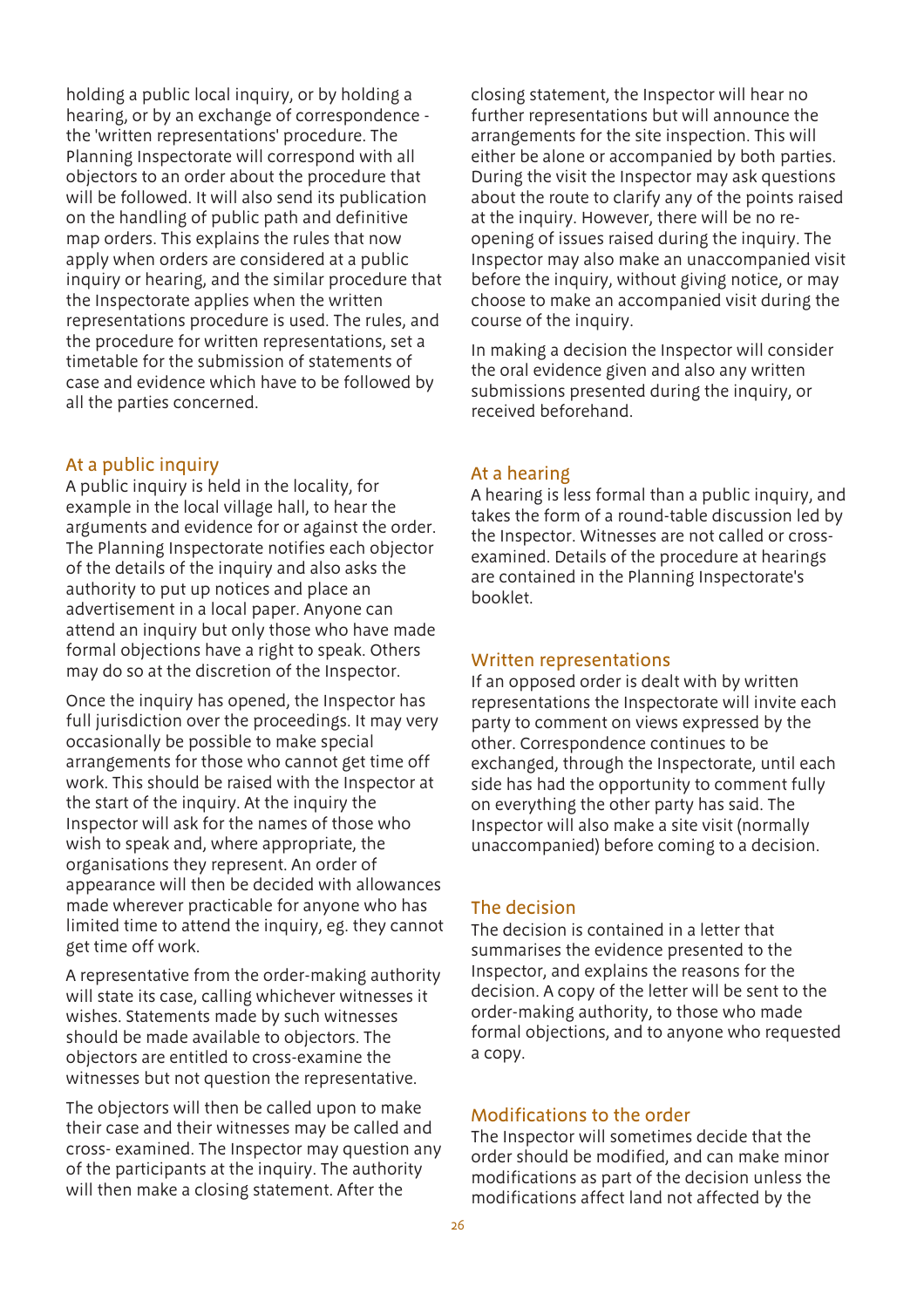order, eg. to make a diversion follow a different route. If this is the case, the Inspector's proposals must be advertised and a second local inquiry may have to be arranged if further objections are received. The second inquiry is primarily concerned with the proposed modifications, however, and the Inspector will only consider representations about the unmodified part of the order if they raise new issues.

Modifications cannot be made to correct serious legal errors or discrepancies. If the order is found to be defective it will have to be rejected, regardless of the merits of the proposals. A new order will then have to be made if the authority wishes to proceed with the proposal.

#### Confirmation

If and when the order is confirmed, either by an Inspector or by the authority, the authority must give notice of its confirmation in the same way as it gave notice of the making of the order. If the order is not confirmed, then the authority has to inform those people or bodies who were notified of the making of the order, but does not have to publish notice of the decision in the press, nor put notices up on the path.

#### Challenge in the courts

Any challenge in the High Court can potentially be the subject of an appeal to the Court of Appeal and thence to the House of Lords. Legal action of this sort can be very costly and should not be commenced without first seeking legal advice.

Challenging a decision to confirm an order A decision to confirm an order can only be challenged on legal grounds in the High Court. To be successful, it would be necessary to show either:

- that the order-making authority, the Inspector or the Secretary of State exceeded their powers in some way; or
- that any of the relevant requirements were not complied with, and that consequently your interests were substantially prejudiced.

The High Court cannot change the decision: it can only quash the order. Any application to challenge a decision must be made to the High Court within six weeks of the confirmation of an order.

Challenging a decision not to confirm an order There is also power to challenge, by way of application for judicial review, a decision not to confirm an order (this would only apply if the local authority or the Inspector had abused their powers or had acted unreasonably). In such a case, the Court has power to direct the authority or Secretary of State to reconsider the case. Application has to be made promptly and within three months of the date of the decision you are challenging.

If the High Court does not uphold a challenge, there is no other way that the decision can be overturned.

#### Coming into operation of orders

#### Modification orders

Modification orders come into operation on the date they are confirmed, and so provide conclusive evidence of the existence of public rights as specified in the order as from that date.

#### Public path orders

The confirmation of a public path order does not automatically mean that the legal change has occurred. When that happens depends on the wording of the order. In some cases the order takes effect when it is confirmed, but normally it will be when the authority certifies that the new path or way is ready and fit for the public to use. In some cases a further notice of coming into operation has to be published so that the public can be aware that the change has taken place. If the new path or way is not certified as fit for use, the order will not come into operation even though it has been confirmed.

#### Amending the definitive map and statement

The definitive map and statement is amended only after a path order has come into operation. To do this a separate 'legal event' modification order has to be made by the surveying authority unless the order has been made by that authority and contains provisions that modify the definitive map and statement.

#### Amending the Ordnance Survey map

The order-making authority has to notify Ordnance Survey of the confirmation and coming into operation of modification and public path orders. It will amend its maps when they are next revised, but this may be some years later.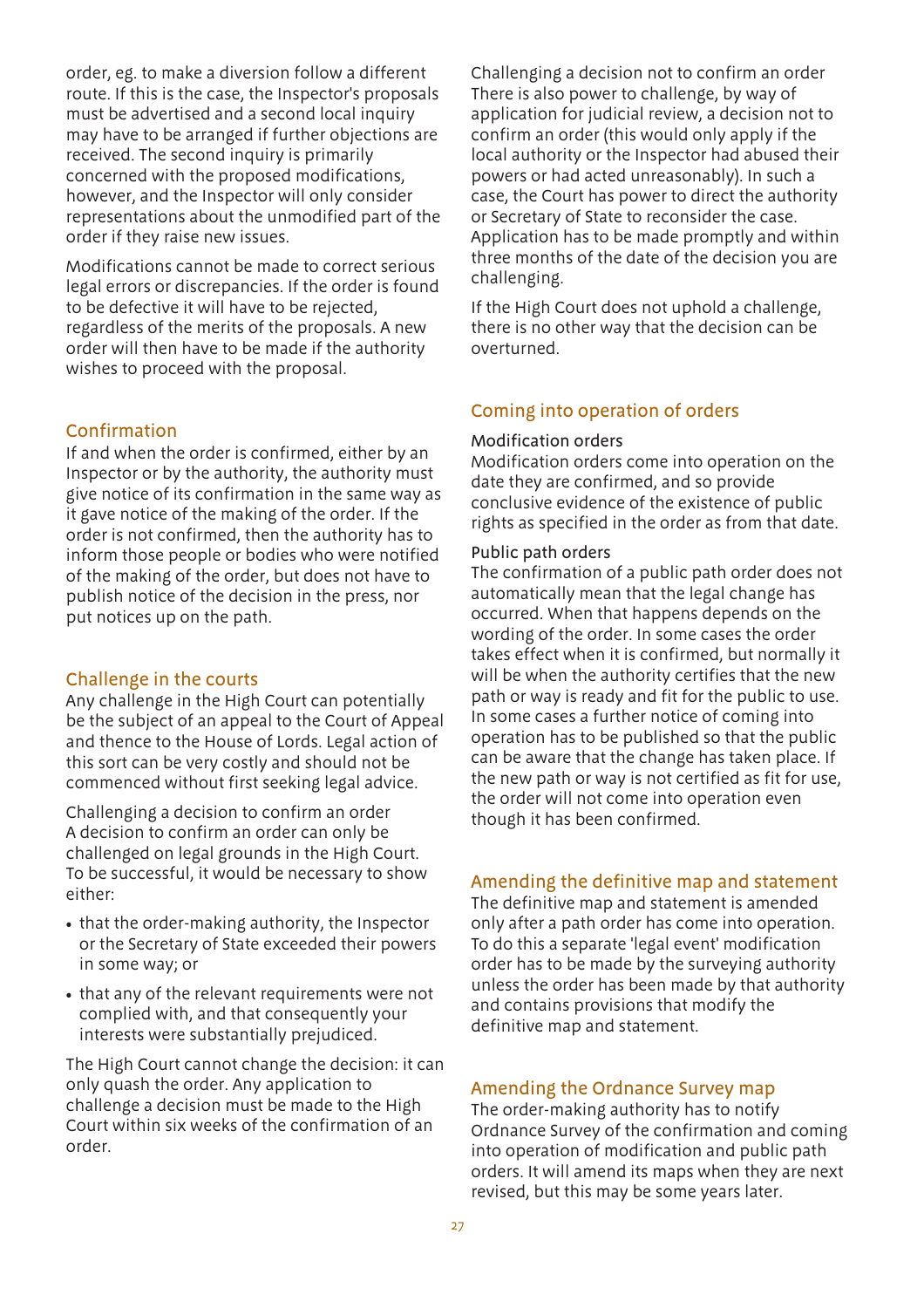#### Marking the change on the ground

It is the responsibility of the highway authority to see that any new path created by a public path order is properly signposted and waymarked (even if it is not the authority that made the order). Although there is no specific requirement to put up a sign on any length of former path to indicate that it has been closed, it is often helpful for this to be done and for the sign to indicate where the new path (if any) runs.

#### The prescribed bodies

The following bodies are prescribed to receive copies of modification and public path orders and accompanying notices and orders.

#### For all orders in England:

- Auto Cycle Union
- British Driving Society (modification orders only)
- British Horse Society
- Byways and Bridleways Trust
- Cyclists Touring Club
- Open Spaces Society
- Ramblers' Association

#### For orders in part of England:

- Chiltern Society
- Peak and Northern Footpath Society

#### Prospective changes in legislation

Power to apply for certain orders and register to be kept of such applications

Those who own, lease or occupy land used for agriculture, forestry or the breeding or keeping of horses will be given a formal right to apply for diversion and extinguishment of footpaths and bridleways across their land. There will also be formal rights of application for school proprietors to apply for special diversion and extinguishment orders for school security. There will also be requirements for registers to be kept of such applications.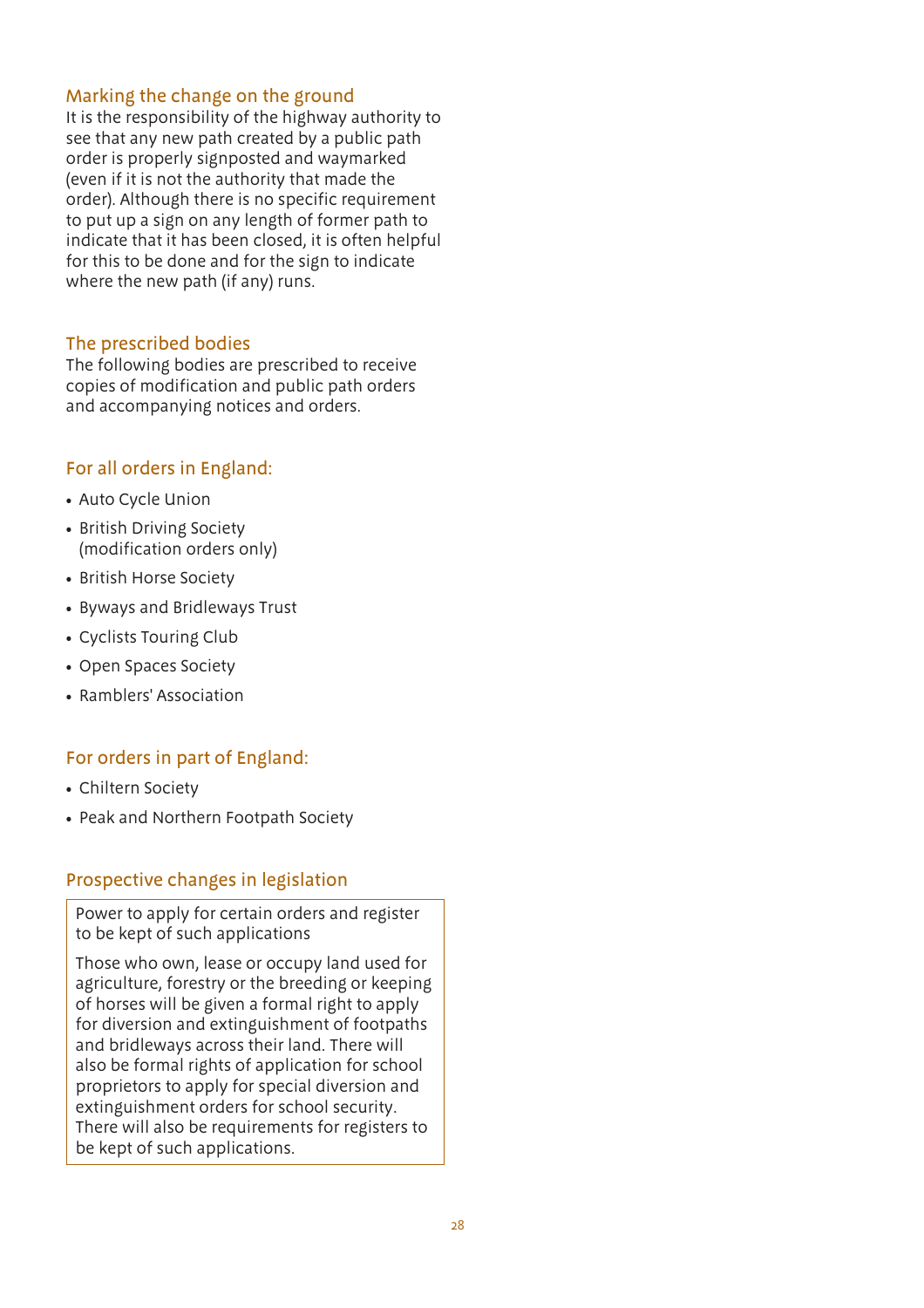### 9 Costs and compensation

Costs arise in making and advertising an order and in determining any objections. Compensation may also become payable if a public path order is confirmed which adversely affects someone's interests in a property.

#### Costs of orders

#### Modification orders

The costs of modification orders are borne by the surveying authority, and there is no power to charge applicants for modification orders either for their applications or for any subsequent appeals.

#### Public path orders

An applicant who expects to gain some financial benefit from extinguishing or diverting a path will normally be expected to bear at least part of the costs associated with the order.

Local authorities have powers to recover from the owner, occupier or lessee of the land the costs of making up a newly created path and any compensation that may be payable arising from a public path diversion order (eg. where the diversion puts the path onto a neighbour's land).

Reg ulations introduced in 1993 also enable authorities to recover their advertising and administrative costs in making a public path diversion or extinguishment order, a rail crossing order or an order to divert or extinguish a footpath or bridleway to enable development to take place. They can also recover costs associated with a public path creation order where this has been made concurrently with a public path extinguishment order.

The costs that can be charged to the applicant include the cost of putting in one local newspaper the notices of the making, confirmation and coming into effect of a public path order. The applicant will also be required to contribute towards the authority's costs in making the order. The authority has discretion, however, to take into account factors such as the applicant's financial hardship or the potential benefits to rights of way users and may waive all or part of the charge where appropriate.

The fact that an order is not confirmed does not mean that the applicant is automatically entitled to a refund. Costs must be refunded, however, if the authority decides not to proceed with an order, eg. they fail to confirm an unopposed order, or if the order cannot be confirmed because it has been invalidly made.

#### Costs at an inquiry

Any application by one party that its costs at an inquiry should be met by another party will be decided by the Department of Environment, Food and Rural Affairs. Its policy is that the parties at a local inquiry are normally expected to meet their own expenses irrespective of the outcome. Costs will therefore be awarded only exceptionally, if the party against whom costs are sought is shown to have behaved unreasonably.

However, a public path creation order is considered to be analogous to a compulsory purchase order. If a person with an interest in the land objects to the order, and attends or is represented at the inquiry, an award of costs will normally be made to them if the order is not confirmed. Extinguishment and diversion orders made under the Highways Act 1980 may occasionally be analogous, depending on the circumstances.

The power to award costs following inquiries also applies to hearings, but not to orders determined by the written representations procedure. It also covers the situation in which an inquiry is arranged, but then cancelled, for example because of the last-minute withdrawal of the only objection.

#### Compensation

There is provision for compensation to be paid to anyone whose property interests can be shown to have been adversely affected by the coming into operation of any public path order made under the Highways Act 1980 (but not orders made under the Town and Country Planning Act 1990). An applicant for a diversion order can be required to meet the cost of any compensation which the authority become liable to pay if the order is confirmed, eg. if the path is diverted on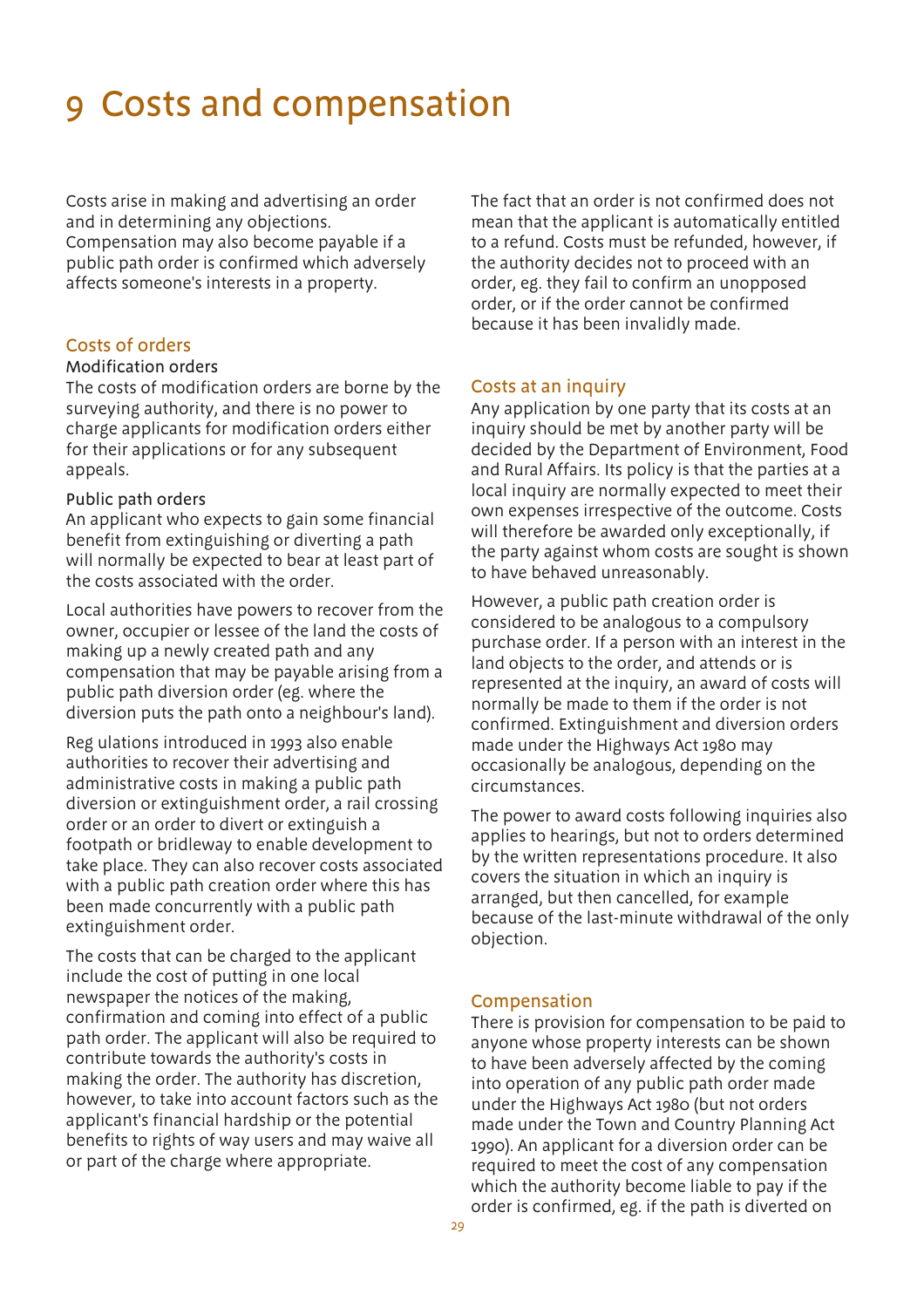to someone else's land. Disputes about the level of compensation are decided separately, after a decision has been made on the merits of the order, by the Lands Tribunal.

No compensation is payable in respect of modification orders, as these simply record on the definitive map public rights that exist already.

#### Code of practice for the creation of new rights of way

A guide to the creation of new rights of way and the compensation that might be payable has been published jointly by the former Countryside Agency (now part of Natural England) and the Countryside Council for Wales (see p38).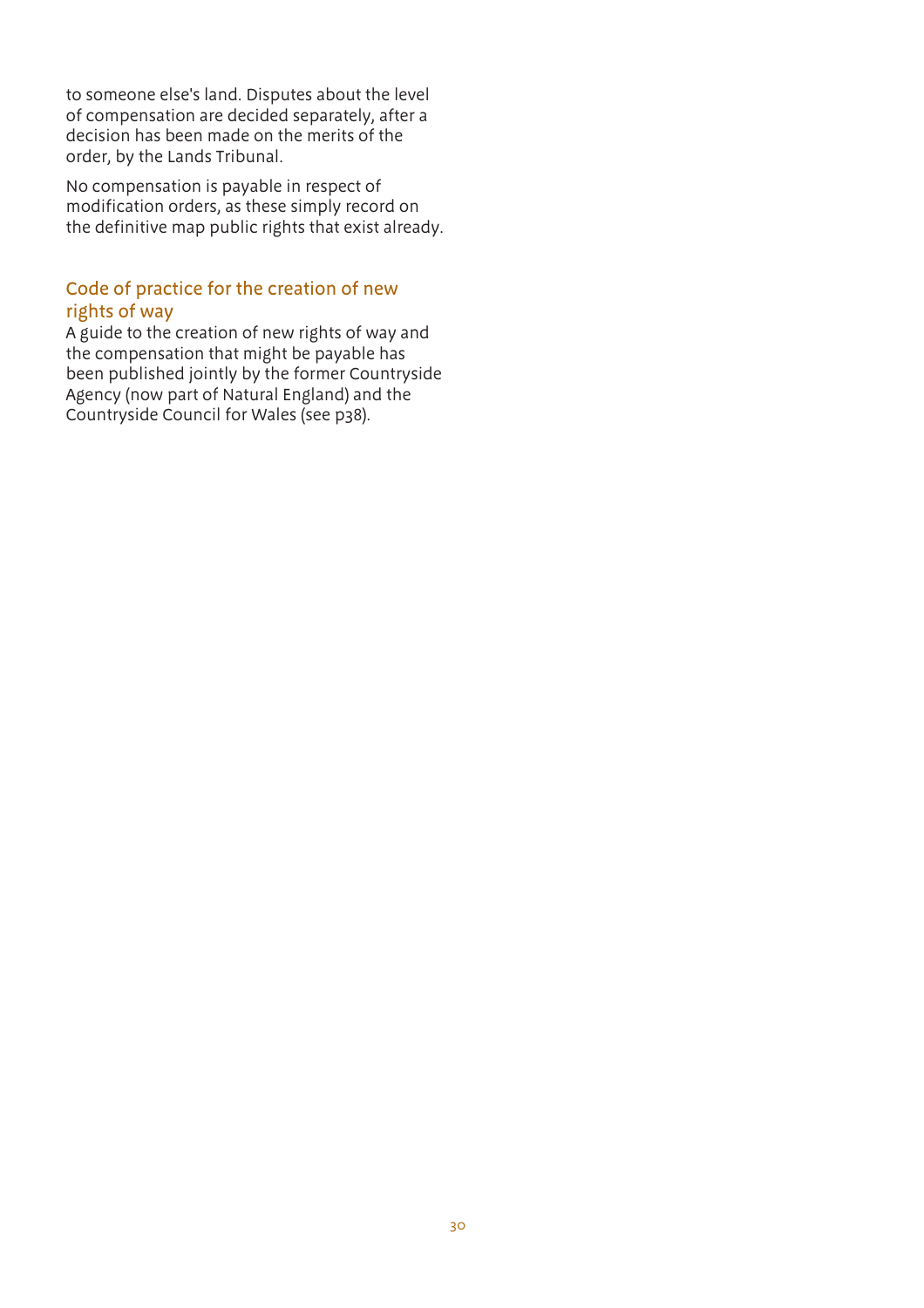### 10 Complaints procedures

#### Introduction

Once a decision has been made either to confirm or not to confirm an order, the only way that decision can be challenged is through an application to the High Court. As explained on p32, legal action of this sort can be very costly and should not be commenced without first seeking legal advice.

There are, though, several ways that a complaint about the way a particular case has been handled can be investigated. If an authority has decided that it does not wish to make an order, it is open to the authority to reconsider that decision at any time. With this one exception, however, it is not possible to overturn or reverse a decision that has been taken. Nor can any of the other bodies set out below discuss the merits of the authority's or Inspector's decision on a particular case, or question the merits of any order that has been made.

#### Local authority complaints procedures

Local authorities have complaints procedures, and use of these should be the first step for anyone who feels dissatisfied with the way in which the authority has dealt with an application or order.

#### Complaints to the Planning Inspectorate

As soon as an order is referred to the Planning Inspectorate, they write to everyone who is concerned indicating the name of the case officer dealing with the procedures. He or she is the first point of contact for any queries or complaints about the way the order is being handled. If it is felt that the case officer, or his or her senior colleagues, have not dealt with the matter satisfactorily, it can be raised with the Inspectorate's Complaints Officer.

If there are any complaints about an Inspector's decision letter or about the way an Inspector is conducting, or has conducted, an inquiry or hearing these should be put in writing to the Complaints Officer. If these concerns give rise to an application for statutory or judicial review, then the time limits for those procedures will apply.

#### The Administrative Justice & Tribunals Council

If it is considered that there was something wrong with the basic procedure used by the Secretary of State or the Planning Inspectorate in processing the order, a complaint may be made to the Administrative Justice & Tribunals Council (p40). The Council will take the matter up if it comes within its scope.

#### Complaints of maladministration

If you consider that something a government department or agency has done - or has not done - amounts to maladministration, you can ask for the matter to be investigated by the Parliamentary and Health Service Ombudsman. References must be made to the Ombudsman through a Member of Parliament.

If you consider that something a local authority has done - or has not done - amounts to maladministration, you can ask for the matter to be investigated by the Local Government Ombudsman (the Commission for Local Administration). In this case the Ombudsman can be approached direct, but you should first give the local authority a chance to resolve the complaint itself.

The term 'maladministration' can include unreasonable delay, muddle, bias, failure to follow the correct procedures and decisions that are badly made, but neither Ombudsman can question a decision that has been made just because someone else disagrees with it. Booklets are available from the addresses on p40 explaining the procedures that are involved.

If you complain to an Ombudsman about a body without first making a complaint direct to the body, the Ombudsman's first step will be to refer the matter to the body concerned, so it is always advisable to make a complaint direct to the body in the first instance and then complain to the Ombudsman only if you feel that your complaint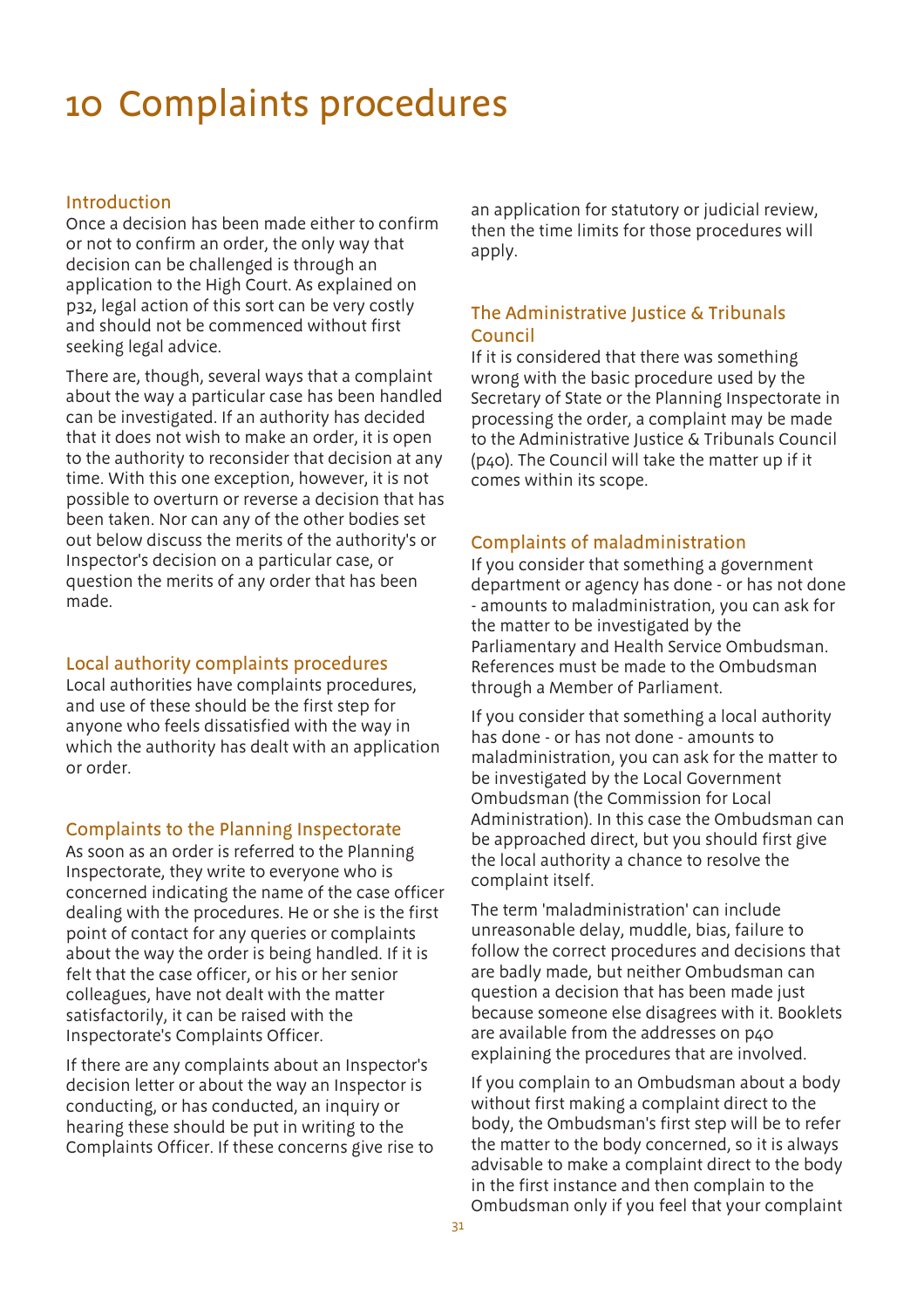has not been dealt with to your satisfaction by the body.

#### Complaints of failure by authority members to follow their code of conduct

Every member of a local authority now to has sign up to the authority's code of conduct, which must be consistent with nationally-prescribed rules of behaviour for authority members. Details of an authority's code can be obtained from the authority's monitoring officer.

The nationally-prescribed rules include provisions that members should:

- serve only the public interest;
- never improperly confer an advantage or disadvantage on any person;
- not place themselves in situations where their honesty and integrity may be questioned;
- not behave improperly and on all occasions avoid the appearance of such behaviour;
- make decisions on merit;
- be accountable to the public for their actions and the manner in which they carry out their responsibilities;
- be as open as possible about their actions and those of their authority, and be prepared to give reasons for those actions;
- uphold the law and, on all occasions, act in accordance with the trust that the public is entitled to place in them;
- do whatever they are able to do to ensure that their authorities use their resources prudently and in accordance with the law;
- promote and support these principles by leadership, and by example;
- act in a way that secures or preserves public confidence.

If you think that a member of an authority has failed to comply with the authority's code of conduct in dealing with a matter relating to rights of way a written complaint should be sent to the chief executive of the authority. If the authority's response is not satisfactory the matter can be reported to the Standards Board for England (see p40).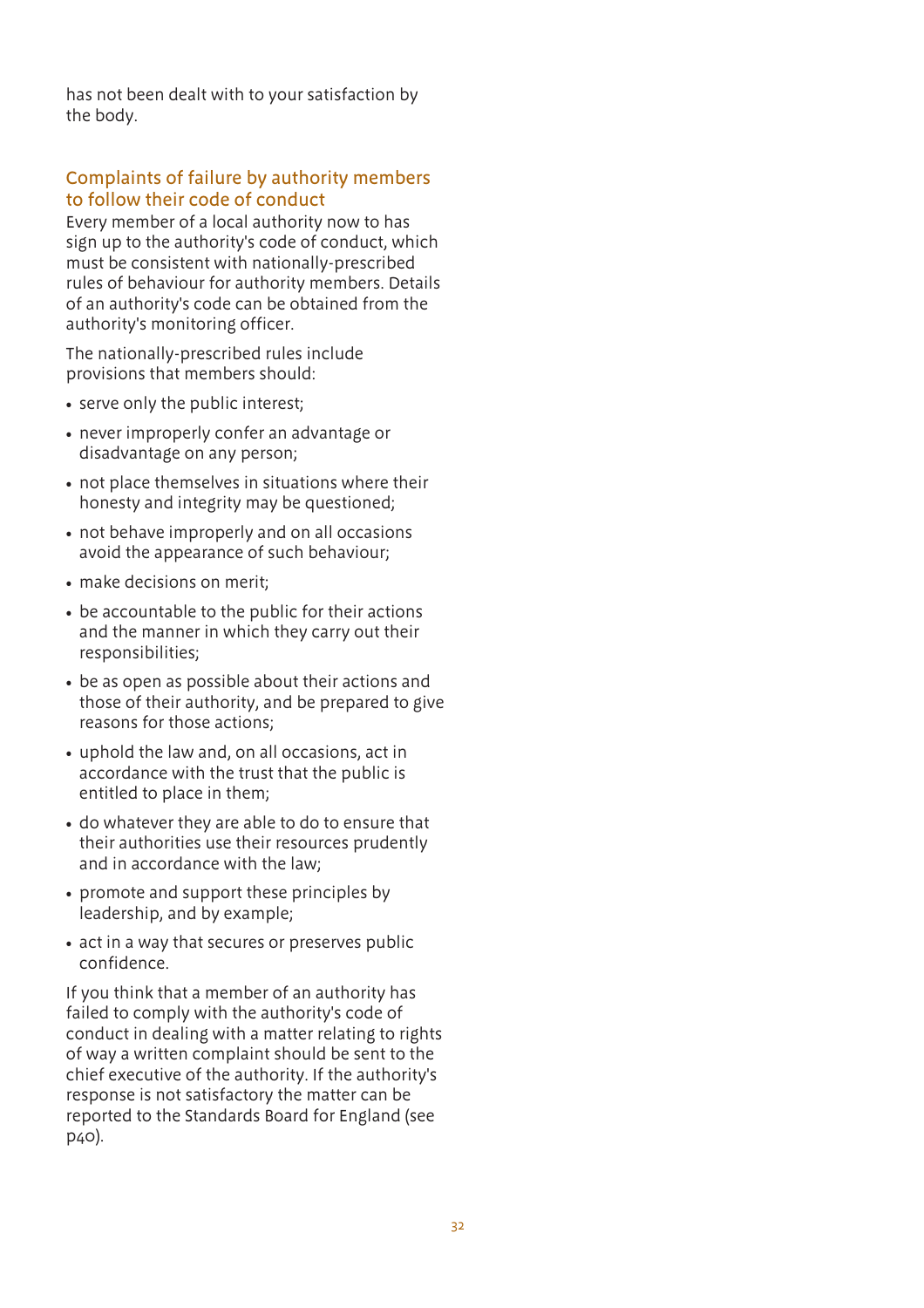# Definitions and references

### 11 Definitions

Definitions of additional terms often encountered in rights of way or countryside access can be found in the Glossary in the Natural England publication Out in the Country

| Word or phrase                              | <b>Definition</b>                                                                                                                                                                                                                                                                                                                                                                                                                            |
|---------------------------------------------|----------------------------------------------------------------------------------------------------------------------------------------------------------------------------------------------------------------------------------------------------------------------------------------------------------------------------------------------------------------------------------------------------------------------------------------------|
| Bridleway                                   | A public right of way for walkers and those on horseback or leading a horse, but<br>not a way at the side of a road. Pedal cyclists also have a right of way on a<br>bridleway, but must give way to walkers and horse-riders. A bridleway can run<br>along a way where certain individuals have a right to drive other vehicles, such as<br>a farm access drive.                                                                            |
| Byway open to all traffic                   | A particular type of way shown on a definitive map. Although motorists are<br>entitled to use them, the predominant use of byways open to all traffic is<br>normally by walkers, horse-riders and pedal cyclists. A carriageway has to be<br>used, or be likely to be used, mainly by walkers and horse-riders to be eligible to<br>be added to the definitive map as a byway open to all traffic.                                           |
| Creation order                              | An order made by a local authority to create a new footpath, bridleway or<br>restricted byway.                                                                                                                                                                                                                                                                                                                                               |
| Cut-off date                                | The date (1st January 2026 or any later date set by the Secretary of State) on which<br>certain rights will be extinguished if not recorded on definitive maps by then.                                                                                                                                                                                                                                                                      |
| Definitive map                              | The legal record of public rights of way (footpaths, bridleways, restricted byways,<br>and byways open to all traffic). Warning - not all rights of way are yet shown on<br>definitive maps, so a way not on the definitive map may still be a right of way.<br>Also a way which is shown on the definitive map may not have all the public's<br>rights yet recorded, eg. a way shown on the map as a footpath may really be a<br>bridleway. |
| Definitive map modification order<br>(DMMO) | An order made by a surveying authority to amend the definitive map and<br>statement.                                                                                                                                                                                                                                                                                                                                                         |
| Definitive statement                        | A statement which accompanies the definitive map. Where it contains specific<br>information about a route shown on the map, such as its position or width, that<br>information is conclusive evidence as to, for example, the position or width of<br>the right of way. The statement does not have priority over the definitive map,<br>nor does the map have priority over the statement.                                                  |
| Diversion order                             | An order made by a local authority to divert a footpath, bridleway or restricted<br>byway.                                                                                                                                                                                                                                                                                                                                                   |
| Extinguishment order                        | An order made by a local authority to close a footpath, bridleway or restricted<br>byway.                                                                                                                                                                                                                                                                                                                                                    |
| Footpath                                    | A public right of way for walkers but not at the side of a carriageway. A footpath<br>can run along a way where certain individuals have a right to drive vehicles, such<br>as a farm access drive.                                                                                                                                                                                                                                          |
| Green lane                                  | A descriptive term for a way. It is normally used where the way is bounded by<br>hedges or stone walls, and where the surface is not, or does not appear to be,<br>metalled or otherwise surfaced (sometimes there is an old surface under the grass<br>or mud).                                                                                                                                                                             |
| Highway                                     | Any way over which the public have a right to pass and re-pass.                                                                                                                                                                                                                                                                                                                                                                              |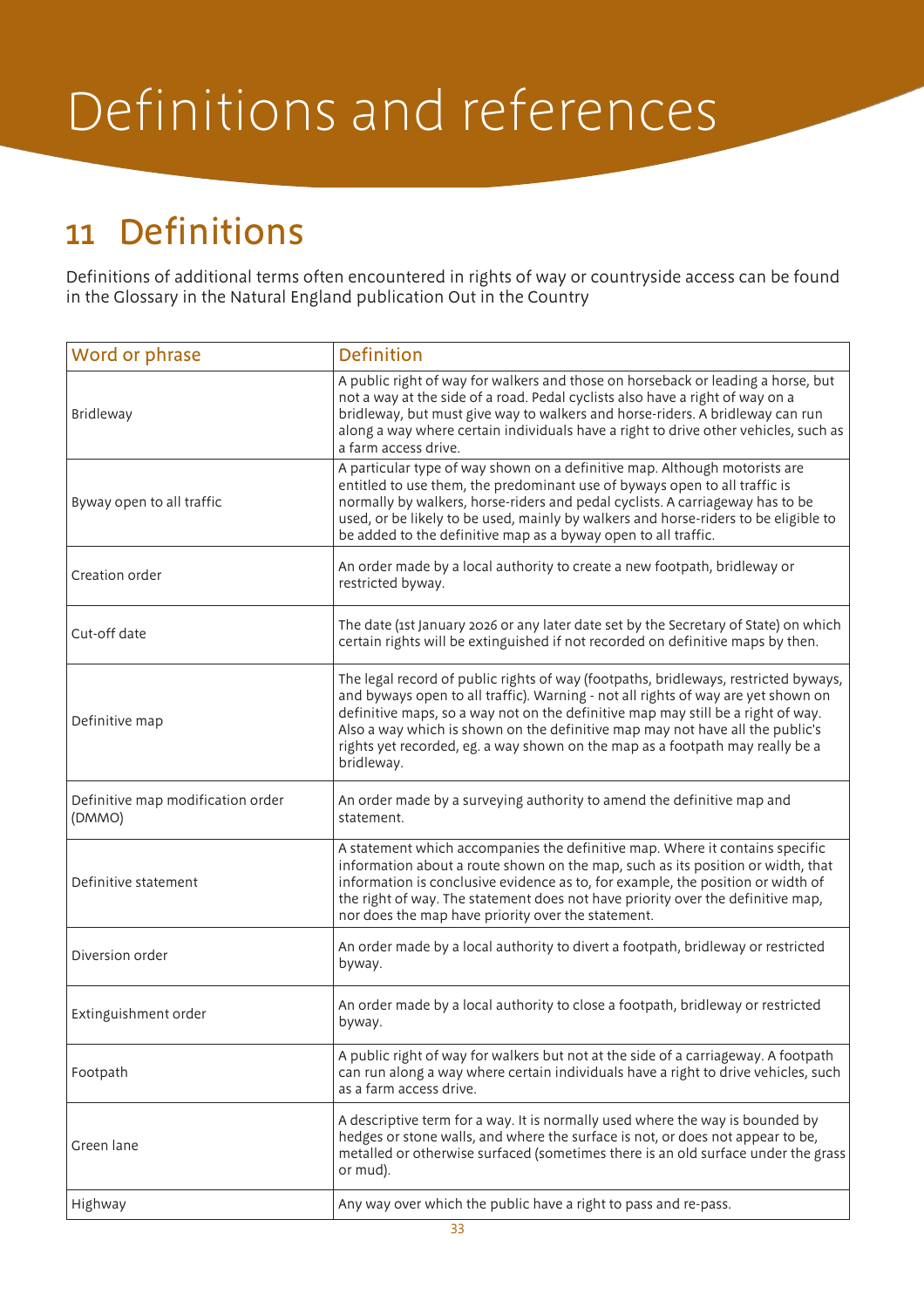| Word or phrase                 | <b>Definition</b>                                                                                                                                                                                                                                                                                                                                                                                                                                                                                                                                                                                                                                                                                                           |
|--------------------------------|-----------------------------------------------------------------------------------------------------------------------------------------------------------------------------------------------------------------------------------------------------------------------------------------------------------------------------------------------------------------------------------------------------------------------------------------------------------------------------------------------------------------------------------------------------------------------------------------------------------------------------------------------------------------------------------------------------------------------------|
| Highway authority              | The public authority that is responsible for maintaining highways within its area.<br>These authorities are:<br>• in London - the London borough councils;<br>· elsewhere in England;<br>- the county council if there is both a county and district council in the area;-<br>otherwise, the unitary authority, which may be called either a county,<br>district, borough or city council.<br>Some of the powers of the highway authority may be delegated to other<br>authorities (such as National Park authorities).                                                                                                                                                                                                     |
| Local authority                | These authorities are:<br>• in London - the London borough councils;<br>· elsewhere in England;<br>- the county council if there is both a county and district council in the area;<br>otherwise, the unitary authority, which may be called either a county,<br>district, borough or city council.                                                                                                                                                                                                                                                                                                                                                                                                                         |
| Local council                  | A parish or town council.                                                                                                                                                                                                                                                                                                                                                                                                                                                                                                                                                                                                                                                                                                   |
| Mechanically-propelled vehicle | The Countryside and Rights of Way Act 2000 amended various pieces of<br>legislation substituting 'mechanically-propelled vehicle' for 'motor vehicle'<br>because the definition of 'motor vehicle' was felt to be too narrow (see 'motor<br>vehicle'). A 'mechanically-propelled vehicle' is, broadly, one that has mechanical<br>means of propulsion and the term covers motorised vehicles not intended or<br>adapted to be used on public roads, as well as motor vehicles that are. Invalid<br>carriages are mechanically-propelled vehicles but are specifically excluded from<br>the application of certain road traffic legislation by virtue of section 20 of the<br>Chronically Sick and Disabled Persons Act 1970 |
| Motor vehicle                  | 'Motor vehicle' is defined by section 185 of the Road Traffic Act 1988 as a<br>mechanically-propelled vehicle intended or adapted for use on roads. As such, it<br>was interpreted as excluding quad and scrambler bikes intended to be used 'off-<br>road'. The term, as applied to rights of way legislation, has been amended by the<br>Countryside and Rights of Way Act 2000 (see 'mechanically-propelled vehicle')<br>and now includes these vehicles.                                                                                                                                                                                                                                                                |
| Planning Inspectorate          | An executive agency of the government to which the Secretary of State normally<br>delegates the decision-making on opposed orders.                                                                                                                                                                                                                                                                                                                                                                                                                                                                                                                                                                                          |
| Prescribed organisation        | A voluntary organisation prescribed by regulations to receive copies of<br>modification and public path orders and notices. See list (p28).                                                                                                                                                                                                                                                                                                                                                                                                                                                                                                                                                                                 |
| Public path                    | A footpath or a bridleway                                                                                                                                                                                                                                                                                                                                                                                                                                                                                                                                                                                                                                                                                                   |
| Public path order              | A collective term for creation, diversion and extinguishment orders.                                                                                                                                                                                                                                                                                                                                                                                                                                                                                                                                                                                                                                                        |
| Public right of way            | legally the same as highway, with the main difference in meaning being that<br>highway is used to refer to the physical feature and public right of way to the<br>right to walk, ride or drive over it. The two terms are often used interchangeably,<br>but in many cases public right of way is used to refer to those highways shown on<br>definitive maps, (footpaths, bridleways, restricted byways, and byways open to<br>all traffic).                                                                                                                                                                                                                                                                               |
| Reclassification order         | An order made by a surveying authority to reclassify a way shown in the<br>definitive map and statement as a road used as a public path to either a footpath,<br>bridleway or byway open to all traffic.                                                                                                                                                                                                                                                                                                                                                                                                                                                                                                                    |
| Relevant date                  | The date on which the definitive map or a subsequent modification or<br>reclassification order provides conclusive evidence of the existence of public<br>rights over a particular right of way.                                                                                                                                                                                                                                                                                                                                                                                                                                                                                                                            |
| Restricted byway               | A public right of way for walkers, horse-riders and carriage-drivers and pedal<br>cyclists. Many restricted byways were created by the reclassification in 2006 of<br>ways previously recorded as roads used as public paths.                                                                                                                                                                                                                                                                                                                                                                                                                                                                                               |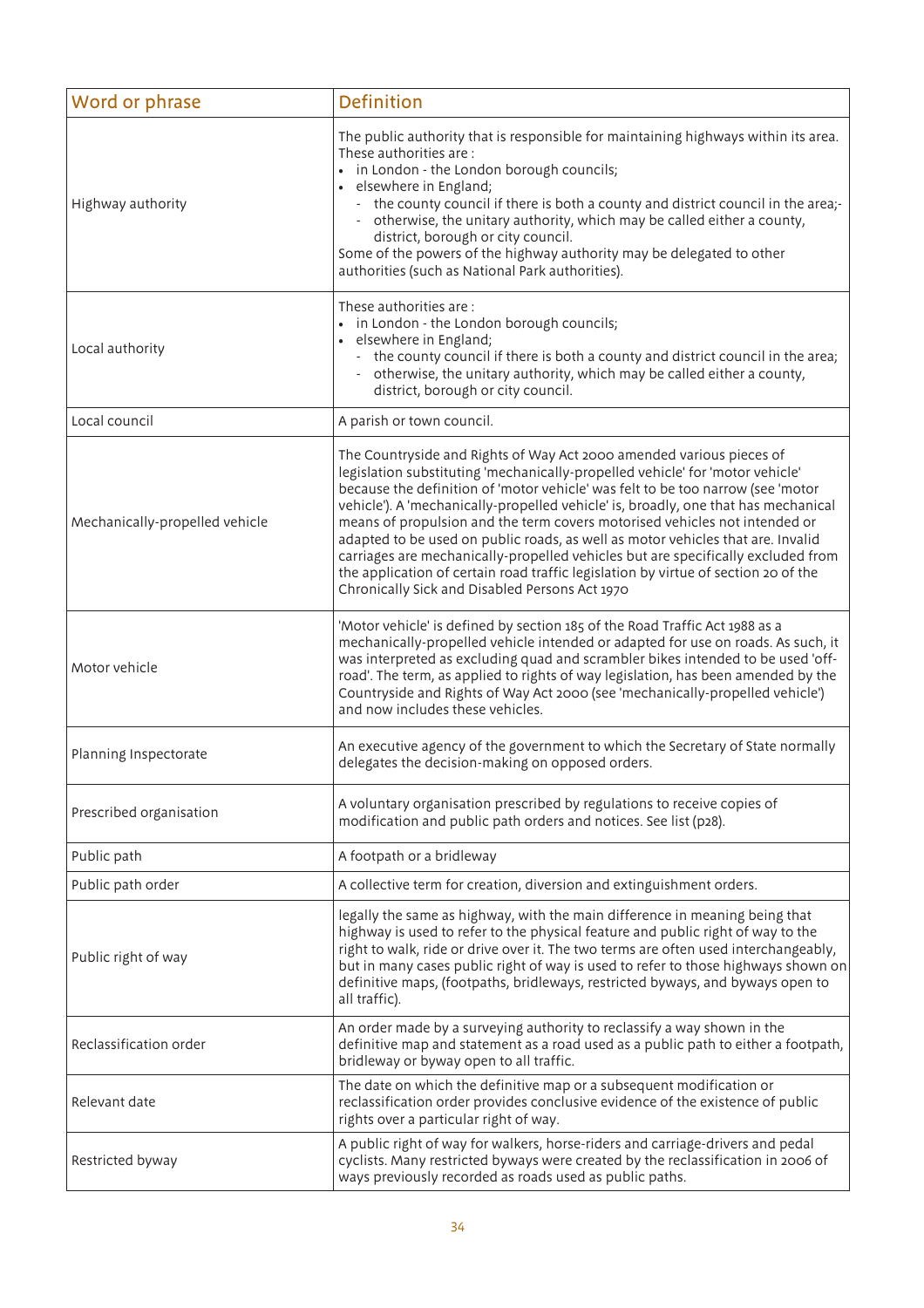| Word or phrase                  | <b>Definition</b>                                                                                                                                                                                                                                                                                                                                                           |
|---------------------------------|-----------------------------------------------------------------------------------------------------------------------------------------------------------------------------------------------------------------------------------------------------------------------------------------------------------------------------------------------------------------------------|
| Road used as public path (RUPP) | A particular type of way formerly shown on a definitive map. The test for adding a<br>way to the definitive map as a RUPP (in the 1950s) was that its predominant use by<br>the public was by walkers and horse-riders, even though it was not a footpath or<br>bridleway. The term caused confusion all remaining RUPPs were reclassified as<br>restricted byways in 2006. |
| Surveying authority             | The public body responsible for preparing and keeping under continuous review<br>the definitive map and statement of rights of way. They are the same councils<br>that are highway authorities (see above).                                                                                                                                                                 |
| Traffic authority               | The public body that exercises traffic management powers and is responsible for<br>making traffic regulation orders. They are the same councils that are highway<br>authorities (see above).                                                                                                                                                                                |

The relevant duties of those councils that are highway, surveying and traffic authorities can be summarised as follows:

- to record public rights of way on definitive maps and statements and keep those maps and statements available for public inspection;
- to maintain those highways which are maintainable at public expense;
- to signpost and waymark public rights of way;
- to protect and assert the public's rights of passage over all highways and to keep them free from obstruction and to ensure that landowners fulfil their responsibilities to make good and re-define public rights of way after ploughing or other disturbance, and ensure they are kept free from any encroaching crops;
- to make traffic regulation orders to regulate traffic (including cyclists, horse-riders and walkers) on highways and other roads.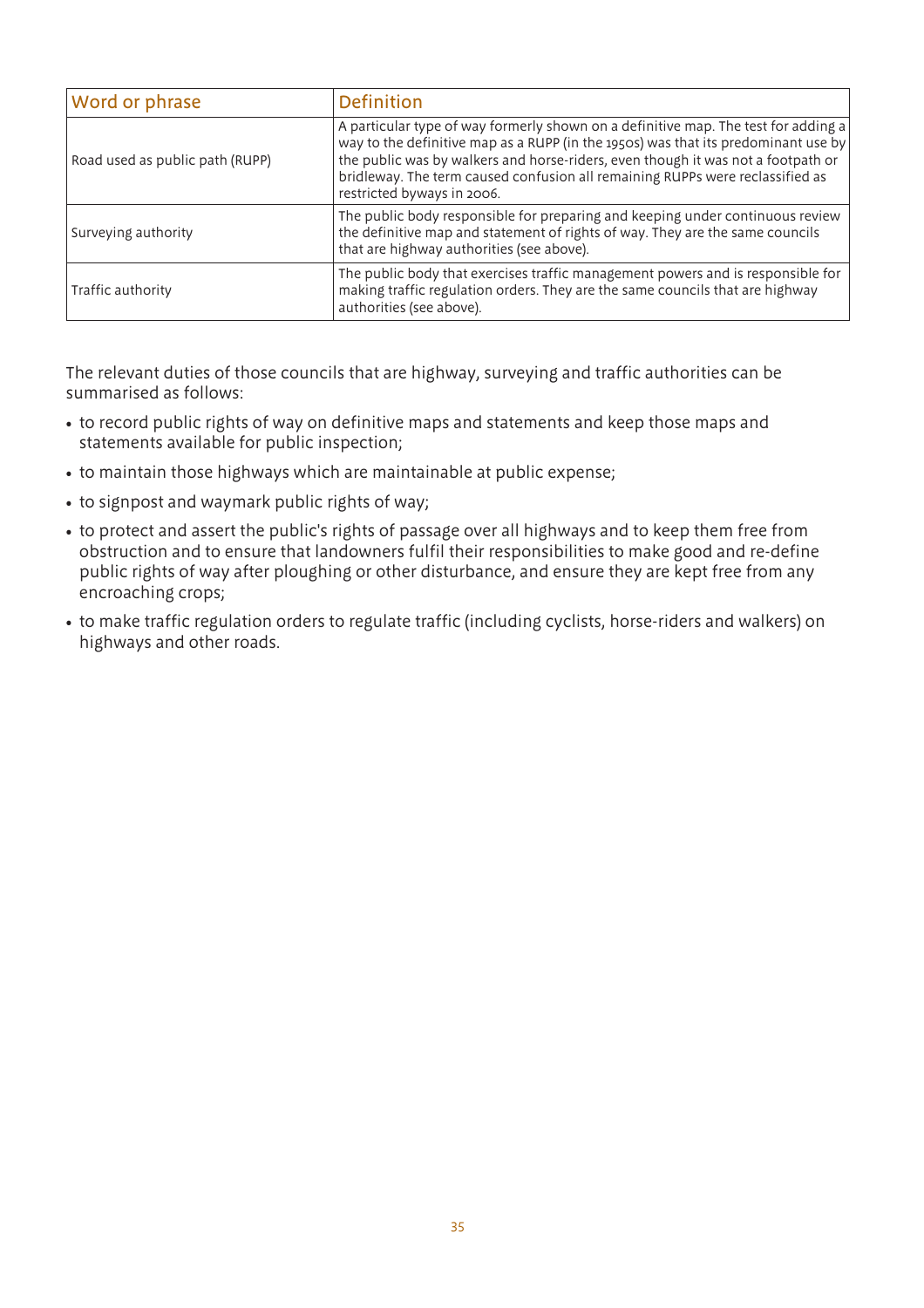### 12 References

#### Acts, regulations and circulars

These can be obtained in printed form online via the TSO Online Bookshop

(www.tso.co.uk/bookshop/bookstore.asp ) or via the telephone order line 0870 600 5522.

All Acts of Parliament from 1987 onwards, and some from earlier years, are available on the Internet at www.opsi.gov.uk/acts.htm, but note that this site simply gives you the text of the Act as passed. It does not tell you whether or when the Act was brought into force, or if it has been subsequently amended or even repealed. The Statute Law Database at www.statutelaw.gov.uk gives details of legislation as subsequently amended.

#### Acts

Acts do not automatically come into force when they are enacted (receive Royal Assent), but normally have to be brought into operation by commencement orders made by Parliament. So, for example, some of the provisions in the Countryside and Rights of Way Act 2000 relating to rights of way still remained to be brought into force at the end of December 2007.

- Countryside and Rights of Way Act 2000 *www.opsi.gov.uk/acts/acts2000a*  This Act contains, in part II and Schedules 5 to 7, most of the changes to legislation referred to as forthcoming changes in this booklet.
- Highways Act 1980

This Act contains, in sections 26 and 118 to 121 and Schedules 2 and 6, the provisions relating to public path and rail crossing orders. Note: The Highways Act 1980 has been amended by several later Acts of Parliament. Important changes in respect of public path orders include those made under Schedule 16 of the Wildlife and Countryside Act 1981 (which amended section 119 and Schedule 6), sections 47-48 and Schedule 2 of the Transport and Works Act 1992 (which inserted provisions relating to rail crossing orders) and Schedule 6 of the Countryside and Rights of Way Act 2000 (which amended section 119 and inserted provisions relating to special diversion and extinguishment orders), the Clean Neighbourhoods and Environment Act 2005

(which inserted provisions relating to gating orders) and the Restricted Byways (Application and Consequential Amendment of Provisions) Regulations 2006.

- Town and Country Planning Act 1990 *www.opsi.gov.uk/acts/acts1990a* This contains, in section 257 and Schedule 14, the provisions relating to orders for rights of way which are affected by development.
- Natural Environment and Rural Communities Act 2006 *www.opsi.gov.uk/acts/acts2006a*  This Act contains, in section 66-70, provisions extinguishing rights for mechanically-propelled vehicles in certain cases, and other amendments to definitive map procedure.

#### Regulations

- Dedicated Highways (Registers under Section 31A of the Highways Act 1980) (England) Regulations 2007 SI 2007 No 2334 *www.opsi.gov.uk/si/si2007/20072334.htm* These regulations set out the form and content of the registers that surveying authorities are required to keep of plans and declarations made by landowners in respect of admitted rights of way across their land and to protect themselves against future dedications.
- Highways Act 1980 (Gating Orders) (England) Regulations 2006 SI 2006 No 537 *www.opsi.gov.uk/si/si2006/20060537.htm*  These regulations prescribe the content and procedure for gating orders.
- Highways, Crime Prevention etc.(Special Extinguishment and Special Diversion Orders) Regulations 2003 SI 2003 No 1479 *www.opsi.gov.uk/si/si2003/20031479.htm*  These regulations prescribe the form of special diversion and extinguishment orders for the purposes of crime prevention and school security.
- Highways (SSSI Diversion Orders) (England) Regulations 2007 SI 2007 No 1494 *www.opsi.gov.uk/si/si200714.htm*  These regulations prescribe the form of diversion orders for rights of way across SSSIs (Sites of Special Scientific Interest) and associated notices.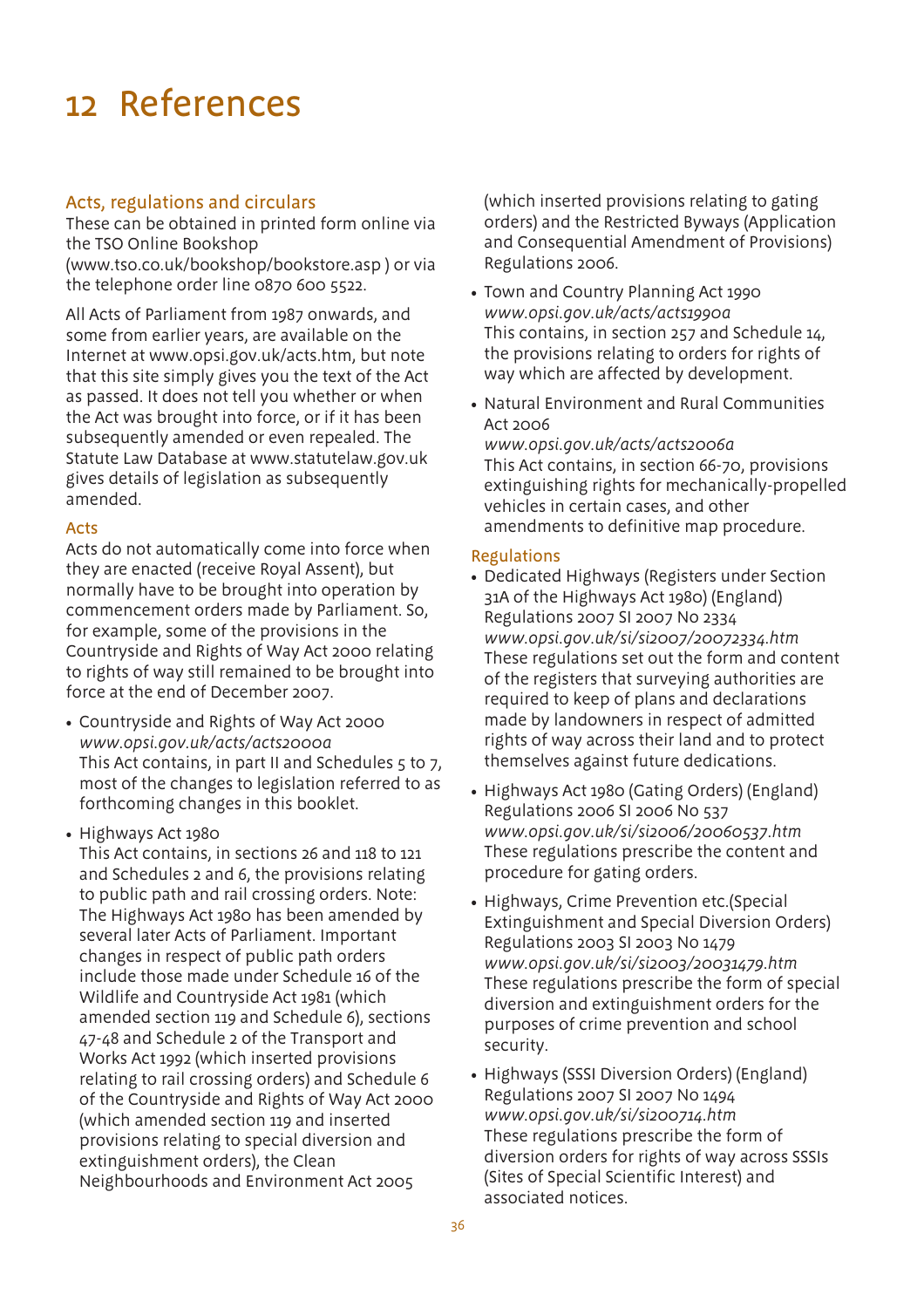• Local Authorities (Recovery of Costs for Public Path Orders) Regulations 1993 [SI 1993 No. 407 as amended by SI 1996 No 1978] *www.opsi.gov.uk/si/si1993/Uksi\_19930407\_en\_1.htm* as amended by *www.opsi.gov.uk/si/si1996/Uksi\_19961978\_en\_1.htm* These regulations empower local authorities to charge applicants for public path orders.

• Public Path Orders Regulations 1993 [SI 1993 No. 11 as amended by SI 1995 No 451 and SI 2006 No 1177]

#### *www.opsi.gov.uk/si/si1993/Uksi\_19930011\_en\_1.htm* as amended by

*www.opsi.gov.uk/si/si1995/Uksi\_19950451\_en\_1.htm* and *www.opsi.gov.uk/si/si2006/20061177.htm* These regulations prescribe the form of public path orders and associated notices.

- Public Rights of Way (Combined Orders) (England) Regulations 2008 SI 2008 No 442 *www.opsi.gov.uk/si/si2008/pdf/uksi\_20080442\_en.pdf* These regulations set out the types of orders for which surveying authorities may include provisions that also modify the definitive map and statement, and the content of such orders.
- Public Rights of Way (Register of Applications under section 53(5) of the Wildlife and Countryside Act 1981) (England) Regulations 2005 SI 2005 No 2461 *www.opsi.gov.uk/si/si2005/20052461.htm*  These regulations set out the form and content of the registers that surveying authorities are required to keep of applications for definitive map modification orders.
- Rail Crossing Extinguishment and Diversion Orders Regulations 1993 [SI 1993 No. 9 as amended by SI 1995 No 451 and SI 2006 No 1177] *www.opsi.gov.uk/si/si1993/Uksi\_19930011\_en\_1.htm* as amended by *www.opsi.gov.uk/si/si1995/Uksi\_19950451\_en\_1.htm*

and *www.opsi.gov.uk/si/si2006/20061177.htm* These regulations prescribe the form of rail crossing orders and associated notices.

- Restricted Byways (Application and Consequential Amendment of Provisions) Regulations 2006 SI 2006 No 1177 *www.opsi.gov.uk/si/si2006/20061177.htm* These regulations made amendments to legislation so that it applied also to restricted byways.
- Rights of Way (Hearing and Inquiry Procedure) (England) Rules 2007 SI 2007 No 2008 *www.opsi.gov.uk/si/si2007/20072008.htm*

These rules set out the procedure and timetable for public inquiries or hearings into opposed definitive map modification and public path orders submitted to the Planning Inspectorate after 1st October 2007.

- Town and Country Planning (Public Path Orders) Regulations 1993 [SI 1993 No.l0 as amended by SI 1995 No 451 and SI 2006 No 1177] *www.opsi.gov.uk/si/si1993/Uksi\_19930010\_en\_1.htm* as amended by *www.opsi.gov.uk/si/si1995/Uksi\_19950451\_en\_1.htm* and *www.opsi.gov.uk/si/si2006/20061177.htm* These regulations prescribe the form of orders for rights of way affected by development and associated notices.
- Wildlife and Countryside (Definitive Maps and Statements) Regulations 1993 [SI 1993 No 12 as amended by SI 1995 No 451 and SI 2006 No 1177] *www.opsi.gov.uk/si/si1993/Uksi\_19930012\_en\_1.htm* as amended by *www.opsi.gov.uk/si/si1995/Uksi\_19950451\_en\_1.htm* and *www.opsi.gov.uk/si/si2006/20061177.htm*

These regulations prescribe details of definitive maps and the form of modification orders and associated notices.

#### Circulars and guidance

- Defra Circular 1/08: Public rights of way *www.defra.gov.uk/wildlifecountryside/issues/public/circular.htm* This is a comprehensive circular giving guidance to local authorities on a wide range of matters relating to public rights of way, including definitive maps and changes to public rights of way and the related orders
- Department of the Environment, Transport and the regions circular 04/2001 : Countryside and Rights of Way Act 2000 *www.defra.gov.uk/wildlifecountryside/cl/circular/index.htm* This circular gives guidance about the provisions in the Countryside and Rights of Way Act 2000.

Defra has also produced the following guidance, which can be downloaded from its website at the addresses given or obtained from its Recreation and Access Team (see p40 for contact details):

• Combined Orders and the power to include modifications in other orders *www.defra.gov.uk/wildlifecountryside/issues/public/combined-orders.htm*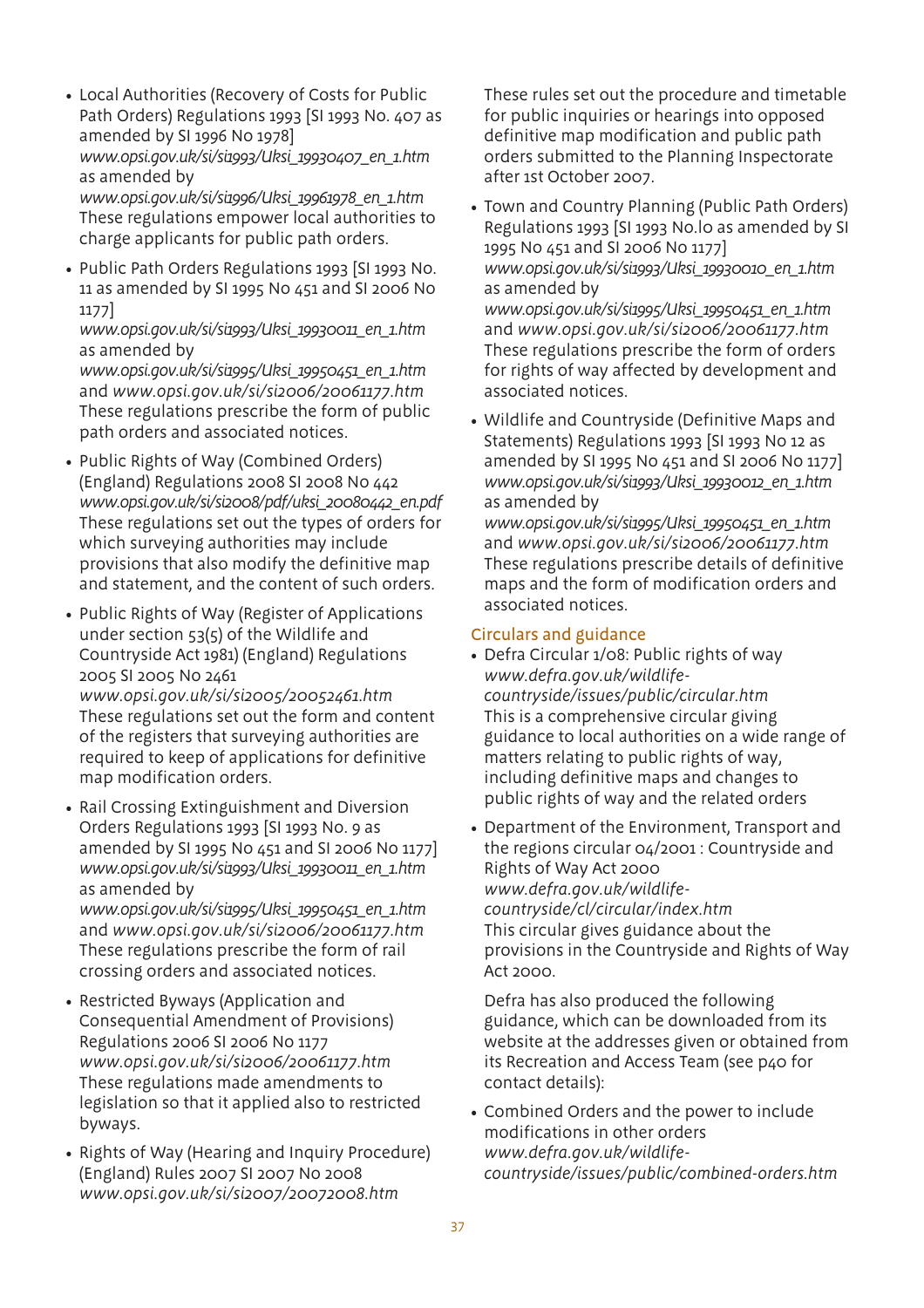- Guidance for National Park Authorities making Traffic Regulation Orders under section 22BB Road Traffic Regulation Act 1984 *www.defra.gov.uk/wildlife-countryside/cl/mpv/ index.htm#nppowers*
- Non Statutory Guidance on the recording of widths on public path, rail crossing and definitive map modification orders *www.defra.gov.uk/wildlife-countryside/issues/ public/non-stat-guid-width.pdf*
- Part 6 of the Natural Environment and Rural Communities Act 2006 and Restricted Byways : A guide for local authorities, enforcement agencies, rights of way users and practitioners : 4th edition, November 2006 *www.defra.gov.uk/wildlife-countryside/cl/ nerc06.htm*
- Register of definitive map modification order applications : Guidance for English surveying authorities to accompany Statutory Instrument 2005 No 2461

*www.defra.gov.uk/wildlife-countryside/issues/ public/index.htm*

• Register of Highway Act Declarations, Statements and Maps Guidance for English Local Authorities to accompany Statutory Instrument No 2334 *www.defra.gov.uk/wildlife-countryside/issues/ public/index.htm*

#### Other publications

Natural England publications This booklet is one of a series of information booklets available from Natural England Publications.

Other titles include:

- Waymarking Public Rights of Way CA 77.
- Out in the Country CA 9. A detailed guide to your rights and responsibilities in the countryside, which includes a glossary of terms to do with rights of way and countryside access.
- Managing public access CCP 450 (published with the National Farmers Union and Country Land and Business Association). Information for farmers and landowners on rights of way and public access.
- New rights, new responsibilities : What the new countryside access arrangements will mean to you - CA 65
- Drawing the boundaries : mapping and consultation for new countryside access rights - CA 66

The former Countryside Agency (now part of Natural England) has also published jointly with the Countryside Council for Wales a guide, Creation of new public rights of way: A code of practice for local highway authorities and landholders involved in negotiating compensation, available from *www.iprow.co.uk/gpg/index.php/Creation\_of\_ Public\_Paths#Code\_of\_Practice*

Planning Inspectorate publications The Planning Inspectorate (see p40) has published Guidance on procedures for considering objections to Definitive Map and Public Path Orders in England about the way it handles opposed definitive map modification and public path orders submitted after 1st October 2007. The guidance both explains and includes a copy of the rules for inquiries and hearings.

The Inspectorate has also published a series of Rights of Way Advice Notes and a set of Consistency Guidelines for definitive map modification orders.

All these publications are freely available from the Inspectorate or via its website: *www.planning-inspectorate.gov.uk/ pins/ appeals/rights\_of\_way/rights\_way.htm*

#### Rights of Way Review Committee Practice Guidance Notes

The Rights of Way Review Committee (see p41) brings together a wide range of bodies and organisations concerned with public rights of way. It is an informal, non-statutory committee set up to review matters relating to public rights of way with the aim of agreeing, by consensus, proposals for action.

The Committee has published the following Practice Guidance Notes (PGNs), all of which were revised in 2007 and are available from *www.iprow.co.uk/gpg/index.php/RWRC\_ Practice\_Guidance\_Notes* 

PGN 1: Code of practice on consultation over changes to public rights of way

PGN 2: Deemed dedication of rights of way: section 31(6) of the Highways Act 1980

PGN 3: Minimising objections to definitive map modification and reclassification orders

PGN 4: Securing agreement to public path orders

PGN 5: Investigating the existence and status of public rights of way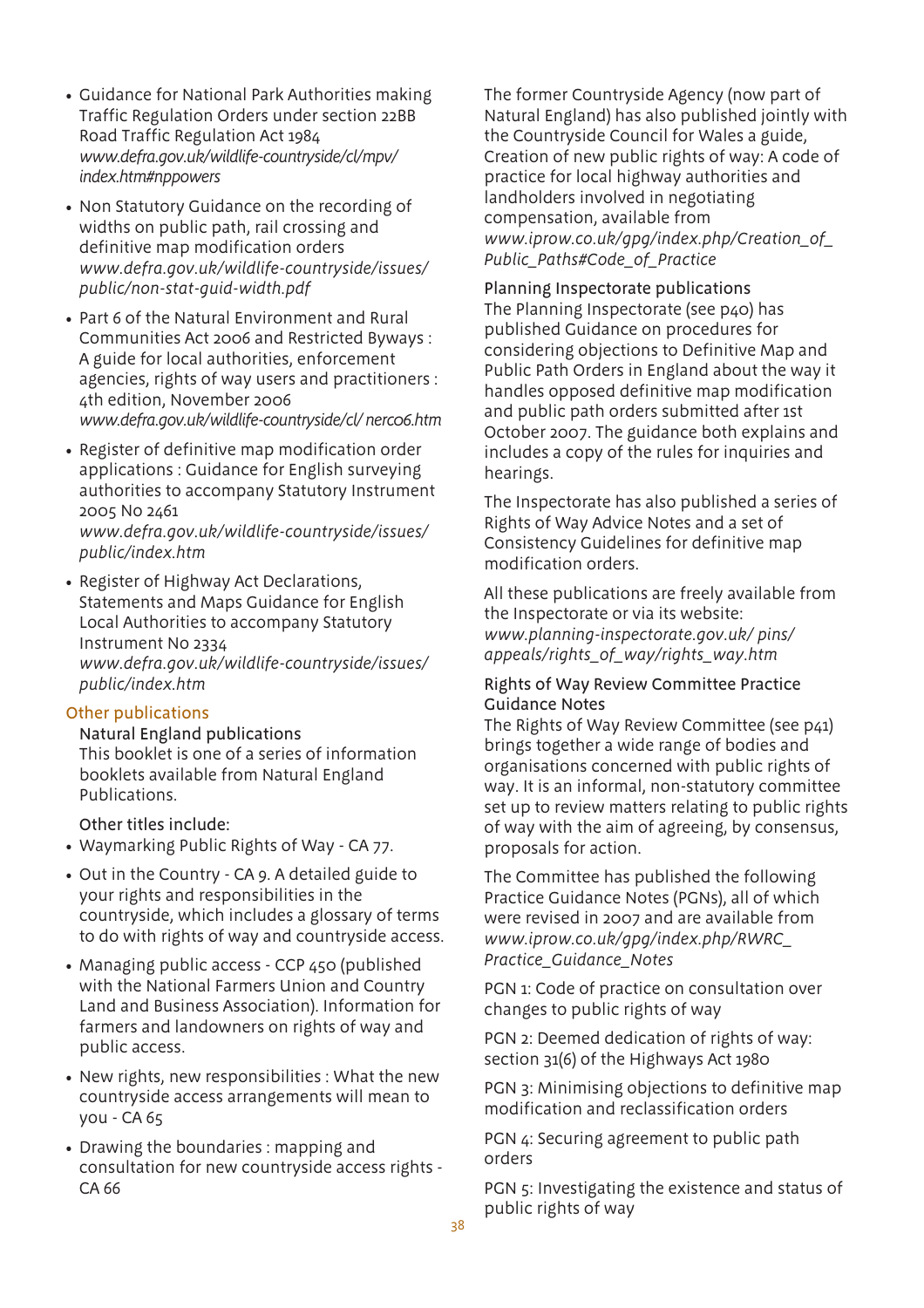PGN 6: Planning and Public Rights of Way

#### Other publications

Railway safety principles and guidance part 2, section E Guidance on level crossings (1996). Originally published by the Health and Safety Executive's Railway Inspectorate, and now available from the Office of Rail Regulation *www.rail-reg..gov.uk/upload/pdf/rspg-2elevxngs.pdf*

Rights of way: A guide to law and practice, by John Riddall and John Trevelyan. Published by the Ramblers' Association and the Open Spaces Society. 4th edition, 2007. Contains the text of the Acts, reg.ulations and circulars relevant to public path and definitive map modification orders as amended by subsequent legislation. Details at *www.ramblers.co.uk/rightsofwaybook* or from the Association or Society (see p41).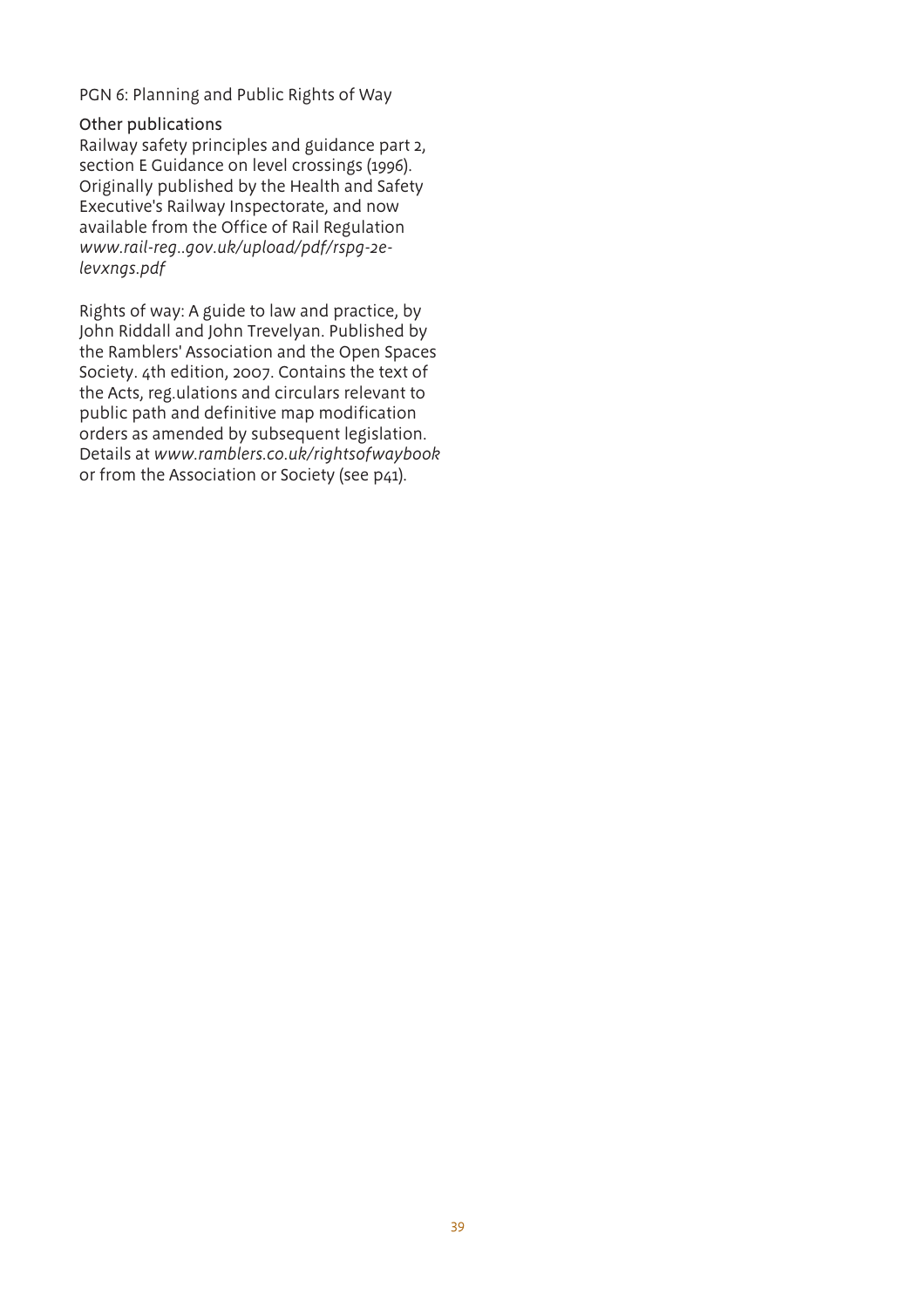## 13 Useful addresses

#### Government departments and agencies

Administrative Justice & Tribunals Council 81 Chancery Lane, London WC2A 1BQ Tel: 020 7855 5200 *www.ajtc.gov.uk*

#### Department of Environment, Food and Rural Affairs (Defra)

Recreation and Access Team, Zone 1/02, Temple Quay House, 2 The Square, Temple Quay, Bristol BS1 6EB Tel: 0117 372 6274 *www.defra.gov.uk/wildlife-countryside/ index.htm*

#### Local Government Ombudsman (Commission for Local Administration)

Tel: 0845 602 1983 - address varies according to the local authority concerned *www.lgo.org.uk/*

#### National Rights of Way Casework Team

Government Office for the North East, Citygate, Gallowgate, Newcastle upon Tyne NE1 4WH Tel: 0191 202 3595 email:

national.rightsofway.casework@gone.gsi.gov.uk *www.gos.gov.uk/gone/planning/planning\_ casework/highways/rights\_of\_way/*

#### Natural England

1 East Parade, Sheffield S1 2ET Tel: 0114 241 8920 *www.naturalengland.org.uk*

#### Natural England Publications

Communisis Print Management, Balliol Business Park West, Benton Lane, Newcastle upon Tyne NE12 8EW Tel: 0800 694 0505 email: natural.england@communisis.com *http://naturalengland.communisis.com/ NaturalEnglandShop/*

#### Office of the Parliamentary and Health Service Ombudsman

Millbank Tower, Millbank, London SW1P 4QP Tel: 0845 015 4033 *www.ombudsman.org.uk* 

#### Planning Inspectorate

Temple Quay House, 2 The Square, Temple Quay, Bristol BS1 6PN Tel: 0117 372 6372 *www.planning-inspectorate.gov.uk*

#### Standards Board for England

Fourth Floor, Griffin House, 40 Lever Street, Manchester M1 1BB General enquiries tel: 0161 817 5300 email: enquiries@standardsboard.gov.uk Complaints tel: 0800 107 2001 email: newcomplaints@standardsboard.gov.uk *www.standardsboard.gov.uk*

#### Wales

For advice on the application of definitive map procedures in Wales, contact: Countryside Council for Wales Maes y Ffynnon, Ffordd Penrhos, Bangor Gwynedd LL57 2LQ Enquiry line: 0845 1306 229 *www.ccw.gov.uk*

#### Welsh Assembly Government

Cathays Park, Cardiff CF10 3NQ Tel: 029 2082 5111 *www.wales.gov.uk*

#### Voluntary organisations

Auto Cycle Union Wood Street, Rugby, Warwickshire CV21 2XY Tel: 01788 566400 *www.acu.org.uk*

#### British Driving Society

83 New Road, Helmingham, Stowmarket, Suffolk IP14 6EA Tel: 01473 892001 *www.britishdrivingsociety.co.uk*

#### British Horse Society

Stoneleigh Deer Park, Kenilworth, Warwickshire CV8 2XZ Tel: 0844 848 1666 *www.bhs.org.uk*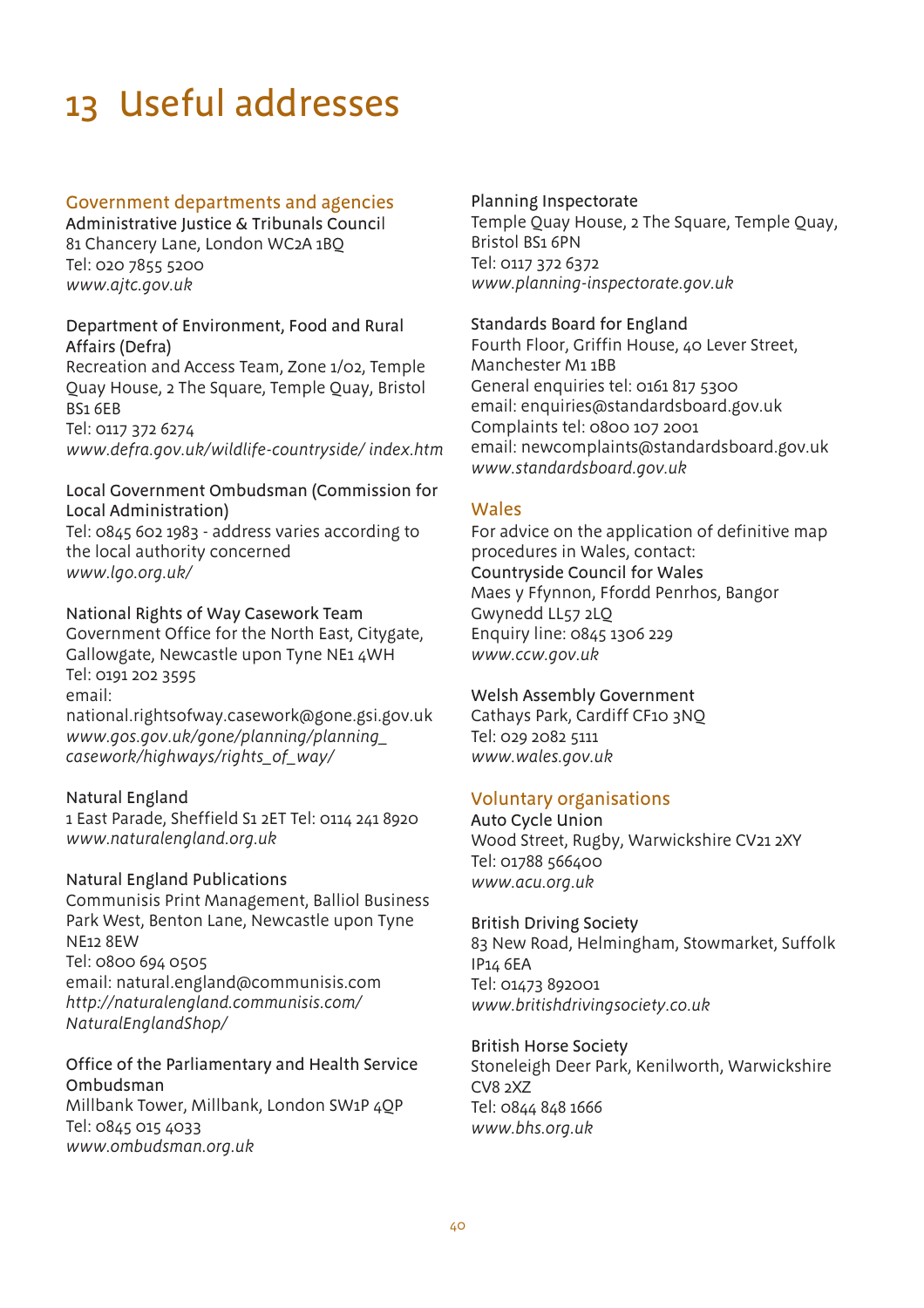#### Byways and Bridleways Trust PO Box 117, Newcastle upon Tyne NE3 5YT *www.bbtrust.org.uk*

Chiltern Society The White Hill Centre, White Hill, Chesham, Bucks HP5 1AG Tel: 01494 771250 *www.chilternsociety.org.uk*

Country Land and Business Association 16 Belgrave Square, London SW1X 8PQ. Tel: 020 7235 0211 *www.cla.org.uk*

#### Cyclists Touring Club Parklands, Railton Rd, Guildford, Surrey GU2 9JX Tel: 0870 873 0060 *www.ctc.org.uk*

National Farmers Union Agriculture House, Stoneleigh Park, Stoneleigh, Warwickshire CV8 2TZ Tel: 024 7685 8500 *www.nfu.org.uk*

Open Spaces Society 25A Bell Street, Henley-on-Thames, Oxon RG9 2BA. Tel: 01491 573535 *www.oss.org.uk*

Peak and Northern Footpath Society Taylor House, 23 Turncroft Lane, Offerton, Stockport SK1 4AB Tel: 0161 480 3565 *www.peakandnorthern.org.uk*

Ramblers' Association 2nd Floor, Camelford House, 87-90 Albert Embankment, London SE1 7TW Tel: 020 7339 8500 *www.ramblers.co.uk*

Rights of Way Review Committee 15 Lansdown Park, Bath BA1 5TG email: suetoland@hotmail.com

#### The Countryside Code

- Leave gates and property as you find them
- Protect plants and animals, and take your litter home
- Keep dogs under close control
- Consider other people
- Be safe plan ahead and follow any signs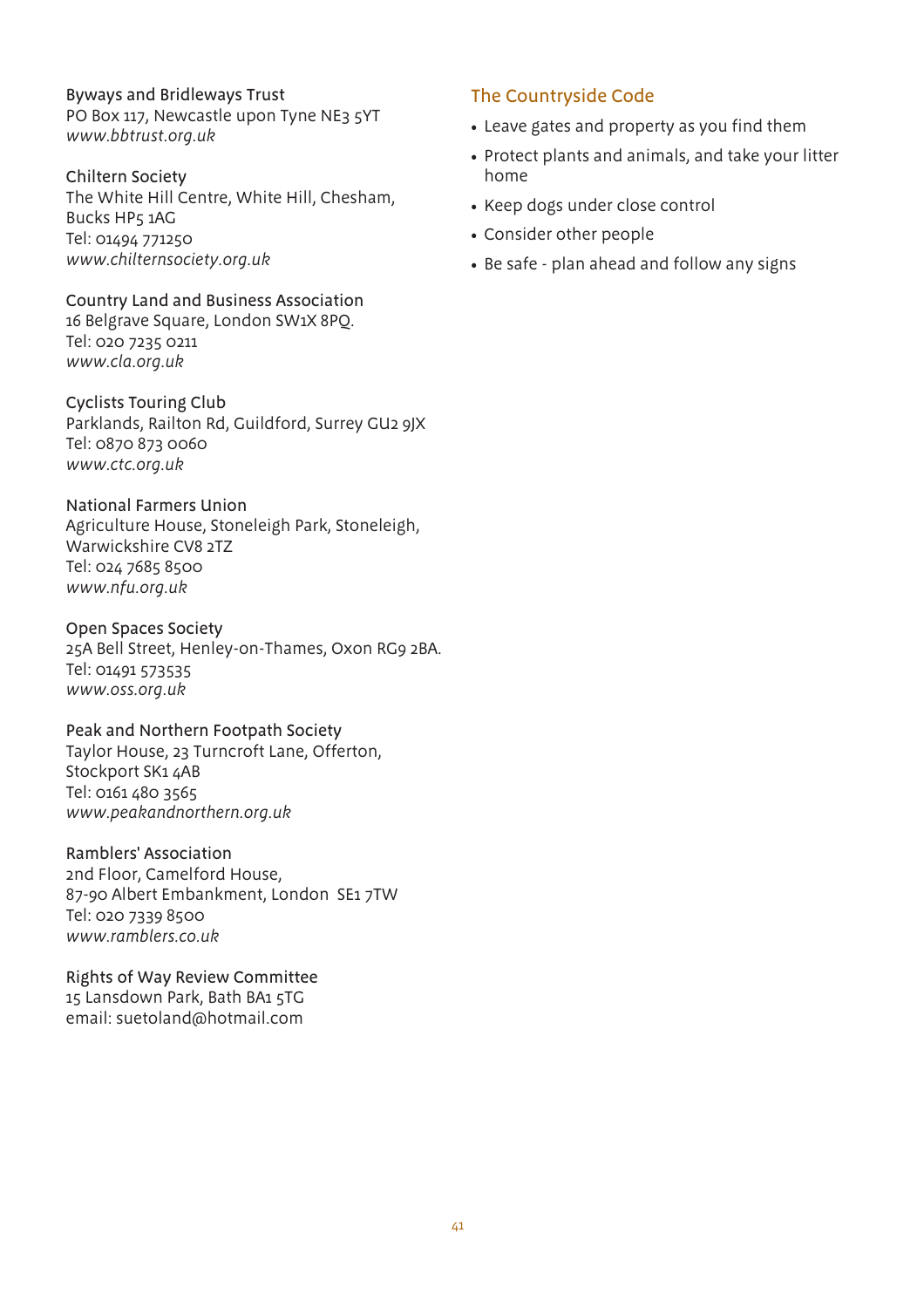### Flowchart: Applications for modification orders

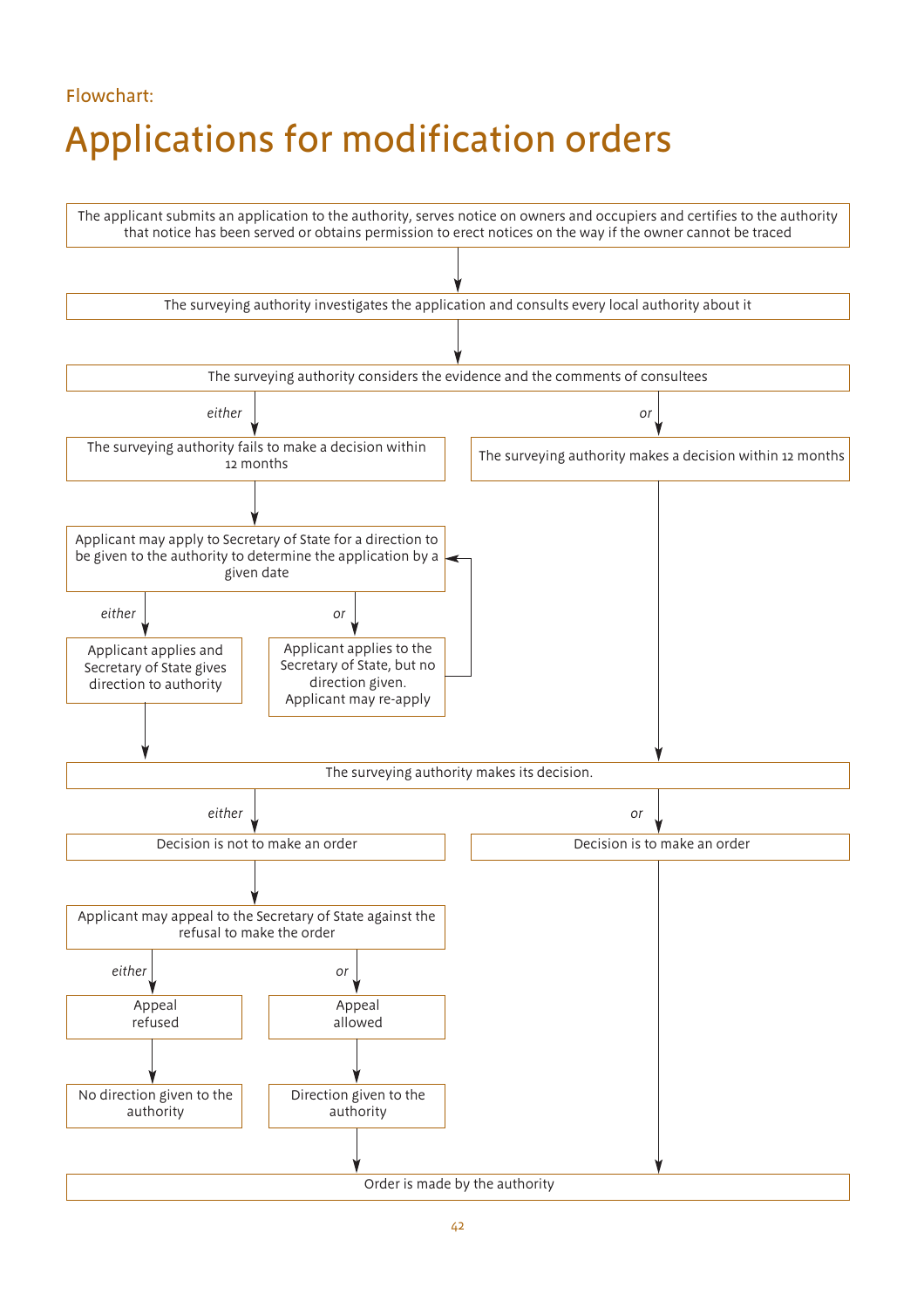### Flowchart: Procedure for modification and public path orders